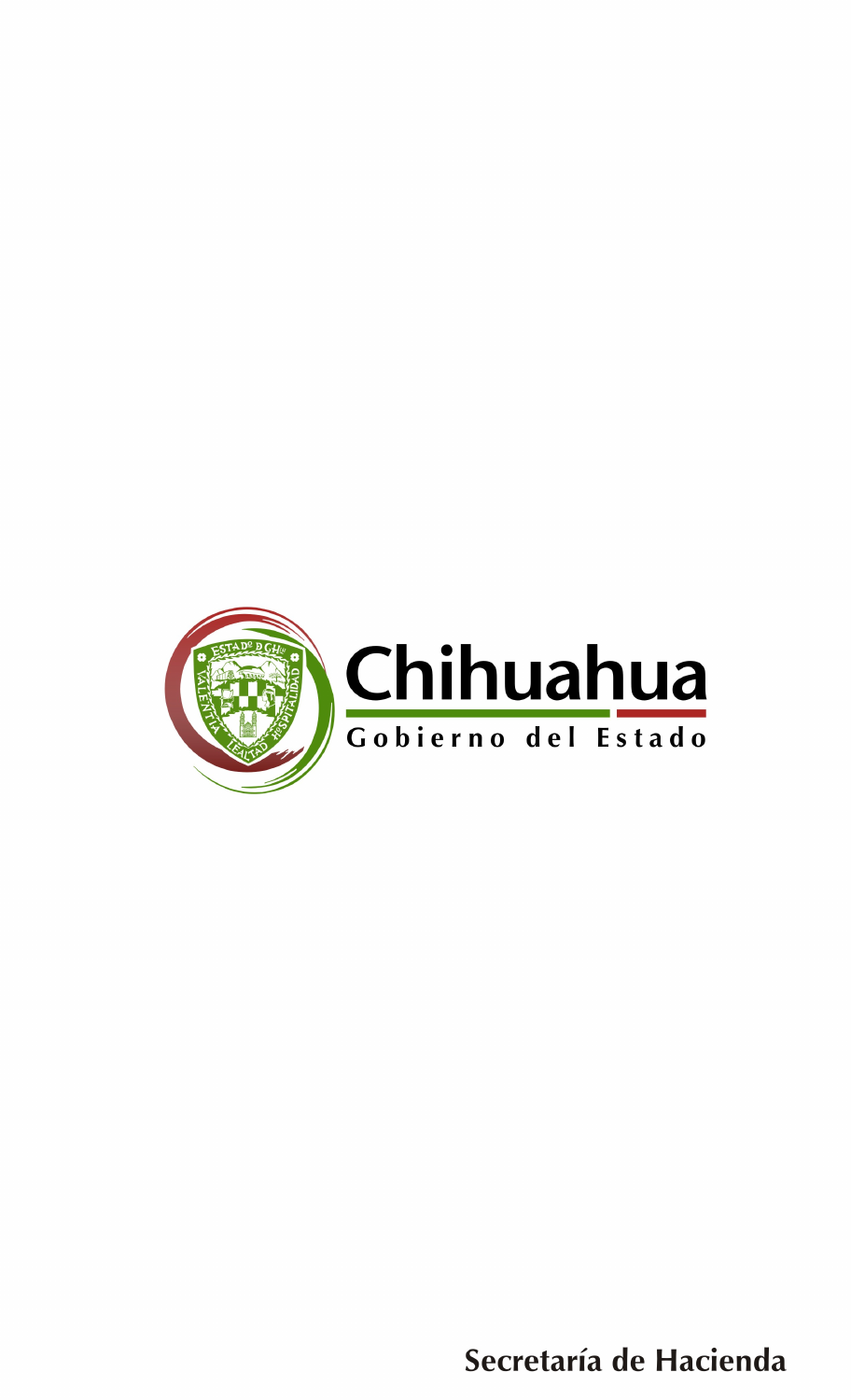## GOBIERNO DEL ESTADO DE CHIHUAHUA

## CUENTA PUBLICA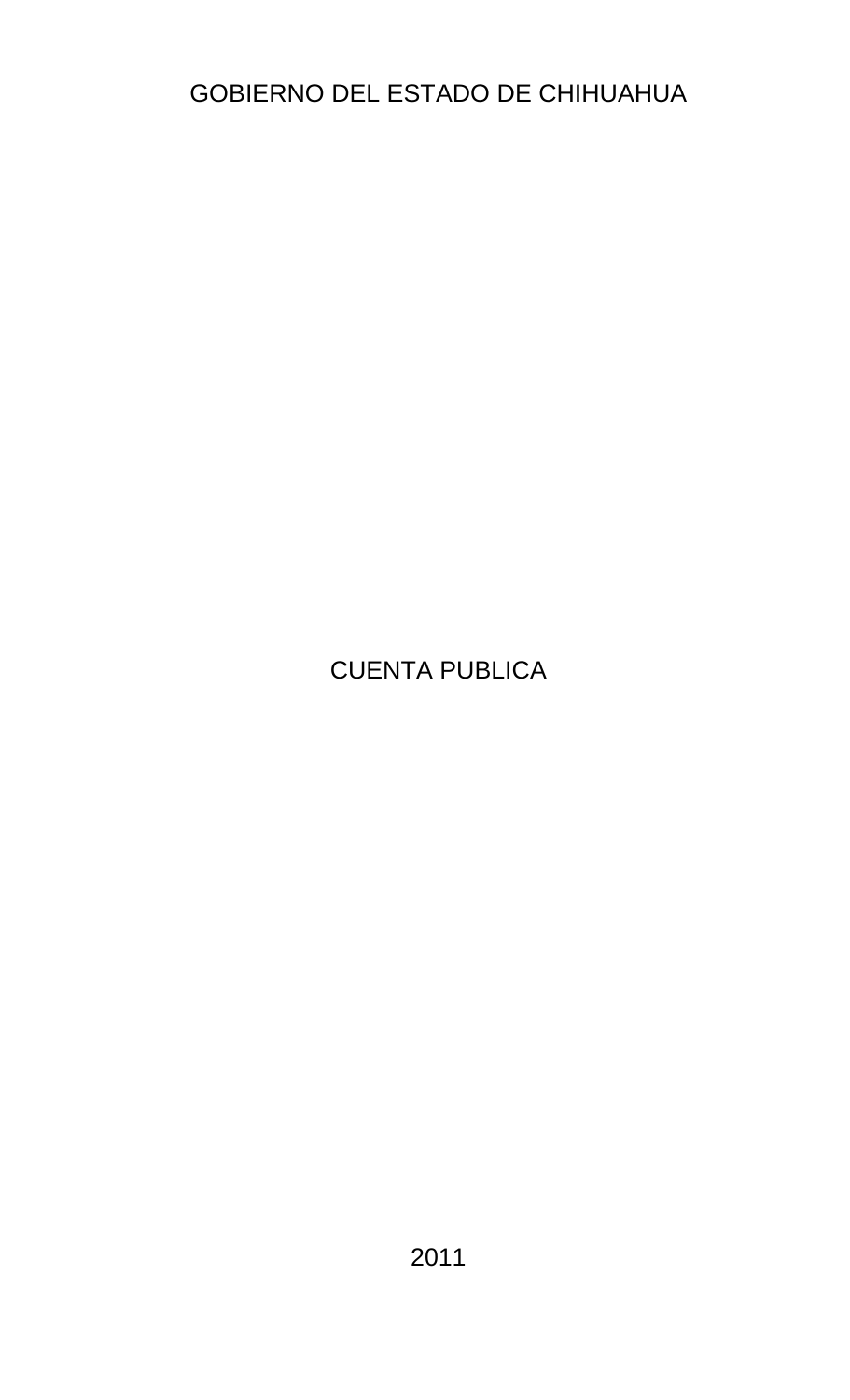ESTADO DE MOVIMIENTOS DE INGRESOS Y EGRESOS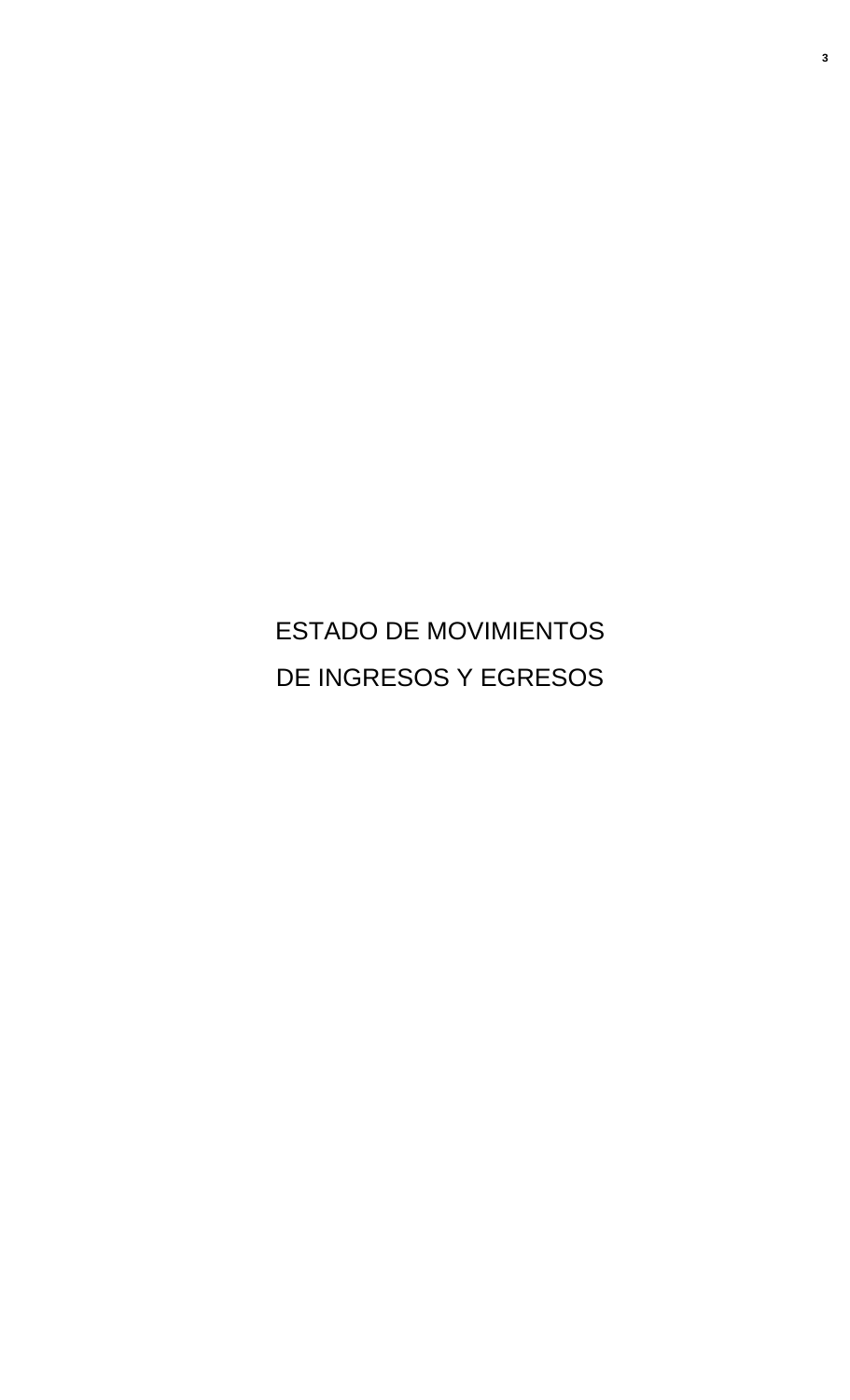**4**

#### I N G R E S O S

## IMPUESTOS

| IMPUESTOS                                                                                                                                                                                                                                                                                                                                                                                                                                                                                                                                                                             |                                                                                                                                                                                                                        |                |
|---------------------------------------------------------------------------------------------------------------------------------------------------------------------------------------------------------------------------------------------------------------------------------------------------------------------------------------------------------------------------------------------------------------------------------------------------------------------------------------------------------------------------------------------------------------------------------------|------------------------------------------------------------------------------------------------------------------------------------------------------------------------------------------------------------------------|----------------|
| <b>NOMINAS</b><br><b>UNIVERSITARIO</b><br>A CARGO DE LOS SUJETOS QUE GRAVA EL IMPUESTO SOBRE NOMINAS<br>ADQUISICION DE VEHICULOS AUTOMOTORES Y OTROS BIENES MUEBLES USADOS<br><b>ACCESORIOS</b><br>CEDULAR A LOS INGRESOS POR ARRENDAMIENTO DE INMUEBLES<br><b>HOSPEDAJE</b><br>CEDULAR A LOS INGRESOS DERIVADOS DE LA ENAJENACION DE INMUEBLES<br>LOTERIAS, RIFAS Y SORTEOS<br>SOBRE DERECHOS DE REVALIDACION VEHICULAR Y EXPEDICION DE LICENCIAS DE CONDUCIR<br><b>ACTOS JURIDICOS</b><br>FIDEICOMISO EXPO-CHIHUAHUA<br>EJERCICIOS LUCRATIVOS                                       | \$<br>1,303,341,048<br>169,652,929<br>137,493,711<br>91,395,529<br>46,633,708<br>44,030,375<br>29,190,570<br>20,743,021<br>11,801,484<br>31,748,190<br>22,465,874<br>13,030,724<br>228,819                             | 1,921,755,982  |
| DERECHOS                                                                                                                                                                                                                                                                                                                                                                                                                                                                                                                                                                              |                                                                                                                                                                                                                        |                |
| USO DE CARRETERAS DE CUOTA CONCESIONADAS POR LA FEDERACION<br>USO DE CARRETERAS DE CUOTA ESTATALES<br>SERVICIOS PRESTADOS POR LAS AUTORIDADES DE TRANSITO<br>SERVICIOS PRESTADOS POR EL REGISTRO PUBLICO DE LA PROPIEDAD Y DEL NOTARIADO<br><b>ACCESORIOS</b><br>SERVICIOS PRESTADOS POR LA DIRECCION DEL REGISTRO CIVIL<br>SERVICIOS PRESTADOS POR OTRAS DEPENDENCIAS Y ORGANISMOS<br>SERVICIOS PRESTADOS POR LA DIRECCION DE GOBERNACION                                                                                                                                            | 871,186,373<br>614,539,587<br>564,636,128<br>211,663,542<br>156,282,097<br>71,705,039<br>85,931,543<br>51,369,516                                                                                                      | 2,627,313,825  |
| PRODUCTOS                                                                                                                                                                                                                                                                                                                                                                                                                                                                                                                                                                             |                                                                                                                                                                                                                        |                |
| EXPLOTACION DE BIENES PATRIMONIALES<br>RENDIMIENTOS FINANCIEROS<br>ENAJENACION DE BIENES MUEBLES E INMUEBLES                                                                                                                                                                                                                                                                                                                                                                                                                                                                          | 48,926,966<br>45,385,414<br>48,635,845                                                                                                                                                                                 | 142,948,225    |
| APROVECHAMIENTOS                                                                                                                                                                                                                                                                                                                                                                                                                                                                                                                                                                      |                                                                                                                                                                                                                        |                |
| REMANENTES DEL FIDEICOMISO DE CERTIFICADOS BURSATILES<br><b>APORTACIONES</b><br>MANTENIMIENTO Y OPERACION DE CARRETERAS FIDEICOMITIDAS<br><b>RECUPERACIONES</b><br><b>MULTAS NO FISCALES</b><br><b>ACCESORIOS</b><br>INCENTIVOS DERIVADOS DE LA COLABORACION FISCAL                                                                                                                                                                                                                                                                                                                   | 833,991,778<br>181,692,107<br>286,465,456<br>77,843,927<br>8,520,278<br>48,442<br>23,599                                                                                                                               | 1,388,585,587  |
| PARTICIPACIONES E INCENTIVOS EN INGRESOS FISCALES FEDERALES                                                                                                                                                                                                                                                                                                                                                                                                                                                                                                                           |                                                                                                                                                                                                                        |                |
| <b>FONDO GENERAL</b><br>IMPUESTO ESPECIAL SOBRE PRODUCCION Y SERVICIOS (GASOLINA Y DIESEL)<br>FONDO DE FISCALIZACION PARA ENTIDADES FEDERATIVAS<br>FONDO DE FOMENTO MUNICIPAL<br>IMPUESTO ESPECIAL SOBRE PRODUCCION Y SERVICIOS<br><b>IMPUESTO SOBRE AUTOMOVILES NUEVOS</b><br><b>ACTOS DE FISCALIZACION</b><br><b>IMPUESTO SOBRE LA RENTA</b><br>IMPUESTO SOBRE TENENCIA O USO DE VEHICULOS<br><b>IMPUESTO AL VALOR AGREGADO</b><br><b>ACTOS DE EJECUCION</b><br>CAMINOS Y PUENTES FEDERALES<br><b>MULTAS</b><br>IMPUESTO EMPRESARIAL A TASA UNICA<br>SERVICIOS DE LA VIDA SILVESTRE | 10,737,021,284<br>695,247,662<br>532, 351, 577<br>385,476,132<br>292,147,426<br>172,034,818<br>126,966,719<br>126,265,874<br>70,281,094<br>50,217,326<br>14,677,655<br>11,821,970<br>8,184,359<br>8,253,707<br>742,457 |                |
| MULTAS ADMINISTRATIVAS FEDERALES NO FISCALES                                                                                                                                                                                                                                                                                                                                                                                                                                                                                                                                          | 1,471,317                                                                                                                                                                                                              | 13,233,161,377 |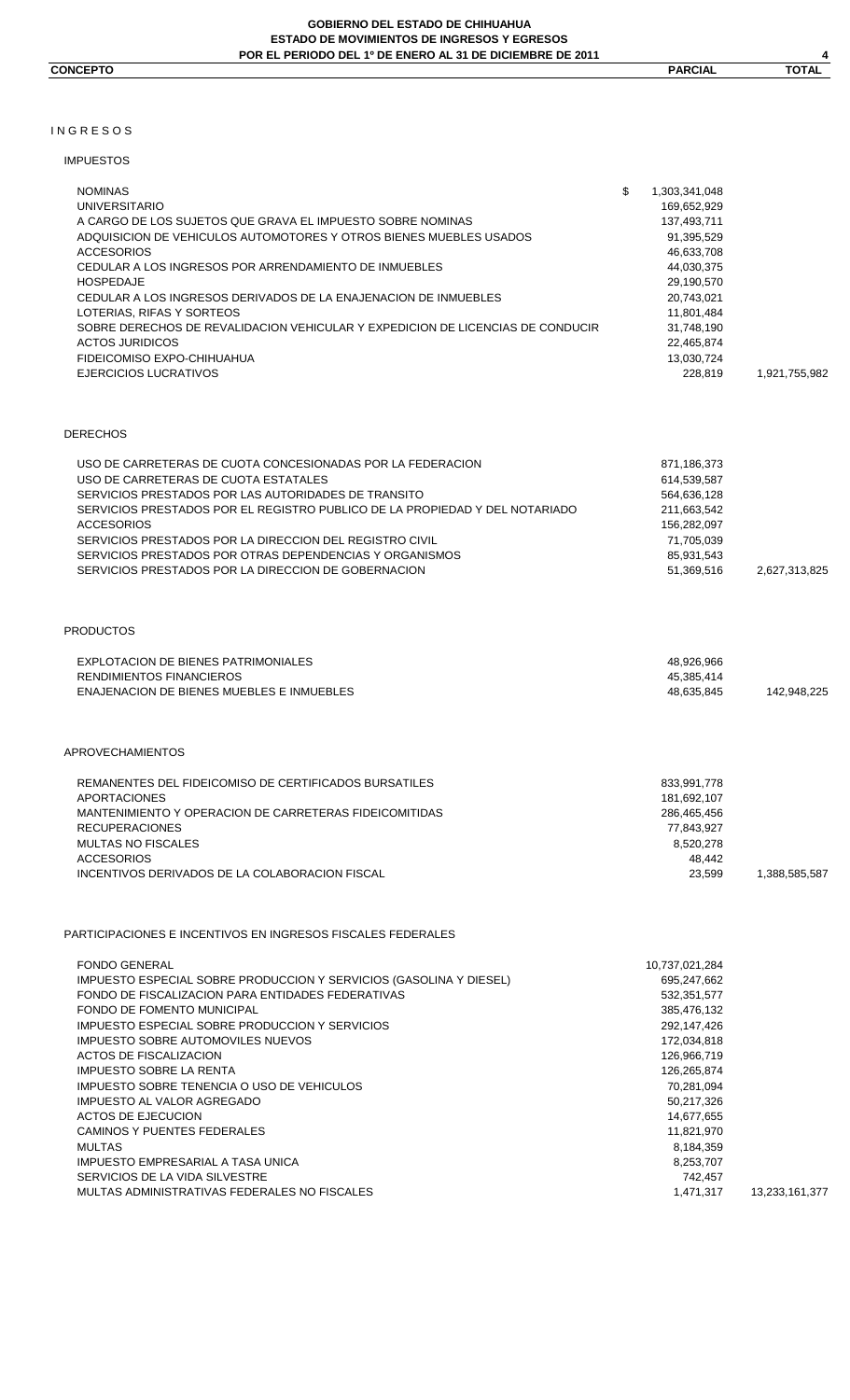#### **GOBIERNO DEL ESTADO DE CHIHUAHUA ESTADO DE MOVIMIENTOS DE INGRESOS Y EGRESOS POR EL PERIODO DEL 1º DE ENERO AL 31 DE DICIEMBRE DE 2011**

 $\frac{5}{\text{TOTAL}}$ **CONCEPTO PARCIAL TOTAL** 

APORTACIONES FEDERALES

| FONDO DE APORTACIONES PARA LA EDUCACION BASICA Y NORMAL<br>FONDO DE APORTACIONES PARA LOS SERVICIOS DE SALUD<br>FONDO DE APORTACIONES PARA EL FORTALECIMIENTO DE LOS MUNICIPIOS<br>FONDO DE APORTACIONES PARA EL FORTALECIMIENTO DE LAS ENTIDADES FEDERATIVAS<br>FONDO DE APORTACIONES PARA LA INFRAESTRUCTURA SOCIAL MUNICIPAL<br>FONDO DE APORTACIONES PARA LA EDUCACION TECNOLOGICA Y DE ADULTOS<br>FONDO DE APORTACIONES MULTIPLES | 8,165,524,250<br>1,558,030,692<br>1,435,834,965<br>946,985,849<br>832,210,487<br>162,264,077<br>590,198,576 |                          |
|----------------------------------------------------------------------------------------------------------------------------------------------------------------------------------------------------------------------------------------------------------------------------------------------------------------------------------------------------------------------------------------------------------------------------------------|-------------------------------------------------------------------------------------------------------------|--------------------------|
| FONDO DE APORTACIONES PARA LA SEGURIDAD PUB. DE LOS ESTADOS Y EL DISTRITO FEDERAL<br>FONDO DE APORTACIONES PARA LA INFRAESTRUCTURA SOCIAL ESTATAL                                                                                                                                                                                                                                                                                      | 249,513,728<br>114,774,592                                                                                  | 14,055,337,216           |
| TRANSFERENCIAS FEDERALES                                                                                                                                                                                                                                                                                                                                                                                                               |                                                                                                             |                          |
| TRANSFERENCIAS A EDUCACION SUPERIOR                                                                                                                                                                                                                                                                                                                                                                                                    | 1,577,691,915                                                                                               |                          |
| PROGRAMA DE DESARROLLO REGIONAL                                                                                                                                                                                                                                                                                                                                                                                                        | 195,000,000                                                                                                 |                          |
| <b>SEGURO POPULAR</b>                                                                                                                                                                                                                                                                                                                                                                                                                  | 861,597,800                                                                                                 |                          |
| SECRETARIA DE EDUCACION PUBLICA                                                                                                                                                                                                                                                                                                                                                                                                        | 655,722,291                                                                                                 |                          |
| PROGRAMAS CONVENIDOS CONAGUA                                                                                                                                                                                                                                                                                                                                                                                                           | 227,347,720                                                                                                 |                          |
| SUBSIDIO PARA LA SEGURIDAD PUBLICA MUNICIPAL                                                                                                                                                                                                                                                                                                                                                                                           | 117,958,684                                                                                                 |                          |
| SECRETARIA DE GOBERNACION                                                                                                                                                                                                                                                                                                                                                                                                              | 111,776,395                                                                                                 |                          |
| SECRETARIA DE HACIENDA Y CREDITO PUBLICO                                                                                                                                                                                                                                                                                                                                                                                               | 372,936,997                                                                                                 |                          |
| <b>COLEGIO DE BACHILLERES</b>                                                                                                                                                                                                                                                                                                                                                                                                          | 213,651,581                                                                                                 |                          |
| SECRETARIA DE SALUD                                                                                                                                                                                                                                                                                                                                                                                                                    | 220,098,937                                                                                                 |                          |
| SECRETARIA DEL MEDIO AMBIENTE Y RECURSOS NATURALES                                                                                                                                                                                                                                                                                                                                                                                     | 126,101,839                                                                                                 |                          |
| ESTANCIA DE REOS FEDERALES                                                                                                                                                                                                                                                                                                                                                                                                             | 40,184,200                                                                                                  |                          |
| SECRETARIA DE AGRICULTURA, GANADERIA, DESARROLLO RURAL, PESCA Y ALIMENTACION                                                                                                                                                                                                                                                                                                                                                           | 143,554,299                                                                                                 |                          |
| COMISION NACIONAL DE CULTURA FISICA Y DEPORTE                                                                                                                                                                                                                                                                                                                                                                                          | 82,823,418                                                                                                  |                          |
| SECRETARIA DE ECONOMIA                                                                                                                                                                                                                                                                                                                                                                                                                 | 5,811,285                                                                                                   |                          |
| SUPERVISION DE OBRAS COMPARTIDAS                                                                                                                                                                                                                                                                                                                                                                                                       | 5,551,334                                                                                                   |                          |
| COMISION NACIONAL PARA EL DESARROLLO DE LOS PUEBLOS INDIGENAS                                                                                                                                                                                                                                                                                                                                                                          | 2,443,209                                                                                                   |                          |
| SISTEMA PARA EL DESARROLLO INTEGRAL DE LA FAMILIA                                                                                                                                                                                                                                                                                                                                                                                      | 4,567,468                                                                                                   |                          |
| PROGRAMA PARA LA FISCALIZACION DEL GASTO FEDERALIZADO                                                                                                                                                                                                                                                                                                                                                                                  | 5,183,479                                                                                                   |                          |
| SECRETARIA DE COMUNICACIONES Y TRANSPORTES                                                                                                                                                                                                                                                                                                                                                                                             | 100,000,000                                                                                                 |                          |
| SECRETARIA DE TURISMO                                                                                                                                                                                                                                                                                                                                                                                                                  | 43,755,000                                                                                                  |                          |
| CONSEJO NACIONAL DE LA CULTURA Y LAS ARTES                                                                                                                                                                                                                                                                                                                                                                                             | 7,500,000                                                                                                   |                          |
| SECRETARIA DE SEGURIDAD PUBLICA                                                                                                                                                                                                                                                                                                                                                                                                        | 88,139,123                                                                                                  | 5,209,396,974            |
| INGRESOS DERIVADOS DE FINANCIAMIENTO                                                                                                                                                                                                                                                                                                                                                                                                   |                                                                                                             |                          |
| <b>FINANCIAMIENTO PUBLICO</b>                                                                                                                                                                                                                                                                                                                                                                                                          |                                                                                                             | 5,473,039,569            |
| SUMAN LOS INGRESOS TOTALES                                                                                                                                                                                                                                                                                                                                                                                                             |                                                                                                             | 44,051,538,755           |
| <b>CUENTAS DE BALANCE</b>                                                                                                                                                                                                                                                                                                                                                                                                              |                                                                                                             |                          |
| DEUDORAS Y ACREEDORAS                                                                                                                                                                                                                                                                                                                                                                                                                  |                                                                                                             | 581,706,035              |
| EXISTENCIA ANTERIOR                                                                                                                                                                                                                                                                                                                                                                                                                    |                                                                                                             |                          |
| CAJA Y BANCOS<br><b>FONDOS FIJOS</b>                                                                                                                                                                                                                                                                                                                                                                                                   |                                                                                                             | 255,798,138<br>9,885,905 |

265,684,043

TOTAL \$ 44,898,928,833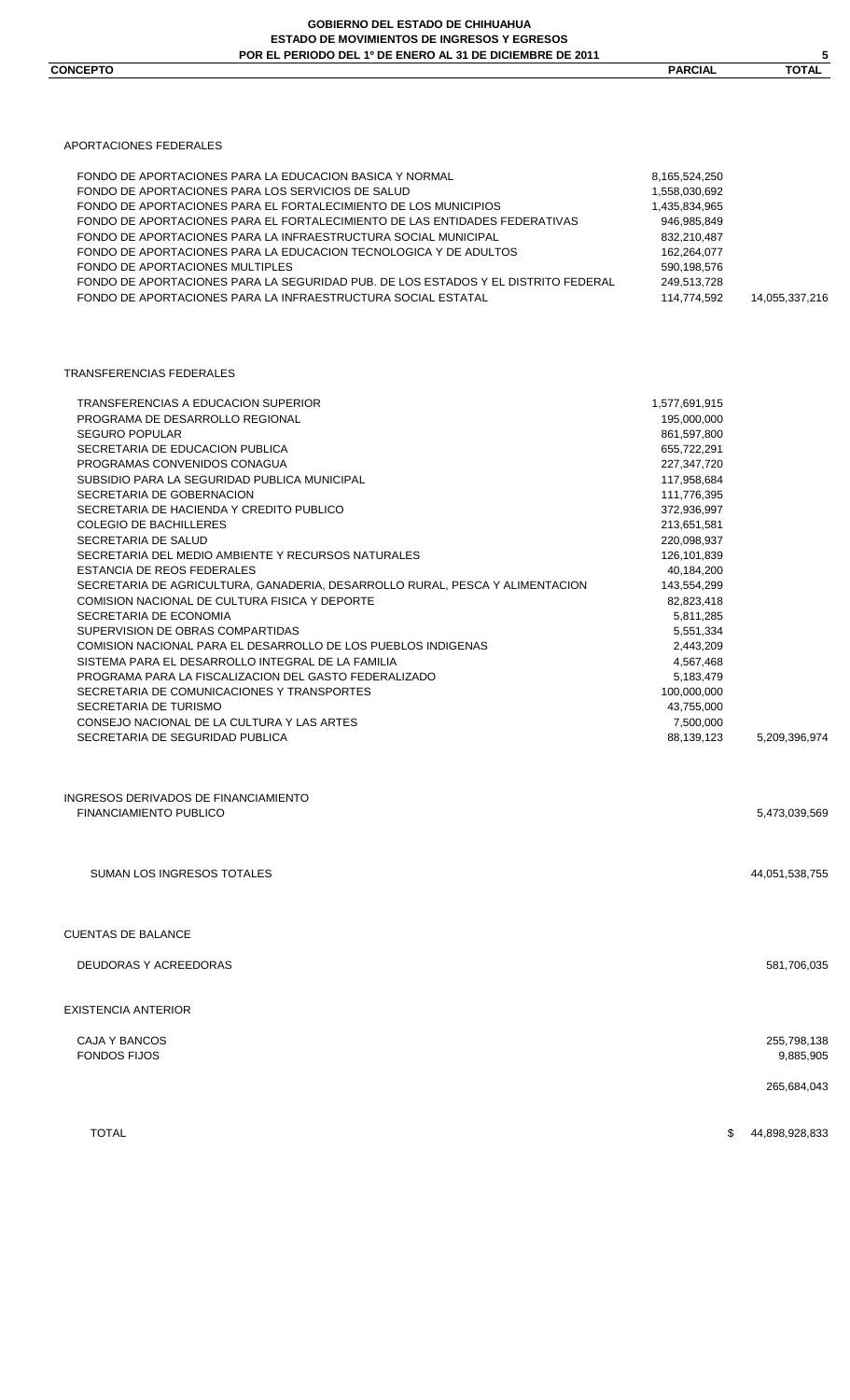|                 | <b>E DICIEMBRE DE 2011</b><br><b>POR EL</b><br><b>1º DE ENERO</b><br><b>PERIODO DEL</b><br>31 DE<br>ΔI |                |              |
|-----------------|--------------------------------------------------------------------------------------------------------|----------------|--------------|
| <b>CONCEPTO</b> |                                                                                                        | <b>PARCIAL</b> | <b>TOTAL</b> |
|                 |                                                                                                        |                |              |

| EGRESOS                                                                                                                                                                                                                                                                                                                                                                                                                                                                                                                                                                                                                                                                                                          |                                                                                                                                                                                                                           |               |
|------------------------------------------------------------------------------------------------------------------------------------------------------------------------------------------------------------------------------------------------------------------------------------------------------------------------------------------------------------------------------------------------------------------------------------------------------------------------------------------------------------------------------------------------------------------------------------------------------------------------------------------------------------------------------------------------------------------|---------------------------------------------------------------------------------------------------------------------------------------------------------------------------------------------------------------------------|---------------|
| PODER LEGISLATIVO Y ORGANOS AUTONOMOS ELECTORALES                                                                                                                                                                                                                                                                                                                                                                                                                                                                                                                                                                                                                                                                |                                                                                                                                                                                                                           |               |
| \$<br>CONGRESO DEL ESTADO<br>AUDITORIA SUPERIOR DEL ESTADO<br><b>INSTITUTO ESTATAL ELECTORAL</b><br>TRIBUNAL ESTATAL ELECTORAL<br>PROGRAMAS DE INVERSION Y OBRA PUBLICA                                                                                                                                                                                                                                                                                                                                                                                                                                                                                                                                          | 233,336,387<br>93,025,836<br>178,282,861<br>32,588,700<br>134,024                                                                                                                                                         | 537,367,808   |
| <b>IMPARTICION DE JUSTICIA</b>                                                                                                                                                                                                                                                                                                                                                                                                                                                                                                                                                                                                                                                                                   |                                                                                                                                                                                                                           |               |
| SUPREMO TRIBUNAL DE JUSTICIA<br>SECRETARIA GENERAL DE GOBIERNO<br>FISCALIA GENERAL DEL ESTADO                                                                                                                                                                                                                                                                                                                                                                                                                                                                                                                                                                                                                    | 803,096,223<br>62,392,636<br>57,066,883                                                                                                                                                                                   | 922,555,742   |
| DESARROLLO HUMANO Y CALIDAD DE VIDA                                                                                                                                                                                                                                                                                                                                                                                                                                                                                                                                                                                                                                                                              |                                                                                                                                                                                                                           |               |
| SECRETARIA DE FOMENTO SOCIAL<br>SECRETARIA DE SALUD<br>SECRETARIA DE DESARROLLO URBANO Y ECOLOGIA<br>SERVICIOS DE SALUD DE CHIHUAHUA<br>INSTITUTO CHIHUAHUENSE DE SALUD<br>DESARROLLO INTEGRAL DE LA FAMILIA DEL ESTADO DE CHIHUAHUA<br>INSTITUTO CHIHUAHUENSE DE LA MUJER<br>COORDINACION ESTATAL DE LA TARAHUMARA<br>PENSIONES CIVILES DEL ESTADO DE CHIHUAHUA<br>INSTITUTO CHIHUAHUENSE DE LA JUVENTUD<br>JUNTA DE ASISTENCIA SOCIAL PRIVADA EN EL ESTADO DE CHIHUAHUA<br>FONDO DE APOYO A LA DELEGACION DE LA CRUZ ROJA<br>FIDEICOMISO SOCIAL DEL EMPRESARIADO CHIHUAHUENSE<br>FONDO DE ATENCION A NIÑOS Y NIÑAS HIJOS DE LAS VICTIMAS DE LA LUCHA CONTRA EL CRIMEN<br>PROGRAMAS DE INVERSION Y OBRA PUBLICA | 436,134,019<br>903,609,361<br>75,106,033<br>1,827,226,283<br>471,954,544<br>335,610,514<br>35,029,349<br>87,597,707<br>528,526,940<br>15,886,305<br>3,069,840<br>33,346,036<br>136, 125, 174<br>15,000,000<br>733,477,687 | 5,637,699,792 |
| DESARROLLO REGIONAL Y COMPETITIVIDAD                                                                                                                                                                                                                                                                                                                                                                                                                                                                                                                                                                                                                                                                             |                                                                                                                                                                                                                           |               |
| SECRETARIA GENERAL DE GOBIERNO<br>SECRETARIA DE ECONOMIA<br>SECRETARIA DE COMUNICACIONES Y OBRAS PUBLICAS<br>SECRETARIA DE DESARROLLO RURAL<br>INSTITUTO DE APOYO AL DESARROLLO TECNOLOGICO<br>INSTITUTO DE CAPACITACION PARA EL TRABAJO DEL ESTADO DE CHIHUAHUA<br>CASA DE LAS ARTESANIAS DEL ESTADO DE CHIHUAHUA<br>FIDEICOMISO DE PROMOCION Y FOMENTO DE LAS ACTIVIDADES TURISTICAS<br>FIDEICOMISO EXPO-CHIHUAHUA<br>FIDEICOMISO PARA EL DESARROLLO EQUILIBRADO SIERRA TARAHUMARA BARRANCAS DEL COBRE<br>FIDEICOMISO DEL PROGRAMA DE CARRETERAS FEDERALES Y ESTATALES DE CUOTA<br>OPERACION DEL FIDEICOMISO DE CARRETERAS FEDERALES Y ESTATALES DE CUOTA<br><b>MUNICIPIOS</b>                                 | 30,678,565<br>195,945,575<br>87,270,542<br>525,592,904<br>41,647,698<br>35,413,367<br>2,793,368<br>27,870,980<br>12,360,841<br>100,000<br>1,489,717,859<br>90,412,110<br>5,475,768,000                                    |               |

PROGRAMAS DE INVERSION Y OBRA PUBLICA 1,409,026,142 9,424,597,951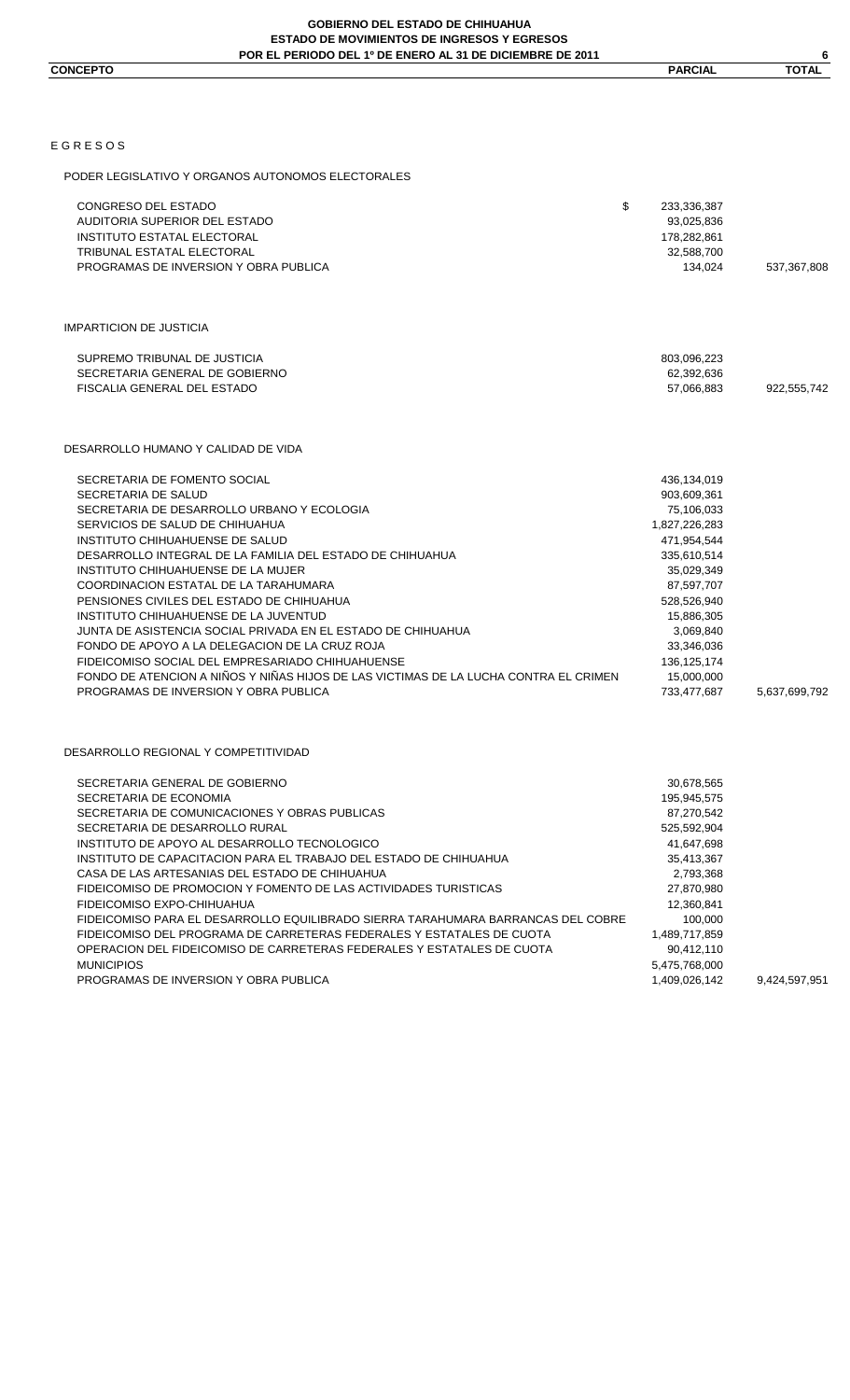$\frac{7}{\text{DTAL}}$ 

|                                                                                                                  | 5,231,797,004                        |                |
|------------------------------------------------------------------------------------------------------------------|--------------------------------------|----------------|
| SERVICIOS EDUCATIVOS DEL ESTADO DE CHIHUAHUA                                                                     | 8,053,853,755                        |                |
| INSTITUTO CHIHUAHUENSE DE LA CULTURA                                                                             | 152,540,908                          |                |
| UNIVERSIDAD TECNOLOGICA DE CHIHUAHUA                                                                             | 37,021,795                           |                |
| UNIVERSIDAD TECNOLOGICA DE CD. JUAREZ                                                                            | 59,078,598                           |                |
| COLEGIO DE BACHILLERES DEL ESTADO DE CHIHUAHUA                                                                   | 503,818,012                          |                |
| INSTITUTO TECNOLOGICO SUPERIOR DE NUEVO CASAS GRANDES                                                            | 24,767,328                           |                |
|                                                                                                                  |                                      |                |
| COLEGIO DE ESTUDIOS CIENTIFICOS Y TECNOLOGICOS DEL ESTADO DE CHIHUAHUA                                           | 222,853,574                          |                |
| COLEGIO DE EDUCACION PROFESIONAL TECNICA DEL ESTADO DE CHIHUAHUA                                                 | 110,452,778                          |                |
| INSTITUTO CHIHUAHUENSE DE EDUCACION PARA LOS ADULTOS                                                             | 65,934,213                           |                |
| DESARROLLO INTEGRAL DE LA FAMILIA DEL ESTADO DE CHIHUAHUA                                                        | 20,819,105                           |                |
| UNIVERSIDAD AUTONOMA DE CHIHUAHUA                                                                                | 1,168,962,830                        |                |
| UNIVERSIDAD AUTONOMA DE CD. JUAREZ                                                                               | 1,164,147,632                        |                |
| PENSIONES CIVILES DEL ESTADO DE CHIHUAHUA                                                                        | 2,251,122,558                        |                |
| INSTITUTO CHIHUAHUENSE DEL DEPORTE Y CULTURA FISICA                                                              | 167,233,423                          |                |
| EL COLEGIO DE CHIHUAHUA                                                                                          | 8,326,971                            |                |
| UNIVERSIDAD TECNOLOGICA DE PARRAL                                                                                | 5,007,968                            |                |
| UNIVERSIDAD TECNOLOGICA DE BABICORA                                                                              | 4,878,698                            |                |
|                                                                                                                  |                                      |                |
| CONSEJO ESTATAL DE CIENCIA, TECNOLOGIA E INNOVACION DE CHIHUAHUA                                                 | 3,977,404                            |                |
| INSTITUTO CHIHUAHUENSE DE INFRAESTRUCTURA FISICA EDUCATIVA                                                       | 22,032,144                           |                |
| UNIVERSIDAD POLITECNICA DE CHIHUAHUA                                                                             | 36,299,314                           |                |
| UNIVERSIDAD TECNOLOGICA DE LA TARAHUMARA                                                                         | 5,436,991                            |                |
| FIDEICOMISO PROGRAMA ESCUELAS DE CALIDAD                                                                         | 12,813,000                           |                |
| FIDEICOMISO PROGRAMA NACIONAL DE BECAS "PRONABES"                                                                | 37,000,000                           |                |
| CASA CHIHUAHUA CENTRO DE PATRIMONIO CULTURAL                                                                     | 6,293,550                            |                |
| FIDEICOMISO DE TECNOLOGIAS EDUCATIVAS Y DE INFORMACION                                                           | 37,909,556                           |                |
| FONDO DE RETIRO DE LOS TRABAJADORES INCORPORADOS A LA SECCION 42 DEL SNTE                                        | 2,564,738                            |                |
| FONDO MIXTO CONACYT - GOBIERNO DEL ESTADO DE CHIHUAHUA                                                           | 12,000,000                           |                |
|                                                                                                                  |                                      |                |
| PROGRAMAS DE INVERSION Y OBRA PUBLICA                                                                            | 590,393,120                          | 20,019,336,967 |
|                                                                                                                  |                                      |                |
| SECRETARIA DE DESARROLLO URBANO Y ECOLOGIA<br>PARQUE CUMBRES DE MAJALCA<br>PROGRAMAS DE INVERSION Y OBRA PUBLICA | 10,371,493<br>229,936<br>495,056,717 | 505,658,146    |
| MEDIO AMBIENTE Y SUSTENTABILIDAD<br>ORDEN INSTITUCIONAL                                                          |                                      |                |
|                                                                                                                  |                                      |                |
| DESPACHO DEL EJECUTIVO                                                                                           | 10,720,247                           |                |
| SECRETARIA GENERAL DE GOBIERNO                                                                                   | 250,705,062                          |                |
| SECRETARIA DE HACIENDA                                                                                           | 910,495,989                          |                |
| SECRETARIA DEL TRABAJO Y PREVISION SOCIAL                                                                        | 109,386,792                          |                |
| SECRETARIA DE LA CONTRALORIA                                                                                     | 157,058,561                          |                |
| FISCALIA GENERAL DEL ESTADO                                                                                      | 2,452,539,820                        |                |
| CONSEJERIA JURIDICA                                                                                              | 44,930,557                           |                |
| COORDINACION DE POLITICAS PUBLICAS                                                                               | 3,223,934                            |                |
| COORDINACION DE COMUNICACION SOCIAL                                                                              | 204,556,781                          |                |
| COORDINACION DE RELACIONES PUBLICAS                                                                              |                                      |                |
|                                                                                                                  | 6,298,715                            |                |
| REPRESENTACION DEL GOBIERNO DEL ESTADO EN LA CD. DE MEXICO                                                       | 12,278,837                           |                |
| OFICINAS ESTATALES DE ENLACE CON LA SECRETARIA DE RELACIONES EXTERIORES                                          | 13,246,665                           |                |
| COORDINACION DE PROYECTOS ESPECIALES                                                                             | 1,165,456                            |                |
| CONSEJO ESTATAL DE POBLACION                                                                                     | 5,992,400                            |                |
| FIDEICOMISO POLICIA AMIGO                                                                                        | 1,378,174                            |                |
| FIDEICOMISO TRANSITO AMIGO                                                                                       | 682,338                              |                |
| FONDO DE APOYO A DEUDORES DE LA BANCA FIDEBAN                                                                    | 417,600                              |                |
| FIDEICOMISO IRREVOCABLE DE ADMINISTRACION Y GARANTIA DE PAGO                                                     | 642,776                              |                |
| <b>COMISION ESTATAL DE LOS DERECHOS HUMANOS</b>                                                                  | 29,148,687                           |                |
| INSTITUTO CHIHUAHUENSE PARA LA TRANSPARENCIA Y ACCESO A LA INFORMACION                                           | 37,946,677                           |                |
| <b>MUNICIPIOS</b>                                                                                                |                                      |                |
| PROGRAMAS DE INVERSION Y OBRA PUBLICA                                                                            | 205,921,937<br>696,350,275           | 5,155,088,280  |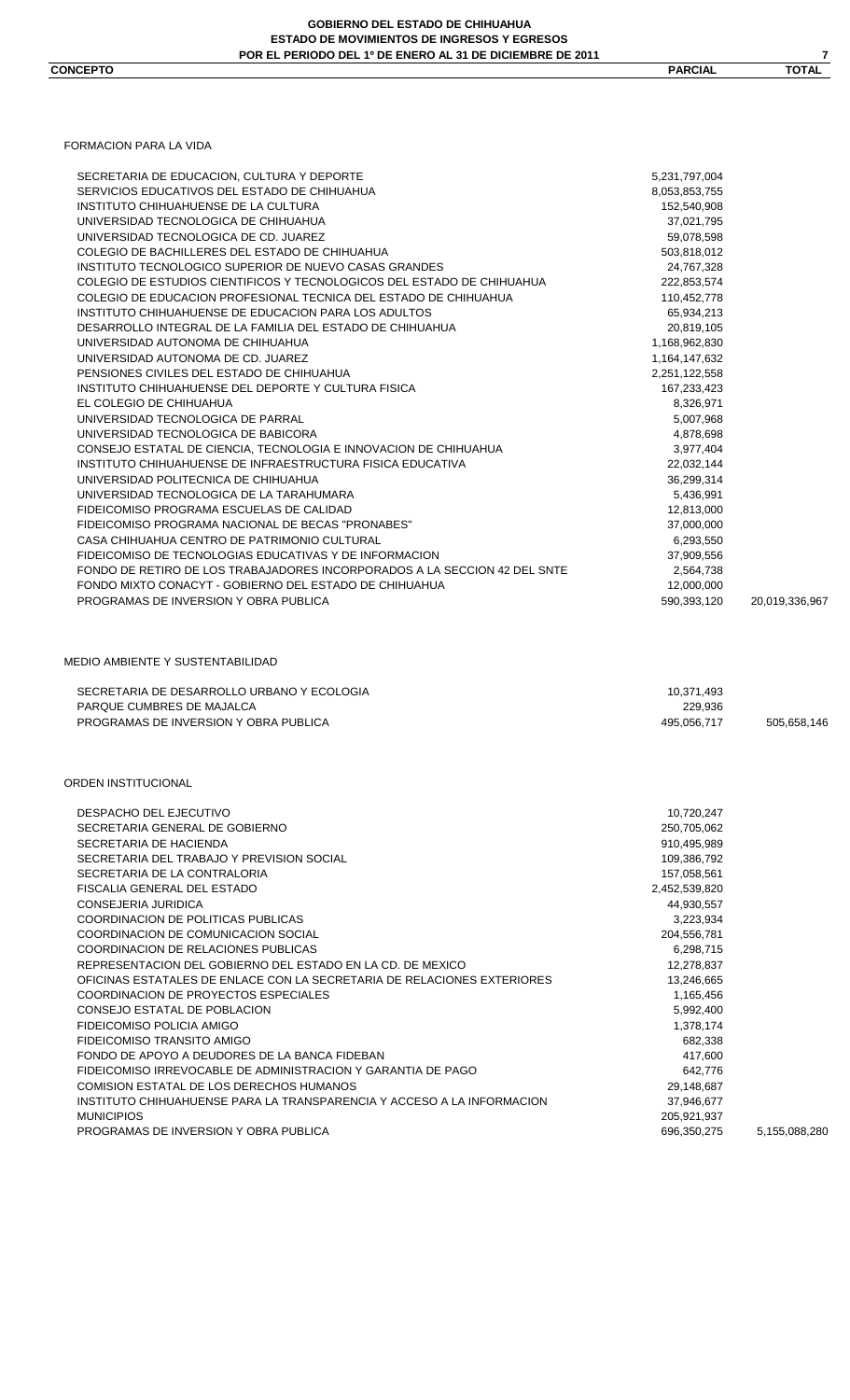### **GOBIERNO DEL ESTADO DE CHIHUAHUA ESTADO DE MOVIMIENTOS DE INGRESOS Y EGRESOS**

| <b>ESTADO DE MOVIMIENTOS DE INGRESOS Y EGRESOS</b><br>POR EL PERIODO DEL 1º DE ENERO AL 31 DE DICIEMBRE DE 2011 |                            | 8                        |
|-----------------------------------------------------------------------------------------------------------------|----------------------------|--------------------------|
| <b>CONCEPTO</b>                                                                                                 | <b>PARCIAL</b>             | <b>TOTAL</b>             |
|                                                                                                                 |                            |                          |
| <b>FIDEICOMISOS</b>                                                                                             |                            |                          |
| FIDEICOMISO DE CERTIFICADOS BURSATILES<br>FIDEICOMISO DE CERTIFICADOS BURSATILES IMPUESTO SOBRE NOMINA          | 993,397,072<br>81,778,090  | 1,075,175,162            |
| DEUDA PUBLICA                                                                                                   |                            |                          |
| <b>AMORTIZACION</b><br><b>INTERESES</b>                                                                         | 131,353,571<br>237,514,791 | 368,868,362              |
| SUMAN LOS EGRESOS DIRECTOS                                                                                      |                            | 43,646,348,210           |
| ADEUDOS DE EJERCICIOS FISCALES ANTERIORES                                                                       |                            | 1,127,828,354            |
| SUMAN LOS EGRESOS TOTALES                                                                                       |                            | 44,774,176,564           |
| <b>CUENTAS DE BALANCE</b>                                                                                       |                            |                          |
| DEPOSITOS JUDICIALES Y ADMINISTRATIVOS                                                                          |                            | 5,806,494                |
| <b>EXISTENCIA ACTUAL</b>                                                                                        |                            |                          |
| CAJA Y BANCOS<br><b>FONDOS FIJOS</b>                                                                            |                            | 64,829,921<br>54,115,854 |
|                                                                                                                 |                            | 118,945,775              |
|                                                                                                                 |                            |                          |

TOTAL \$ 44,898,928,833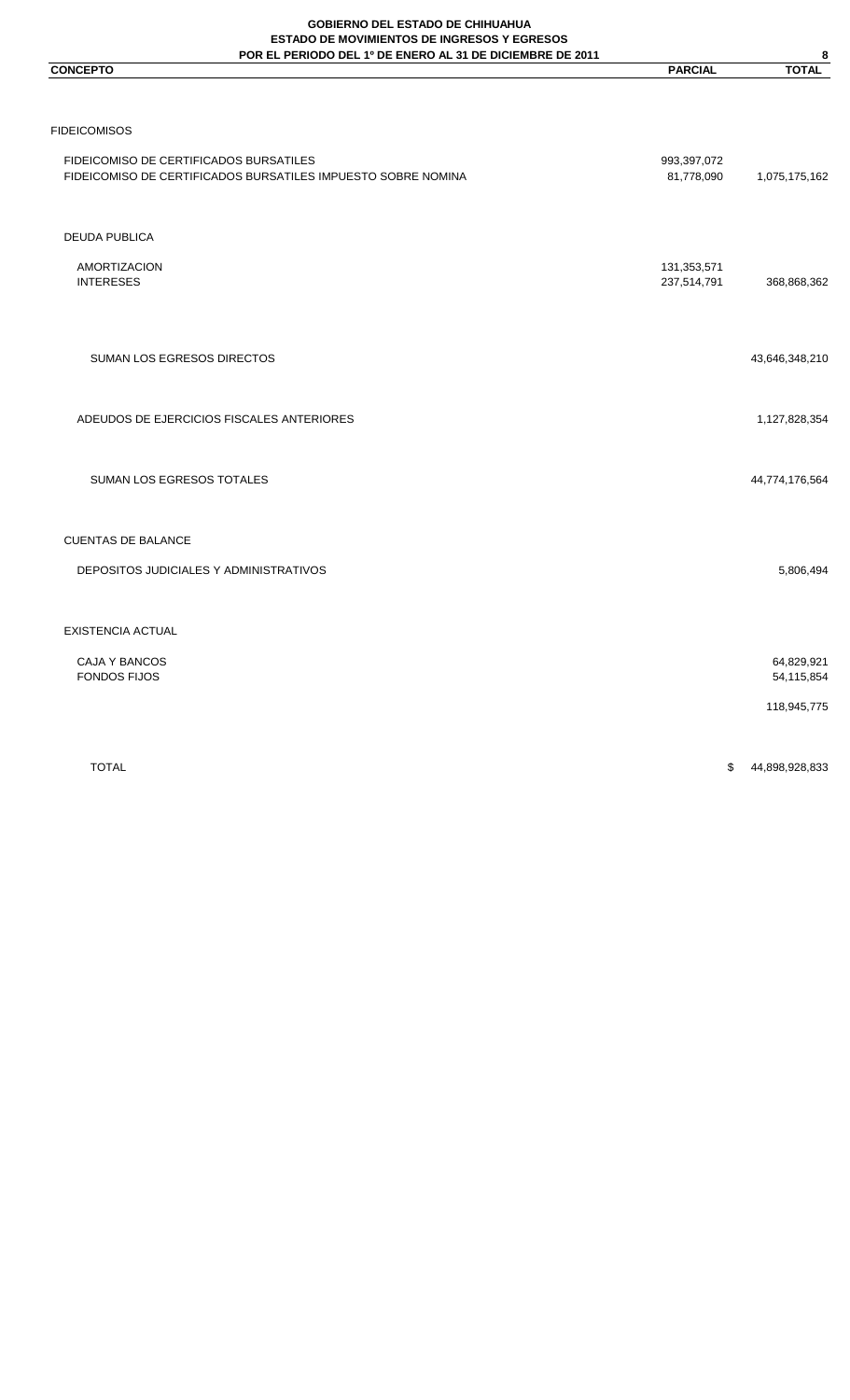# ESTADO PRESUPUESTAL COMPARATIVO DE INGRESOS Y SUS VARIACIONES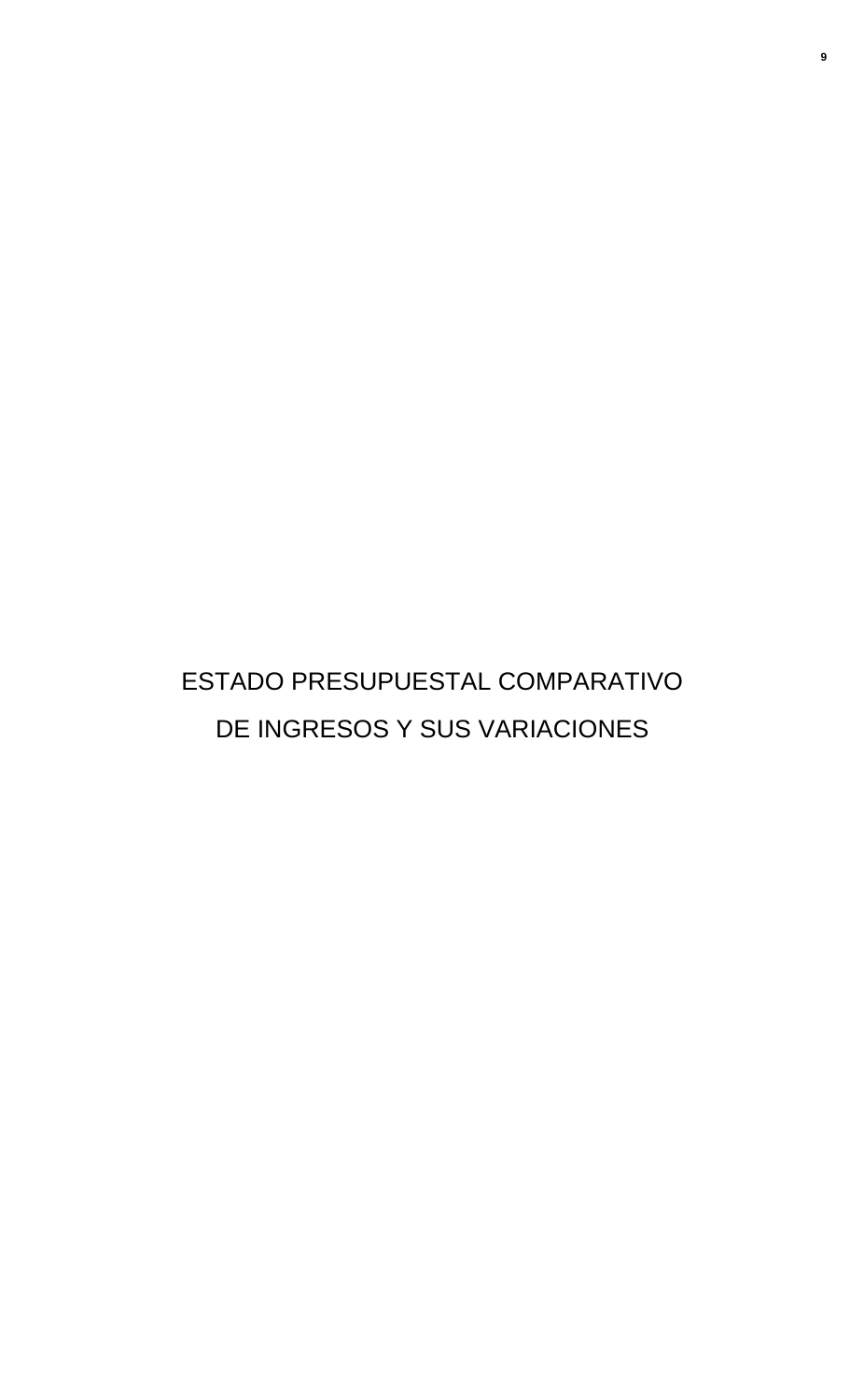### CONCEPTO LEY DE

### I N G R E S O S

#### IMPUESTOS

| <b>NOMINAS</b>                                                      | \$<br>1,303,341,048 | 1,232,857,000  | 70,484,048           | 6              |
|---------------------------------------------------------------------|---------------------|----------------|----------------------|----------------|
| <b>UNIVERSITARIO</b>                                                | 169,652,929         | 152,935,000    | 16,717,929           | 11             |
| A CARGO DE LOS SUJETOS QUE GRAVA EL IMPUESTO SOBRE NOMINAS          | 137,493,711         | 123,286,000    | 14,207,711           | 12             |
| ADQUISICION DE VEHICULOS AUTOMOTORES Y OTROS BIENES MUEBLES USADOS  | 91,395,529          | 84,076,000     | 7,319,529            | 9              |
| <b>ACCESORIOS</b>                                                   | 46,633,708          | 23,995,000     | 22,638,708           | 94             |
| CEDULAR A LOS INGRESOS POR ARRENDAMIENTO DE INMUEBLES               | 44,030,375          | 52,000,000     | $-7,969,625$         | $-15$          |
| SOBRE DERECHOS DE REVALIDACION VEHICULAR Y EXP. DE LICENCIAS        | 31,748,190          | 34,235,000     | $-2,486,810$         | $-7$           |
| HOSPEDAJE                                                           | 29,190,570          | 32,522,000     | $-3,331,430$         | $-10$          |
| <b>ACTOS JURIDICOS</b>                                              | 22,465,874          | 12,796,000     | 9,669,874            | 76             |
| CEDULAR A LOS INGRESOS DERIVADOS DE LA ENAJENACION DE INMUEBLES     | 20,743,021          | 23,000,000     | $-2,256,979$         | $-10$          |
| FIDEICOMISO EXPO-CHIHUAHUA                                          | 13,030,724          | 11,650,000     | 1,380,724            | 12             |
| LOTERIAS, RIFAS Y SORTEOS                                           | 11,801,484          | 11,504,000     | 297,484              | 3              |
| EJERCICIOS LUCRATIVOS                                               | 228,819             | 436,000        | $-207,181$           | $-48$          |
|                                                                     | 1,921,755,982       | 1,795,292,000  | 126,463,982          | $\overline{7}$ |
|                                                                     |                     |                |                      |                |
| <b>DERECHOS</b>                                                     |                     |                |                      |                |
| USO DE CARRETERAS DE CUOTA CONCESIONADAS POR LA FEDERACION          | 871,186,373         | 823,610,000    | 47,576,373           | 6              |
| USO DE CARRETERAS DE CUOTA ESTATALES                                | 614,539,587         | 564,957,000    | 49,582,587           | 9              |
| SERVICIOS PRESTADOS POR LAS AUTORIDADES DE TRANSITO                 | 564,636,128         | 576,772,000    | $-12, 135, 872$      | $-2$           |
| SERVICIOS PRESTADOS POR EL REG. PUB. DE LA PROP. Y DEL NOTARIADO    | 211,663,542         | 218,386,000    | $-6,722,458$         | $-3$           |
| <b>ACCESORIOS</b>                                                   | 156,282,097         | 23,464,000     | 132,818,097 566      |                |
| SERVICIOS PRESTADOS POR OTRAS DEPENDENCIAS Y ORGANISMOS             | 85,931,543          | 66,066,000     | 19,865,543           | 30             |
| SERVICIOS PRESTADOS POR LA DIRECCION DEL REGISTRO CIVIL             | 71,705,039          | 57,778,000     | 13,927,039           | 24             |
| SERVICIOS PRESTADOS POR LA DIRECCION DE GOBERNACION                 | 51,369,516          | 78,124,000     | $-26,754,484$        | $-34$          |
|                                                                     | 2,627,313,825       | 2,409,157,000  | 218,156,825          | 9              |
|                                                                     |                     |                |                      |                |
| PRODUCTOS                                                           |                     |                |                      |                |
| EXPLOTACION DE BIENES PATRIMONIALES                                 | 48,926,966          | 35,049,000     | 13,877,966           | 40             |
| ENAJENACION DE BIENES MUEBLES E INMUEBLES                           | 48,635,845          | 300,000,000    | $-251,364,155$       | -84            |
| <b>RENDIMIENTOS FINANCIEROS</b>                                     | 45,385,414          | 68,722,000     | $-23,336,586$        | $-34$          |
|                                                                     | 142,948,225         | 403,771,000    | $-260,822,775$       | $-65$          |
| APROVECHAMIENTOS                                                    |                     |                |                      |                |
| REMANENTES DEL FIDEICOMISO DE CERTIFICADOS BURSATILES               | 833,991,778         | 882,537,000    | $-48,545,222$        | $-6$           |
| MANTENIMIENTO Y OPERACION DE CARRETERAS FIDEICOMITIDAS              | 286,465,456         | 286,466,000    | -544                 |                |
| <b>APORTACIONES</b>                                                 | 181,692,107         | 165,909,000    | 15,783,107           |                |
| <b>RECUPERACIONES</b>                                               |                     |                |                      | 10             |
|                                                                     | 77,843,927          | 50,787,000     | 27,056,927           | 53             |
| MULTAS NO FISCALES                                                  | 8,520,278           | 117,087,000    | $-108,566,722$       | -93            |
| <b>ACCESORIOS</b>                                                   | 48,442              |                | 48,442               |                |
| INCENTIVOS DERIVADOS DE LA COLABORACION FISCAL                      | 23,599              |                | 23,599               |                |
| RECUPERACION DE OBRA PUBLICA                                        |                     | 200,000,000    | $-200,000,000$       |                |
| APORTACIONES PARA OBRA PUBLICA                                      |                     | 97,663,000     | $-97,663,000$        |                |
|                                                                     | 1,388,585,587       | 1,800,449,000  | $-411,863,413$ $-23$ |                |
| PARTICIPACIONES E INCENTIVOS EN INGRESOS FISCALES FEDERALES         |                     |                |                      |                |
| <b>FONDO GENERAL</b>                                                | 10,737,021,284      | 10,850,933,000 | $-113,911,716$       | $-1$           |
| IMPUESTO ESPECIAL SOBRE PRODUCCION Y SERVICIOS (GASOLINA Y DIESEL)  | 695,247,662         | 750,000,000    | $-54,752,338$        | $-7$           |
| FONDO DE FISCALIZACION PARA ENTIDADES FEDERATIVAS                   | 532,351,577         | 493,120,000    | 39,231,577           |                |
|                                                                     |                     |                |                      | 8              |
| FONDO DE FOMENTO MUNICIPAL                                          | 385,476,132         | 390,000,000    | -4,523,868           | $-1$           |
| IMPUESTO ESPECIAL SOBRE PRODUCCION Y SERVICIOS                      | 292,147,426         | 373,710,000    | $-81,562,574$ $-22$  |                |
| <b>IMPUESTO SOBRE AUTOMOVILES NUEVOS</b>                            | 172,034,818         | 160,000,000    | 12,034,818           | - 8            |
| ACTOS DE FISCALIZACION                                              | 126,966,719         | 150,000,000    | $-23,033,281$        | $-15$          |
| <b>IMPUESTO SOBRE LA RENTA</b>                                      | 126,265,874         | 122,340,000    | 3,925,874            | 3              |
| IMPUESTO SOBRE TENENCIA O USO DE VEHICULOS                          | 70,281,094          | 100,000,000    | -29,718,906          | -30            |
| IMPUESTO AL VALOR AGREGADO                                          | 50,217,326          | 52,000,000     | $-1,782,674$         | $-3$           |
| <b>ACTOS DE EJECUCION</b>                                           | 14,677,655          |                | 14,677,655           |                |
| CAMINOS Y PUENTES FEDERALES                                         | 11,821,970          | 9,375,000      | 2,446,970            | 26             |
| IMPUESTO EMPRESARIAL A TASA UNICA                                   | 8,253,707           | 8,000,000      | 253,707              | 3              |
| <b>MULTAS</b>                                                       | 8,184,359           |                | 8,184,359            |                |
| MULTAS ADMINISTRATIVAS FEDERALES NO FISCALES                        | 1,471,317           | 325,000        | 1,146,317 353        |                |
| SERVICIOS DE LA VIDA SILVESTRE                                      | 742,457             | 800,000        | $-57,543$            | $-7$           |
| IMPUESTO ESPECIAL SOBRE PRODUCCION Y SERVICIOS (APUESTAS Y SORTEOS) |                     | 100,000        | $-100,000$           |                |
|                                                                     | 13,233,161,377      | 13,460,703,000 | $-227,541,623$       | $-2$           |
|                                                                     |                     |                |                      |                |

REAL INGRESOS VARIACION %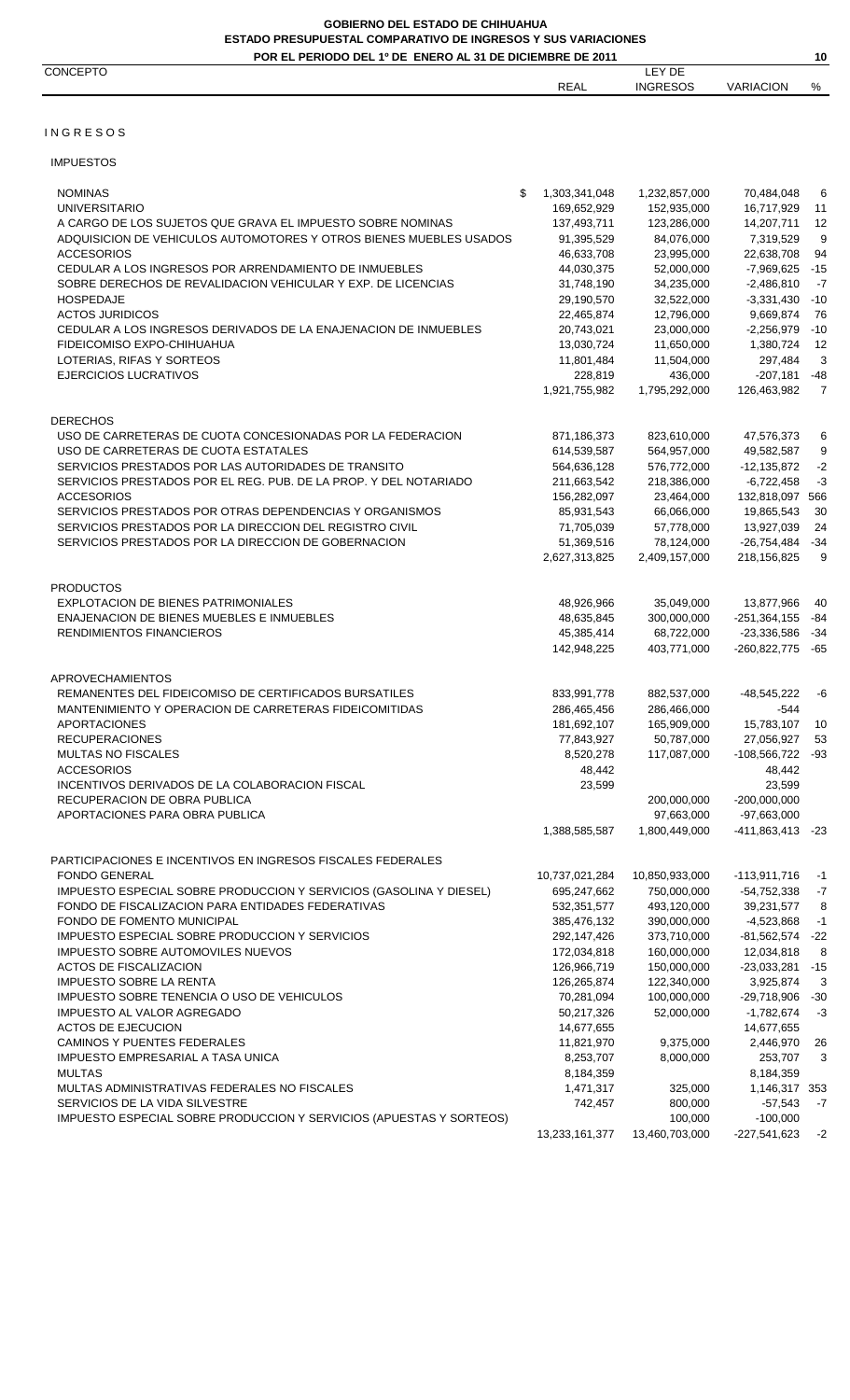### **ESTADO PRESUPUESTAL COMPARATIVO DE INGRESOS Y SUS VARIACIONES GOBIERNO DEL ESTADO DE CHIHUAHUA**

|  |  | <b>POR EL PERIODO DEL 1º DE ENERO AL 31 DE DICIEMBRE DE 2011</b> |  |
|--|--|------------------------------------------------------------------|--|

| POR EL PERIODO DEL 1º DE ENERO AL 31 DE DICIEMBRE DE 2011                                                                                    |                            |                            |                               | 11             |
|----------------------------------------------------------------------------------------------------------------------------------------------|----------------------------|----------------------------|-------------------------------|----------------|
| <b>CONCEPTO</b>                                                                                                                              | <b>REAL</b>                | LEY DE<br><b>INGRESOS</b>  | <b>VARIACION</b>              | %              |
|                                                                                                                                              |                            |                            |                               |                |
|                                                                                                                                              |                            |                            |                               |                |
| APORTACIONES FEDERALES                                                                                                                       |                            |                            |                               |                |
| FONDO DE APORTACIONES PARA LA EDUCACION BASICA Y NORMAL                                                                                      | 8,165,524,250              | 7,749,127,000              | 416,397,250                   | 5              |
| FONDO DE APORTACIONES PARA LOS SERVICIOS DE SALUD                                                                                            | 1,558,030,692              | 1,466,215,000              | 91,815,692                    | 6              |
| FONDO DE APORTACIONES PARA EL FORTALECIMIENTO DE LOS MUNICIPIOS                                                                              | 1,435,834,965              | 1,501,198,000              | $-65,363,035$                 | $-4$           |
| FONDO DE APORTACIONES PARA EL FORTALECIMIENTO DE LAS ENTIDADES FEDERATIVAS<br>FONDO DE APORTACIONES PARA LA INFRAESTRUCTURA SOCIAL MUNICIPAL | 946,985,849<br>832,210,487 | 956,057,000<br>832,210,000 | $-9,071,151$<br>487           | $-1$           |
| FONDO DE APORTACIONES MULTIPLES                                                                                                              | 590,198,576                | 529,946,000                | 60,252,576                    | 11             |
| FONDO DE APORTACIONES PARA LA SEGURIDAD PUBLICA DE LOS ESTADOS                                                                               | 249,513,728                | 245,807,000                | 3,706,728                     | $\overline{2}$ |
| FONDO DE APORTACIONES PARA LA EDUCACION TECNOLOGICA Y DE ADULTOS                                                                             | 162,264,077                | 152,155,000                | 10,109,077                    | $\overline{7}$ |
| FONDO DE APORTACIONES PARA LA INFRAESTRUCTURA SOCIAL ESTATAL                                                                                 | 114,774,592                | 114,775,000                | -408                          |                |
|                                                                                                                                              | 14,055,337,216             | 13,547,490,000             | 507,847,216                   | 4              |
| TRANSFERENCIAS FEDERALES                                                                                                                     |                            |                            |                               |                |
| TRANSFERENCIAS A EDUCACION SUPERIOR                                                                                                          | 1,577,691,915              | 1,357,258,000              | 220,433,915                   | 16             |
| <b>SEGURO POPULAR</b>                                                                                                                        | 861,597,800                | 892,411,000                | $-30,813,200$                 | $-3$           |
| SECRETARIA DE EDUCACION PUBLICA                                                                                                              | 655,722,291                |                            | 655,722,291                   |                |
| SECRETARIA DE HACIENDA Y CREDITO PUBLICO                                                                                                     | 372,936,997                |                            | 372,936,997                   |                |
| PROGRAMAS CONVENIDOS CONAGUA                                                                                                                 | 227,347,720                | 266,808,000                | $-39,460,280$                 | $-15$          |
| SECRETARIA DE SALUD                                                                                                                          | 220,098,937                |                            | 220,098,937                   |                |
| <b>COLEGIO DE BACHILLERES</b>                                                                                                                | 213,651,581                | 197,000,000                | 16,651,581                    | 8              |
| PROGRAMA DE DESARROLLO REGIONAL                                                                                                              | 195,000,000                |                            | 195,000,000                   |                |
| SECRETARIA DE AGRICULTURA, GANADERIA, DESARROLLO RURAL, PESCA Y ALIMEN'                                                                      | 143,554,299                |                            | 143,554,299                   |                |
| SECRETARIA DEL MEDIO AMBIENTE Y RECURSOS NATURALES                                                                                           | 126,101,839                |                            | 126,101,839                   |                |
| SUBSIDIO PARA LA SEGURIDAD PUBLICA MUNICIPAL                                                                                                 | 117,958,684                | 227,900,000                | $-109,941,316$                | -48            |
| SECRETARIA DE GOBERNACION                                                                                                                    | 111,776,395                |                            | 111,776,395                   |                |
| SECRETARIA DE COMUNICACIONES Y TRANSPORTES                                                                                                   | 100,000,000                |                            | 100,000,000                   |                |
| SECRETARIA DE SEGURIDAD PUBLICA                                                                                                              | 88,139,123                 |                            | 88,139,123                    |                |
| COMISION NACIONAL DE CULTURA FISICA Y DEPORTE                                                                                                | 82,823,418                 |                            | 82,823,418                    |                |
| SECRETARIA DE TURISMO                                                                                                                        | 43,755,000                 |                            | 43,755,000                    |                |
| ESTANCIA DE REOS FEDERALES                                                                                                                   | 40,184,200                 | 49,200,000                 | $-9,015,800$                  | -18            |
| CONSEJO NACIONAL DE LA CULTURA Y LAS ARTES                                                                                                   | 7,500,000                  | 25,000,000                 | $-17,500,000$                 | $-70$          |
| SECRETARIA DE ECONOMIA                                                                                                                       | 5,811,285                  |                            | 5,811,285                     |                |
| SUPERVISION DE OBRAS COMPARTIDAS                                                                                                             | 5,551,334                  | 6,000,000                  | $-448,666$                    | $-7$           |
| PROGRAMA PARA LA FISCALIZACION DEL GASTO FEDERALIZADO                                                                                        | 5,183,479                  |                            | 5,183,479                     |                |
| SISTEMA PARA EL DESARROLLO INTEGRAL DE LA FAMILIA<br>COMISION NACIONAL PARA EL DESARROLLO DE LOS PUEBLOS INDIGENAS                           | 4,567,468                  |                            | 4,567,468                     |                |
| <b>JUAREZ VIVE</b>                                                                                                                           | 2,443,209                  | 1,000,000,000              | 2,443,209<br>$-1,000,000,000$ |                |
| PREVISION Y APORTACION PARA EL SISTEMA DE EDUCACION BASICA Y NORMAL                                                                          |                            | 300,000,000                | $-300,000,000$                |                |
| HOSPITAL INFANTIL DE ESPECIALIDADES                                                                                                          |                            | 185,000,000                | $-185,000,000$                |                |
| CERESO PRODUCTIVO JUAREZ                                                                                                                     |                            | 100,000,000                | $-100,000,000$                |                |
| PROGRAMA ESPECIAL DE SEGURIDAD ALIMENTARIA                                                                                                   |                            | 100,000,000                | $-100,000,000$                |                |
| FONDO PARA EL DESARROLLO PRODUCTIVO DEL ALTIPLANO SEMIDESERTICO                                                                              |                            | 98,500,000                 | $-98,500,000$                 |                |
| COLEGIO DE ESTUDIOS CIENTIFICOS Y TECNOLOGICOS                                                                                               |                            | 98,000,000                 | $-98,000,000$                 |                |
| FONDO METROPOLITANO                                                                                                                          |                            | 80,102,000                 | $-80, 102, 000$               |                |
| CONVENIO GOBIERNO DEL ESTADO SECTUR                                                                                                          |                            | 70,000,000                 | $-70,000,000$                 |                |
| POLICIA UNICA                                                                                                                                |                            | 66,000,000                 | $-66,000,000$                 |                |
| EQUIPAMIENTO, MODERNIZACION Y OBRA PUBLICA UNEMES                                                                                            |                            | 62,879,000                 | $-62,879,000$                 |                |
| GASTO DE OPERACION UNIDAS MEDICAS EN ENTIDADES FEDERATIVAS                                                                                   |                            | 57,868,000                 | $-57,868,000$                 |                |
| HOMOLOGACION DE PERSOMAL SALUD                                                                                                               |                            | 42,006,000                 | $-42,006,000$                 |                |
| <b>DEPORTE</b>                                                                                                                               |                            | 28,850,000                 | $-28,850,000$                 |                |
| INSTITUTO DE APOYO AL DESARROLLO TECNOLOGICO                                                                                                 |                            | 20,700,000                 | $-20,700,000$                 |                |
| INSTITUTO DE CAPACITACION PARA EL TRABAJO                                                                                                    |                            | 18,900,000                 | $-18,900,000$                 |                |
| SUBSIDIO PARA LA IMPLEMENTACION DEL SISTEMA DE JUSTICIA PENAL                                                                                |                            | 15,000,000                 | $-15,000,000$                 |                |
| ACCESIBILIDAD AL TRANSPORTE PUBLICO PARA PERSONAS DISCAPACITADAS                                                                             |                            | 13,126,000                 | $-13,126,000$                 |                |
| <b>CONVENIO SEMARNAT</b>                                                                                                                     |                            | 12,000,000                 | $-12,000,000$                 |                |
| FONDO DE APORTACIONES A LOS SERVICIOS DE SALUD A LA COMUNIDAD                                                                                |                            | 10,726,000                 | $-10,726,000$                 |                |
| UNIVERSIDAD POLITECNICA DE CHIHUAHUA                                                                                                         |                            | 8,000,000                  | $-8,000,000$                  |                |
|                                                                                                                                              | 5,209,396,974              | 5,409,234,000              | -199,837,026                  | -4             |
| INGRESOS DERIVADOS DE FINANCIAMIENTO                                                                                                         |                            |                            |                               |                |
| <b>FINANCIAMIENTO PUBLICO</b>                                                                                                                | 5,473,039,569              | 3,000,000,000              | 2,473,039,569                 | 82             |
| TOTAL DE INGRESOS<br>\$                                                                                                                      | 44,051,538,755             | 41,826,096,000             | 2,225,442,755                 | 5              |
|                                                                                                                                              |                            |                            |                               |                |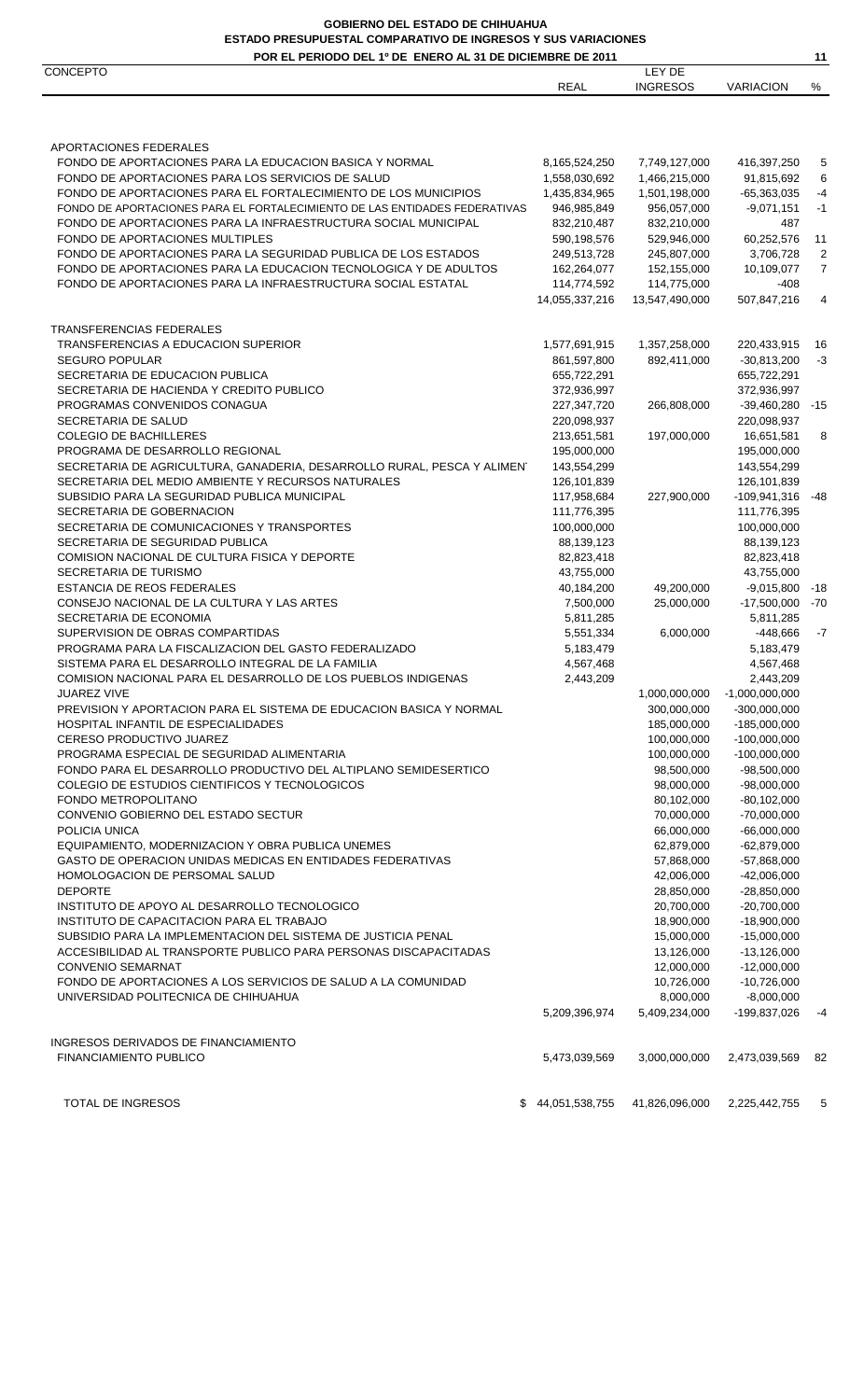# ESTADO PRESUPUESTAL COMPARATIVO DE EGRESOS Y SUS VARIACIONES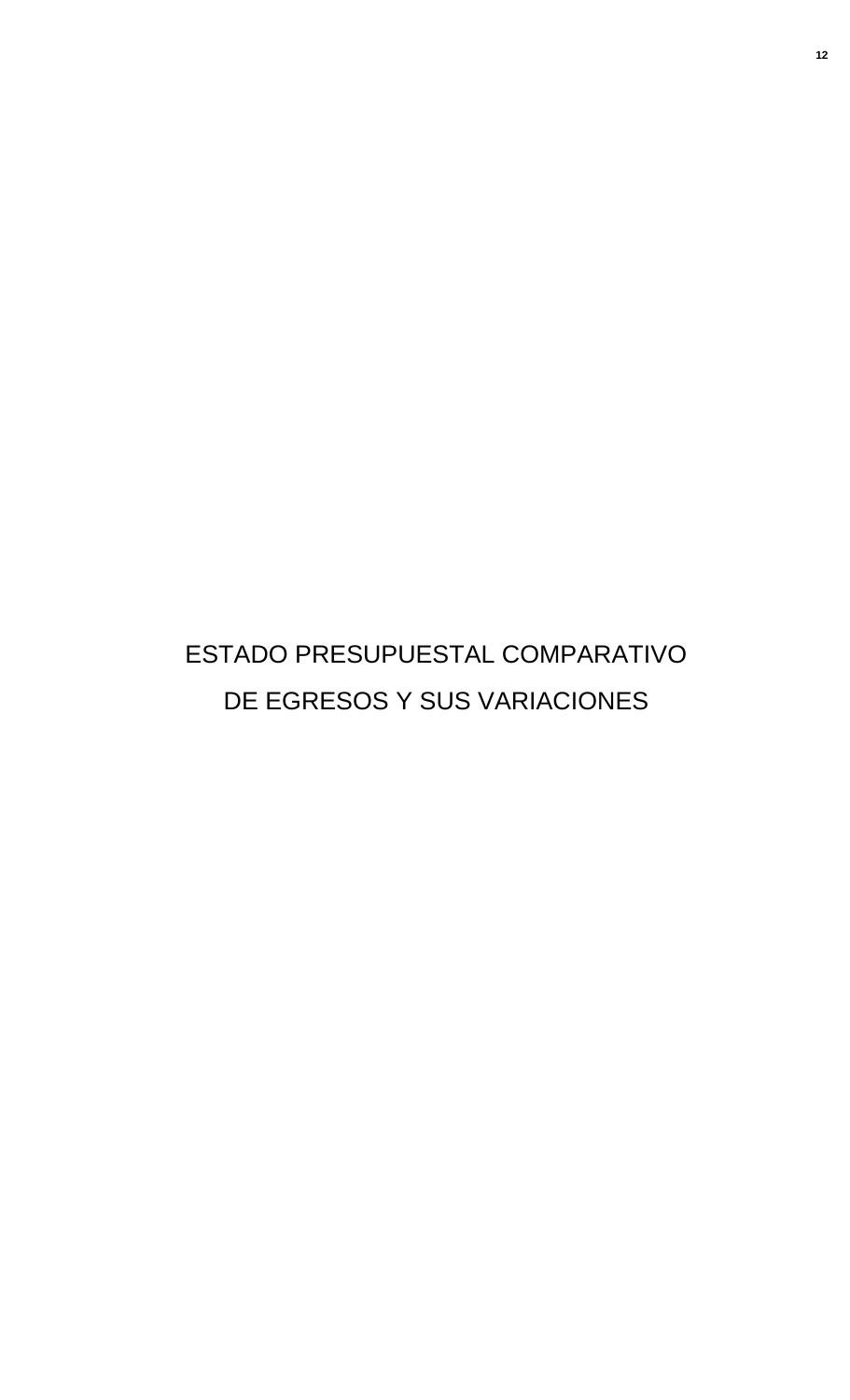| POR EL PERIODO DEL 1º DE ENERO AL 31 DE DICIEMBRE DE 2011              |                |                    |                  | 13                |
|------------------------------------------------------------------------|----------------|--------------------|------------------|-------------------|
| CONCEPTO                                                               | <b>REAL</b>    | <b>PRESUPUESTO</b> | <b>VARIACION</b> | $\%$              |
|                                                                        |                |                    |                  |                   |
| EGRESOS                                                                |                |                    |                  |                   |
|                                                                        |                |                    |                  |                   |
| PODER LEGISLATIVO Y ORGANOS AUTONOMOS ELECTORALES                      |                |                    |                  |                   |
| CONGRESO DEL ESTADO<br>\$                                              | 233,336,387    | 233,984,282        | 647,895          |                   |
| AUDITORIA SUPERIOR DEL ESTADO                                          | 93,025,836     | 88,009,097         | $-5,016,739$     | -6                |
| <b>INSTITUTO ESTATAL ELECTORAL</b>                                     | 178,282,861    | 173,425,272        | $-4,857,589$     | $-3$              |
| TRIBUNAL ESTATAL ELECTORAL                                             | 32,588,700     | 31,388,700         | $-1,200,000$     | $-4$              |
| PROGRAMAS DE INVERSION Y OBRA PUBLICA                                  | 134,024        | 134,024            |                  |                   |
|                                                                        | 537,367,808    | 526,941,375        | $-10,426,433$    | $-2$              |
| <b>IMPARTICION DE JUSTICIA</b>                                         |                |                    |                  |                   |
| SUPREMO TRIBUNAL DE JUSTICIA                                           | 803,096,223    | 782,231,799        | $-20,864,424$    | $-3$              |
| SECRETARIA GENERAL DE GOBIERNO                                         | 62,392,636     | 69,550,736         | 7,158,100        | $10$              |
| FISCALIA GENERAL DEL ESTADO                                            | 57,066,883     | 54,839,914         | $-2,226,969$     | $-4$              |
| REESTRUCTURACION FISCALIA GENERAL DEL ESTADO                           |                | 15,000,000         | 15,000,000       |                   |
|                                                                        | 922,555,742    | 921,622,449        | $-933,293$       |                   |
| DESARROLLO HUMANO Y CALIDAD DE VIDA                                    |                |                    |                  |                   |
| SECRETARIA DE FOMENTO SOCIAL                                           | 436,134,019    | 304,381,680        | -131,752,339     | -43               |
| SECRETARIA DE SALUD                                                    | 903,609,361    | 945,477,073        | 41,867,712       | $\overline{4}$    |
| SECRETARIA DE DESARROLLO URBANO Y ECOLOGIA                             | 75,106,033     | 57,206,444         | $-17,899,589$    | $-31$             |
| SERVICIOS DE SALUD DE CHIHUAHUA                                        | 1,827,226,283  | 1,638,894,658      | -188,331,625     | $-11$             |
| INSTITUTO CHIHUAHUENSE DE SALUD                                        | 471,954,544    | 389,299,067        | $-82,655,477$    | $-21$             |
|                                                                        |                |                    |                  |                   |
| DESARROLLO INTEGRAL DE LA FAMILIA DEL ESTADO DE CHIHUAHUA              | 335,610,514    | 289,618,057        | $-45,992,457$    | $-16$             |
| INSTITUTO CHIHUAHUENSE DE LA MUJER                                     | 35,029,349     | 22,052,118         | $-12,977,231$    | $-59$             |
| COORDINACION ESTATAL DE LA TARAHUMARA                                  | 87,597,707     | 55,658,764         | $-31,938,943$    | $-57$             |
| PENSIONES CIVILES DEL ESTADO DE CHIHUAHUA                              | 528,526,940    | 279,800,000        | -248,726,940     | $-89$             |
| INSTITUTO CHIHUAHUENSE DE LA JUVENTUD                                  | 15,886,305     | 10,834,901         | $-5,051,404$     | $-47$             |
| JUNTA DE ASISTENCIA SOCIAL PRIVADA EN EL ESTADO DE CHIHUAHUA           | 3,069,840      | 2,769,914          | $-299,926$       | $-11$             |
| FONDO DE APOYO A LA DELEGACION DE LA CRUZ ROJA                         | 33,346,036     | 34,235,000         | 888,964          | 3                 |
| FIDEICOMISO SOCIAL DEL EMPRESARIADO CHIHUAHUENSE                       | 136, 125, 174  | 123,286,000        | $-12,839,174$    | $-10$             |
| FONDO DE ATENCION A HIJOS DE LAS VICTIMAS DE LA LUCHA CONTRA EL CRIMEN | 15,000,000     | 100,000,000        | 85,000,000       | 85                |
| PROGRAMAS DE INVERSION Y OBRA PUBLICA                                  | 733,477,687    | 733,477,687        |                  |                   |
|                                                                        | 5,637,699,792  | 4,986,991,363      | -650,708,429     | $-13$             |
| DESARROLLO REGIONAL Y COMPETITIVIDAD                                   |                |                    |                  |                   |
| SECRETARIA GENERAL DE GOBIERNO                                         | 30,678,565     | 29,137,436         | -1,541,129       | -5                |
| SECRETARIA DE HACIENDA                                                 |                | 2,037,983,966      | 2,037,983,966    |                   |
| SECRETARIA DE ECONOMIA                                                 | 195,945,575    | 118,571,984        | $-77,373,591$    | $-65$             |
| SECRETARIA DE COMUNICACIONES Y OBRAS PUBLICAS                          | 87,270,542     | 58,299,818         | $-28,970,724$    | -50               |
| SECRETARIA DE DESARROLLO RURAL                                         | 525,592,904    | 124,335,948        | -401,256,956     | -323              |
| INSTITUTO DE APOYO AL DESARROLLO TECNOLOGICO                           | 41,647,698     | 34,500,000         | $-7,147,698$     | $-21$             |
| INSTITUTO DE CAPACITACION PARA EL TRABAJO DEL ESTADO DE CHIH.          | 35,413,367     | 31,500,000         | $-3,913,367$     | $-12$             |
| CASA DE LAS ARTESANIAS DEL ESTADO DE CHIHUAHUA                         | 2,793,368      | 2,824,420          | 31,052           | $\overline{1}$    |
| FIDEICOMISO DE PROMOCION Y FOMENTO DE LAS ACTIVIDADES TURISTICAS       | 27,870,980     | 30,895,900         | 3,024,920        | 10                |
| FIDEICOMISO EXPO-CHIHUAHUA                                             | 12,360,841     | 11.068.000         | $-1,292,841$     | $-12$             |
| FIDEICOMISO PARA EL DESARROLLO EQUILIBRADO SIERRA TARAHUMARA           | 100,000        | 100,000            |                  |                   |
| FIDEICOMISO DEL PROGRAMA DE CARRETERAS FED. Y ESTATALES DE CUOTA       | 1,489,717,859  | 1,354,879,000      | -134,838,859     | $-10$             |
| OPERACION DEL FIDEICOMISO DE CARRETERAS FED. Y ESTATALES DE CUOTA      |                |                    |                  |                   |
|                                                                        | 90,412,110     | 87,161,207         | $-3,250,903$     | $-4$              |
| <b>MUNICIPIOS</b>                                                      | 5,475,768,000  | 5,590,612,344      | 114,844,344      | $\overline{2}$    |
| PROGRAMAS DE INVERSION Y OBRA PUBLICA                                  | 1,409,026,142  | 1,409,026,142      |                  |                   |
|                                                                        | 9,424,597,951  | 10,920,896,165     | 1,496,298,214    | 14                |
| FORMACION PARA LA VIDA                                                 |                |                    |                  |                   |
| SECRETARIA DE EDUCACION, CULTURA Y DEPORTE                             | 5,231,797,004  | 5,225,194,182      | $-6,602,822$     |                   |
| SERVICIOS EDUCATIVOS DEL ESTADO DE CHIHUAHUA                           | 8,053,853,755  | 7,600,768,897      | -453,084,858     | $-6$              |
| INSTITUTO CHIHUAHUENSE DE LA CULTURA                                   | 152,540,908    | 100,977,905        | $-51,563,003$    | $-51$             |
| UNIVERSIDAD TECNOLOGICA DE CHIHUAHUA                                   | 37,021,795     | 30,040,000         | $-6,981,795$     | $-23$             |
| UNIVERSIDAD TECNOLOGICA DE CD. JUAREZ                                  | 59,078,598     | 43,000,000         | $-16,078,598$    | $-37$             |
| COLEGIO DE BACHILLERES DEL ESTADO DE CHIHUAHUA                         | 503,818,012    | 344,000,000        | $-159,818,012$   | $-46$             |
| INSTITUTO TECNOLOGICO SUPERIOR DE NUEVO CASAS GRANDES                  | 24,767,328     | 25,000,000         | 232,672          | $\overline{1}$    |
| COLEGIO DE ESTUDIOS CIENTIFICOS Y TECNOLOGICOS DEL EDO. DE CHIH.       | 222,853,574    | 176,000,000        | -46,853,574      | $-27$             |
| COLEGIO DE EDUCACION PROFESIONAL TECNICA DEL ESTADO DE CHIH.           | 110,452,778    | 99,535,184         | $-10,917,594$    | $-11$             |
| INSTITUTO CHIHUAHUENSE DE EDUCACION PARA LOS ADULTOS                   | 65,934,213     | 56,020,054         | $-9,914,159$     | $-18$             |
| DESARROLLO INTEGRAL DE LA FAMILIA DEL ESTADO DE CHIHUAHUA              | 20,819,105     | 15,266,206         | $-5,552,899$     | $-36$             |
| UNIVERSIDAD AUTONOMA DE CHIHUAHUA                                      | 1,168,962,830  | 961,908,498        | -207,054,332     | $-22$             |
| UNIVERSIDAD AUTONOMA DE CD. JUAREZ                                     | 1,164,147,632  | 940,174,546        | -223,973,086     | $-24$             |
| PENSIONES CIVILES DEL ESTADO DE CHIHUAHUA                              | 2,251,122,558  | 1,320,500,000      | $-930,622,558$   | $-70$             |
| INSTITUTO CHIHUAHUENSE DEL DEPORTE Y CULTURA FISICA                    | 167,233,423    | 139,378,820        | $-27,854,603$    | $-20$             |
| EL COLEGIO DE CHIHUAHUA                                                | 8,326,971      | 8,092,908          | $-234,063$       | $-3$              |
| UNIVERSIDAD TECNOLOGICA DE PARRAL                                      | 5,007,968      | 5,007,968          |                  |                   |
| UNIVERSIDAD TECNOLOGICA DE BABICORA                                    | 4,878,698      | 4,878,698          |                  |                   |
| CONSEJO ESTATAL DE CIENCIA, TECNOLOGIA E INNOVACION DE CHIH.           | 3,977,404      | 4,297,346          | 319,942          | $\overline{7}$    |
| INSTITUTO CHIHUAHUENSE DE INFRAESTRUCTURA FISICA EDUCATIVA             | 22,032,144     | 15,664,261         | $-6,367,883$     | $-41$             |
| UNIVERSIDAD POLITECNICA DE CHIHUAHUA                                   | 36,299,314     | 16,000,000         | $-20,299,314$    | $-127$            |
| UNIVERSIDAD TECNOLOGICA DE LA TARAHUMARA                               | 5,436,991      | 4,122,685          | $-1,314,306$     | $-32$             |
| FIDEICOMISO PROGRAMA ESCUELAS DE CALIDAD                               | 12,813,000     | 11,835,000         | $-978,000$       | $\textnormal{-}8$ |
| FIDEICOMISO PROGRAMA NACIONAL DE BECAS "PRONABES"                      | 37,000,000     | 36,000,000         | $-1,000,000$     | $-3$              |
| CASA CHIHUAHUA CENTRO DE PATRIMONIO CULTURAL                           | 6,293,550      | 4,672,000          | $-1,621,550$     | $-35$             |
| FIDEICOMISO DE TECNOLOGIAS EDUCATIVAS Y DE INFORMACION                 | 37,909,556     | 58,459,556         | 20,550,000       | 35                |
| FONDO DE RETIRO DE LOS TRAB. INCORPORADOS A LA SEC. 42 DEL SNTE        | 2,564,738      | 3,500,000          | 935,262          | 27                |
| FONDO MIXTO CONACYT - GOBIERNO DEL ESTADO DE CHIHUAHUA                 | 12,000,000     | 12.000.000         |                  |                   |
| PROGRAMA PARA LA ENSEÑANZA VIVENCIAL E INDAGATORIA DE LA CIENCIA       |                | 1,000,000          | 1,000,000        |                   |
| FONDO DE PREVISION SOCIAL PARA LOS TRAB. INC. A LA SEC. 42 DEL SNTE    |                | 500,000            | 500,000          |                   |
| PROGRAMAS DE INVERSION Y OBRA PUBLICA                                  | 590,393,120    | 347,080,778        | -243,312,342     | $-70$             |
|                                                                        | 20,019,336,967 | 17,610,875,492     | $-2,408,461,475$ | $-14$             |
|                                                                        |                |                    |                  |                   |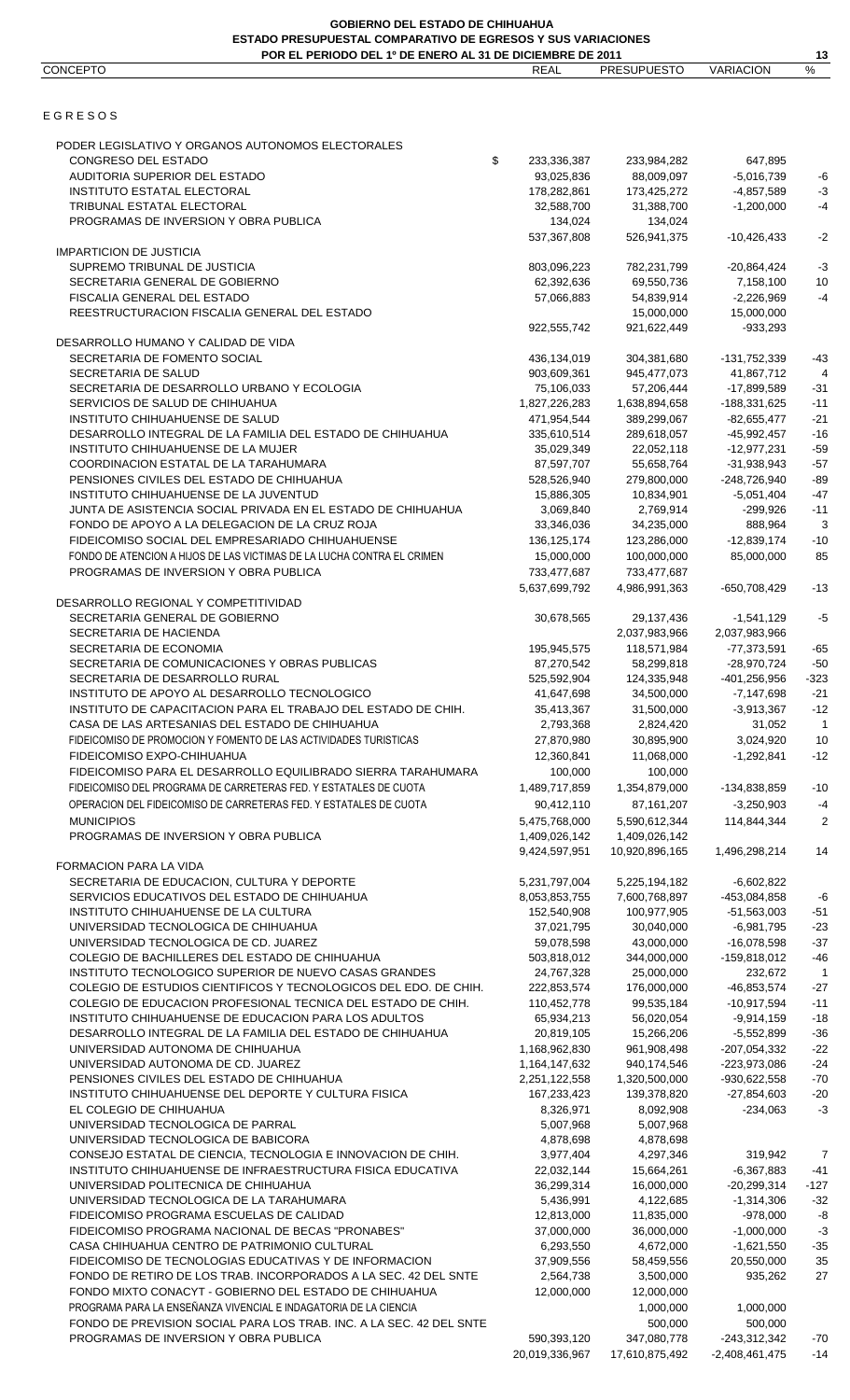**14**

| <b>CONCEPTO</b>                                                     | <b>REAL</b>          | <b>PRESUPUESTO</b> | <b>VARIACION</b> | $\%$   |
|---------------------------------------------------------------------|----------------------|--------------------|------------------|--------|
|                                                                     |                      |                    |                  |        |
| MEDIO AMBIENTE Y SUSTENTABILIDAD                                    |                      |                    |                  |        |
| SECRETARIA DE DESARROLLO URBANO Y ECOLOGIA                          | 10,371,493           | 9,064,062          | $-1,307,431$     | -14    |
| PARQUE CUMBRES DE MAJALCA                                           | 229,936              | 229,936            |                  |        |
| PROGRAMAS DE INVERSION Y OBRA PUBLICA                               | 495,056,717          | 495,056,717        |                  |        |
|                                                                     | 505,658,146          | 504,350,715        | $-1,307,431$     |        |
| ORDEN INSTITUCIONAL                                                 |                      |                    |                  |        |
| DESPACHO DEL EJECUTIVO                                              | 10,720,247           | 9,555,642          | $-1,164,605$     | $-12$  |
| SECRETARIA GENERAL DE GOBIERNO                                      | 250,705,062          | 178,867,509        | $-71,837,553$    | $-40$  |
| SECRETARIA DE HACIENDA                                              | 910,495,989          | 821,559,558        | $-88,936,431$    | $-11$  |
| SECRETARIA DEL TRABAJO Y PREVISION SOCIAL                           | 109,386,792          | 89,077,525         | $-20,309,267$    | $-23$  |
| SECRETARIA DE LA CONTRALORIA                                        | 157,058,561          | 124,592,700        | $-32,465,861$    | $-26$  |
| FISCALIA GENERAL DEL ESTADO                                         | 2,452,539,820        | 2,453,998,804      | 1,458,984        |        |
| CONSEJERIA JURIDICA                                                 | 44,930,557           | 15,125,835         | $-29,804,722$    | $-197$ |
| COORDINACION DE POLITICAS PUBLICAS                                  | 3,223,934            | 3,375,008          | 151,074          | 4      |
| COORDINACION DE COMUNICACION SOCIAL                                 | 204,556,781          | 132,103,353        | $-72,453,428$    | $-55$  |
| COORDINACION DE RELACIONES PUBLICAS                                 | 6,298,715            | 5,998,787          | $-299,928$       | $-5$   |
| REPRESENTACION DEL GOBIERNO DEL ESTADO EN LA CD. DE MEXICO          | 12,278,837           | 8,480,140          | $-3,798,697$     | $-45$  |
| OFICINAS ESTATALES DE ENLACE CON LA SRIA. DE RELACIONES EXTERIORI   |                      |                    |                  | $-16$  |
|                                                                     | 13,246,665           | 11,440,382         | $-1,806,283$     |        |
| COORDINACION DE PROYECTOS ESPECIALES                                | 1,165,456            | 1,165,456          |                  |        |
| REESTRUCTURACION FISCALIA GENERAL DEL ESTADO                        |                      | 85,000,000         | 85,000,000       |        |
| CONSEJO ESTATAL DE POBLACION                                        | 5,992,400            | 5,163,808          | $-828,592$       | -16    |
| FIDEICOMISO POLICIA AMIGO                                           | 1,378,174            | 950,000            | $-428,174$       | $-45$  |
| FIDEICOMISO TRANSITO AMIGO                                          | 682,338              | 750,000            | 67,662           | 9      |
| FONDO DE APOYO A DEUDORES DE LA BANCA FIDEBAN                       | 417,600              | 417,600            |                  |        |
| FIDEICOMISO IRREVOCABLE DE ADMINISTRACION Y GARANTIA DE PAGO        | 642,776              | 286,000            | $-356,776$       | $-125$ |
| COMISION ESTATAL DE LOS DERECHOS HUMANOS                            | 29,148,687           | 27,410,000         | $-1,738,687$     | -6     |
| INSTITUTO CHIHUAHUENSE PARA TRANSPARENCIA Y ACCESO A LA INFORMACION | 37,946,677           | 37,946,677         |                  |        |
| <b>MUNICIPIOS</b>                                                   | 205,921,937          | 227,901,372        | 21,979,435       | 10     |
| PROGRAMAS DE INVERSION Y OBRA PUBLICA                               | 696,350,275          | 696,350,275        |                  |        |
|                                                                     | 5,155,088,280        | 4,937,516,431      | $-217,571,849$   | $-4$   |
| FIDEICOMISO DE CERTIFICADOS BURSATILES                              |                      |                    |                  |        |
| FIDEICOMISO DE CERTIFICADOS BURSATILES                              | 993,397,072          | 1,041,690,000      | 48,292,928       | 5      |
| FIDEICOMISO DE CERTIFICADOS BURSATILES IMPUESTO SOBRE NOMINA        | 81,778,090           |                    | $-81,778,090$    |        |
|                                                                     | 1,075,175,162        | 1,041,690,000      | $-33,485,162$    | $-3$   |
|                                                                     |                      |                    |                  |        |
| <b>DEUDA PUBLICA</b>                                                |                      |                    |                  |        |
| <b>AMORTIZACION</b>                                                 | 131,353,571          | 131,353,571        |                  |        |
| <b>INTERESES</b>                                                    | 237,514,791          | 243,858,439        | 6,343,648        | 3      |
|                                                                     | 368,868,362          | 375,212,010        | 6,343,648        | 2      |
| <b>SUMAN LOS EGRESOS DIRECTOS</b>                                   | 43,646,348,210       | 41,826,096,000     | $-1,820,252,210$ | -4     |
| ADEUDOS DE EJERCICIOS FISCALES ANTERIORES                           | 1,127,828,354        |                    | $-1,127,828,354$ |        |
| TOTAL DE EGRESOS                                                    | 44,774,176,564<br>S. | 41,826,096,000     | $-2,948,080,564$ | -7     |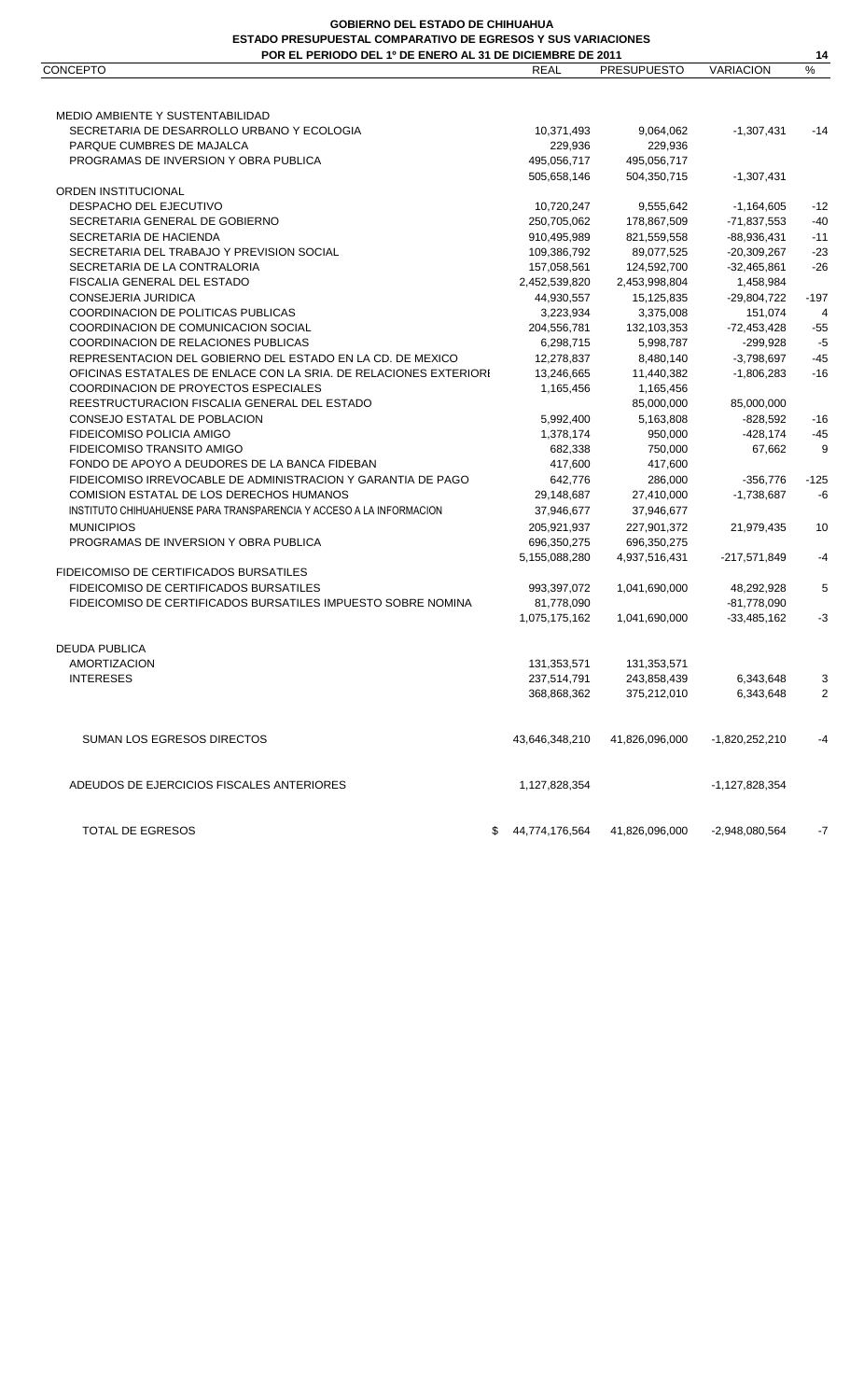## ESTADO DE RESULTADOS

O DE OPERACION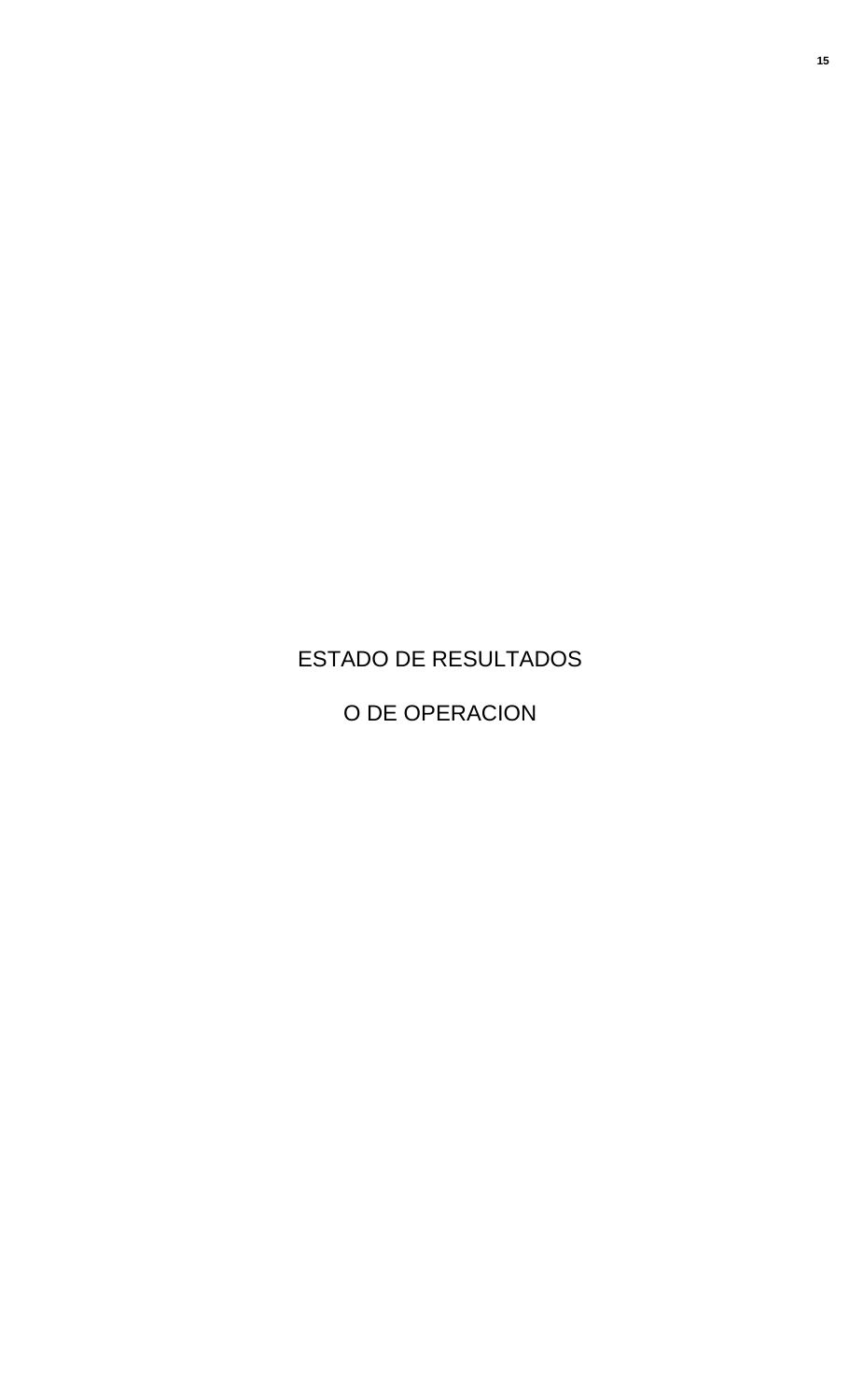#### **CONCEPTO PARCIAL TOTAL**

**16**

### INGRESOS

### INGRESOS DE GESTION

| <b>IMPUESTOS</b>                                                                                                                                                               |                                                               | \$<br>1,921,755,982 |
|--------------------------------------------------------------------------------------------------------------------------------------------------------------------------------|---------------------------------------------------------------|---------------------|
| <b>IMPUESTOS SOBRE LOS INGRESOS</b><br>IMPUESTOS SOBRE LA PRODUCCION, EL CONSUMO Y LAS TRANSACCIONES<br><b>ACCESORIOS</b><br><b>OTROS IMPUESTOS</b>                            | 190,665,102<br>1,332,531,618<br>46,633,708<br>351,925,554     |                     |
| <b>DERECHOS</b>                                                                                                                                                                |                                                               |                     |
| DERECHOS POR EL USO, GOCE, APROV. EXPLOTACION DE BIENES DE DOMINIO PUBLICO<br>DERECHOS POR PRESTACION DE SERVICIOS<br><b>ACCESORIOS</b>                                        | 1,485,725,960<br>985,305,768<br>156,282,097                   | 2,627,313,825       |
| <b>PRODUCTOS</b>                                                                                                                                                               |                                                               |                     |
| PRODUCTOS DERIVADOS DEL USO Y APROV. DE BIENES NO SUJETOS A REGIMEN DE DOMINIO PUB.<br>OTROS PRODUCTOS QUE GENERAN INGRESOS CORRIENTES                                         | 113,321,875<br>29,626,350                                     | 142,948,225         |
| <b>APROVECHAMIENTOS</b>                                                                                                                                                        |                                                               | 1,388,585,587       |
| INCENTIVOS DERIVADOS DE LA COLABORACON FISCAL<br><b>MULTAS NO FISCALES</b><br>APROVECHAMIENTOS POR APORTACIONES Y COOPERACIONES<br><b>ACCESORIOS</b><br>OTROS APROVECHAMIENTOS | 23,599<br>8,520,278<br>286,465,456<br>48,442<br>1,093,527,812 |                     |
| PARTICIPACIONES, APORTACIONES, TRANSFERENCIAS, ASIGNACIONES, SUBSIDIOS Y OTRAS AYUDAS                                                                                          |                                                               | 27,288,498,593      |
| <b>PARTICIPACIONES</b><br>APORTACIONES<br><b>CONVENIOS</b>                                                                                                                     | 11,958,818,389<br>14,055,337,216<br>1,274,342,988             |                     |
| TRANSFERENCIAS, ASIGNACIONES, SUBSIDIOS Y OTRAS AYUDAS                                                                                                                         |                                                               | 5,209,396,974       |
| TRANSFERENCIAS INTERNAS Y ASIGNACIONES AL SECTOR PUBLICO                                                                                                                       | 5,209,396,974                                                 |                     |
| INGRESOS DERIVADOS DE FINANCIAMIENTO                                                                                                                                           |                                                               | 5,473,039,569       |
|                                                                                                                                                                                |                                                               |                     |

TOTAL INGRESOS \$ 44,051,538,755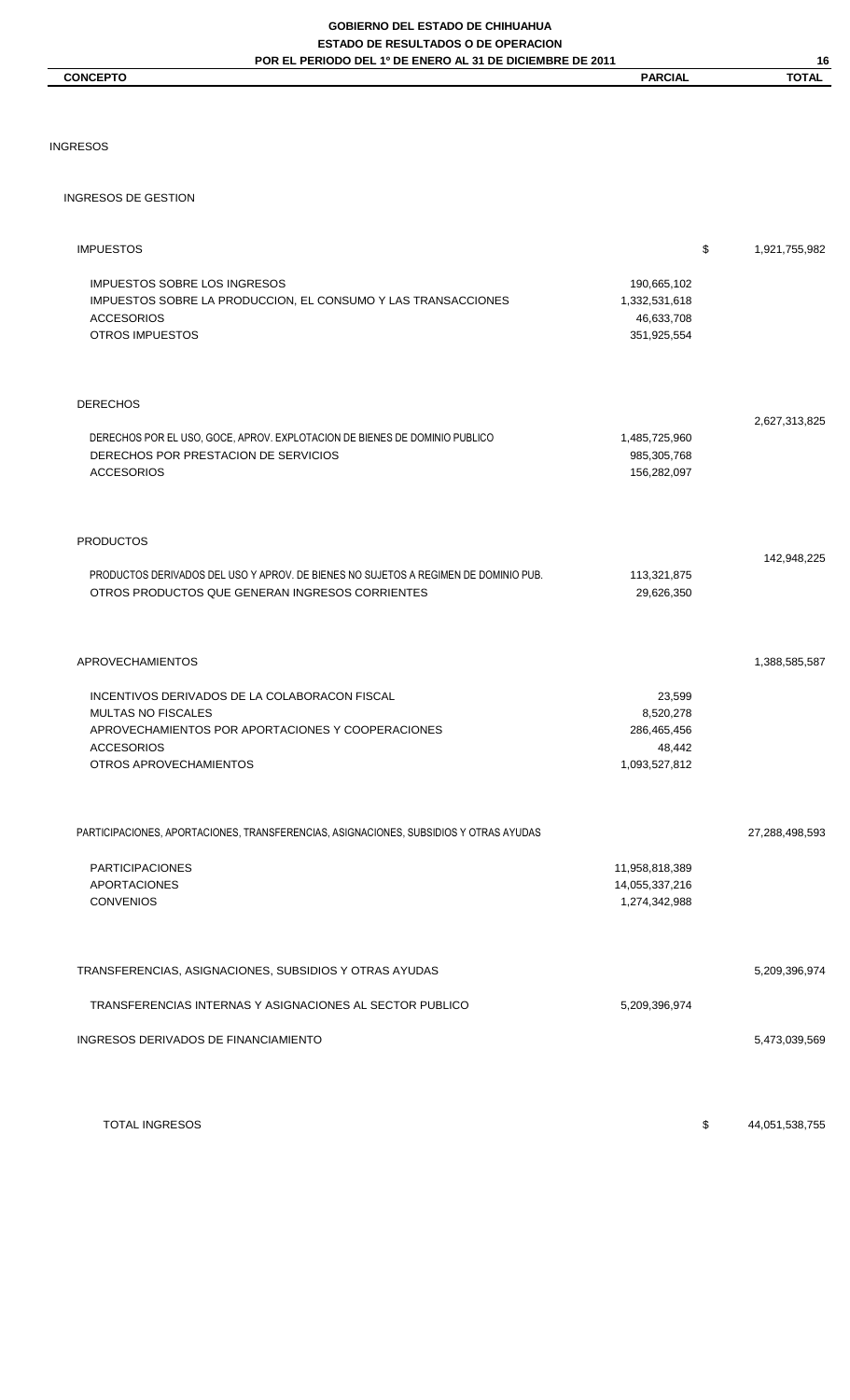**CONCEPTO PARCIAL TOTAL** 

**17**

### EGRESOS

| <b>GASTOS DE FUNCIONAMIENTO</b> |                                                          |                  | \$<br>10,387,068,352 |
|---------------------------------|----------------------------------------------------------|------------------|----------------------|
| <b>SERVICIOS PERSONALES</b>     |                                                          | 7,811,967,303    |                      |
| MATERIALES Y SUMINISTROS        |                                                          | 656,183,607      |                      |
| <b>SERVICIOS GENERALES</b>      |                                                          | 1,918,917,442    |                      |
|                                 | TRANSFERENCIAS, ASIGNACIONES, SUBSIDIOS Y OTRAS AYUDAS   |                  | 22,962,502,729       |
|                                 | TRANSFERENCIAS INTERNAS Y ASIGNACIONES AL SECTOR PUBLICO | 1,388,428,628    |                      |
|                                 | TRANSFERENCIAS AL RESTO DEL SECTOR PUBLICO               | 15,668,267,875   |                      |
| SUBSIDIOS Y SUBVENCIONES        |                                                          | 523,124,732      |                      |
| <b>AYUDAS SOCIALES</b>          |                                                          | 596,035,483      |                      |
| PENSIONES Y JUBILACIONES        |                                                          | 2,094,951,261    |                      |
|                                 | TRANSFERENCIAS A FIDEICOMISOS, MANDATOS Y OTROS ANALOGOS | 2,691,694,750    |                      |
| <b>INVERSION PUBLICA</b>        |                                                          |                  | 3,924,437,964        |
|                                 | PARTICIPACIONES Y APORTACIONES                           |                  | 5,657,577,707        |
| <b>PARTICIPACIONES</b>          |                                                          | 3, 182, 953, 154 |                      |
| <b>APORTACIONES</b>             |                                                          | 2,473,967,391    |                      |
| CONVENIOS CON MUNICIPIOS        |                                                          | 657,162          |                      |
| <b>CONVENIOS CON ORGANISMOS</b> |                                                          |                  | 15,000,000           |
| <b>DEUDA PUBLICA</b>            |                                                          |                  | 368,868,362          |
| AMORTIZACION                    |                                                          | 131,353,571      |                      |
| <b>INTERESES</b>                |                                                          | 237,514,791      |                      |
| DEVOLUCION DE INGRESOS          |                                                          |                  | 24,677,019           |
|                                 | ADEUDOS DE EJERCICIOS FISCALES ANTERIORES                |                  | 1,127,828,354        |
| TOTAL EGRESOS                   |                                                          |                  | 44,467,960,487       |
| RESULTADO DEL PERIODO           |                                                          |                  | \$<br>-416,421,732   |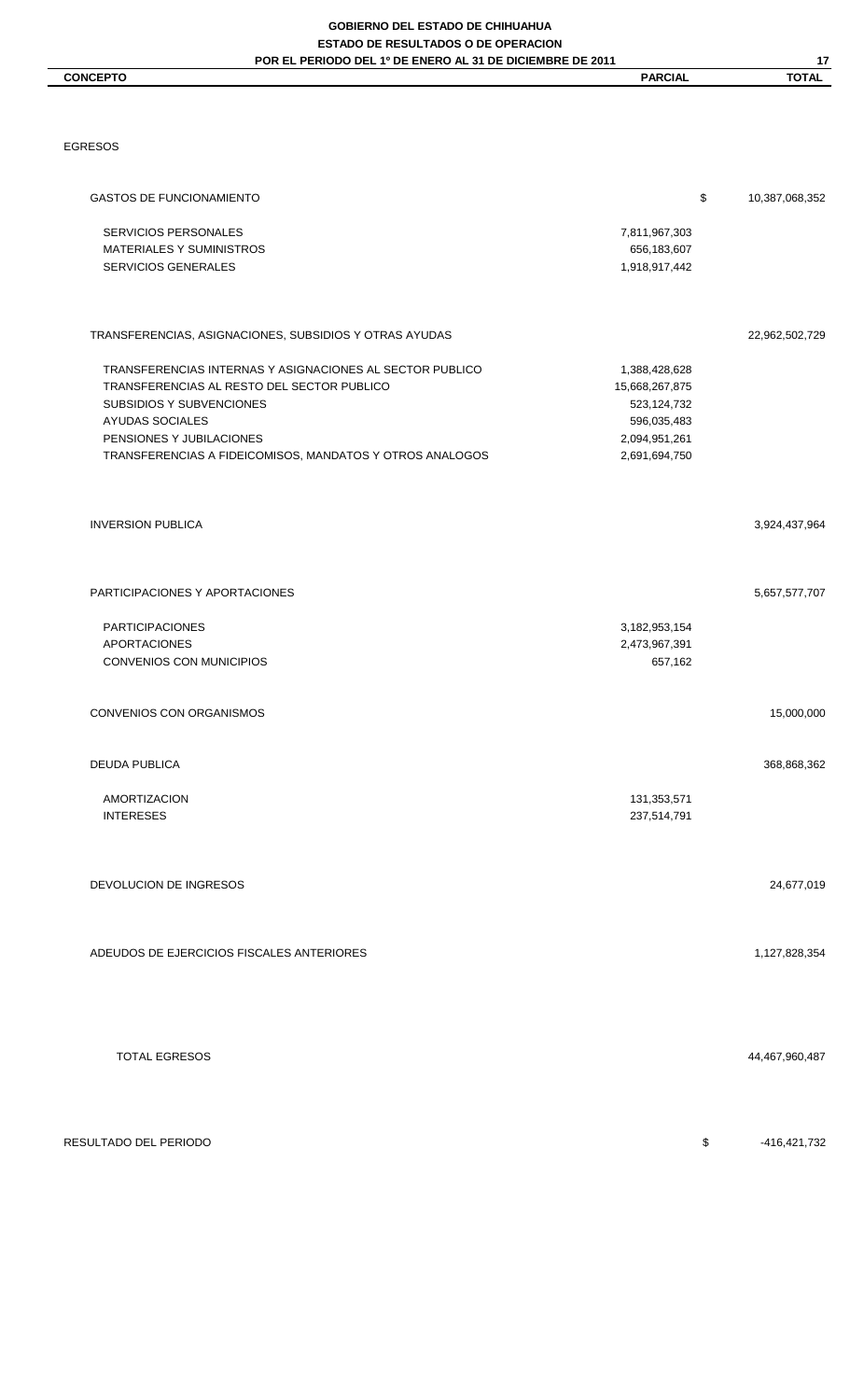# ANEXOS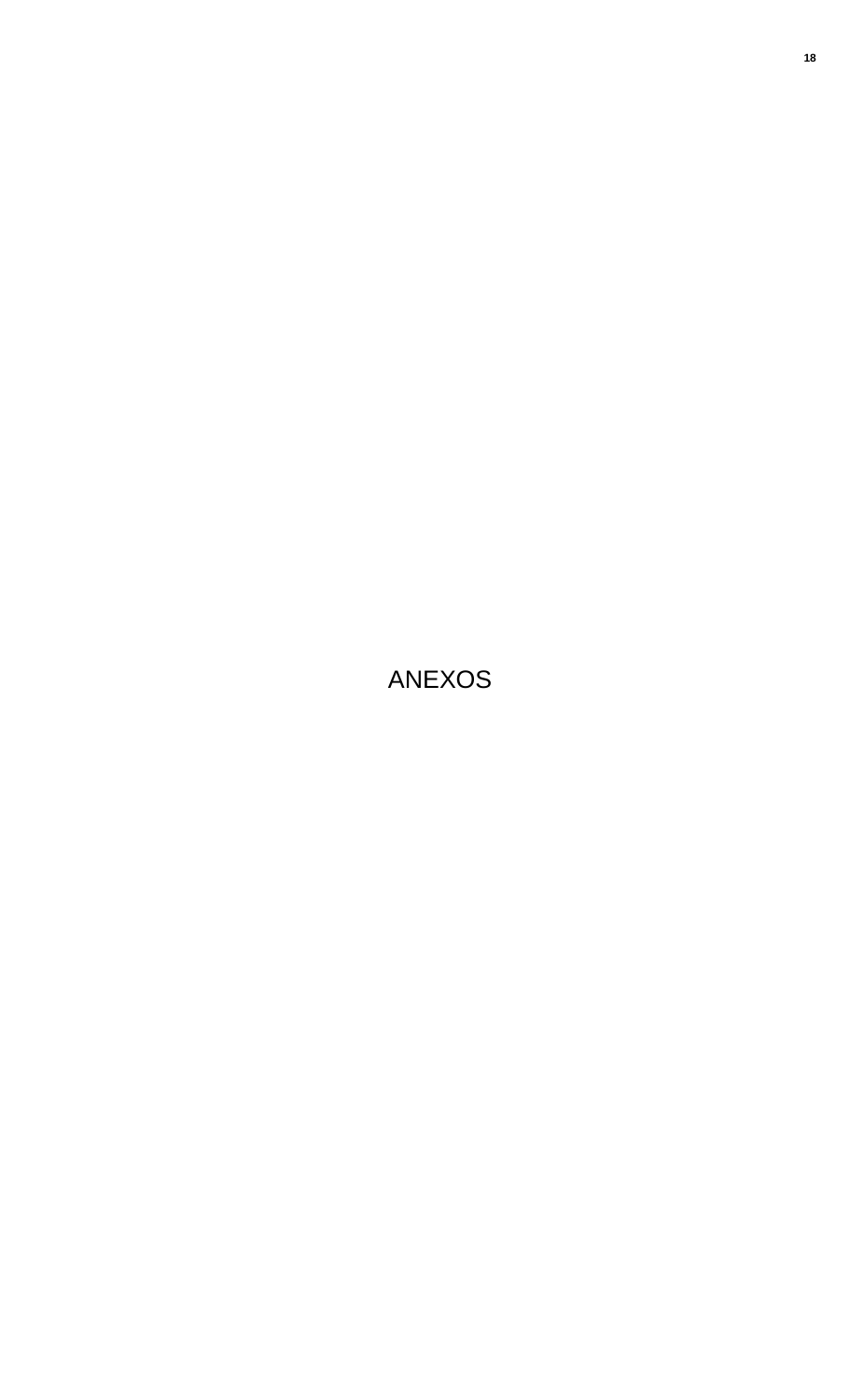ESTADO DE ORIGEN Y APLICACION

DE RECURSOS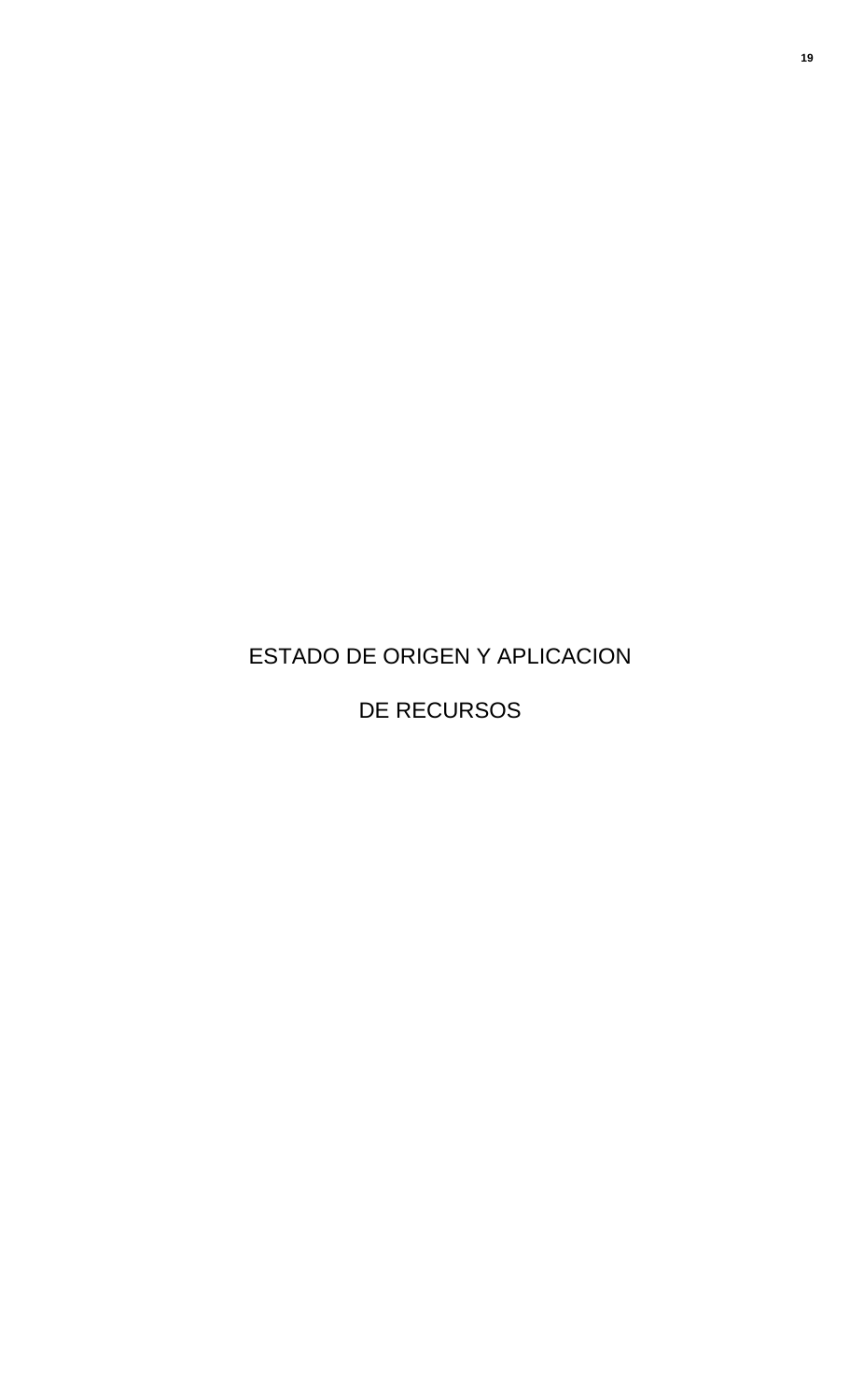### **GOBIERNO DEL ESTADO DE CHIHUAHUA ESTADO DE ORIGEN Y APLICACION DE RECURSOS**

| POR EL PERIODO DEL 1º DE ENERO AL 31 DE DICIEMBRE DE 2011                                                                  |                                |                                 | 20                             |
|----------------------------------------------------------------------------------------------------------------------------|--------------------------------|---------------------------------|--------------------------------|
| <b>CONCEPTO</b>                                                                                                            |                                | <b>PARCIAL</b>                  | <b>IMPORTE</b>                 |
| <b>EXISTENCIA INICIAL</b>                                                                                                  |                                |                                 |                                |
| CAJA, BANCOS Y FONDOS FIJOS                                                                                                |                                |                                 | \$<br>265,684,043              |
|                                                                                                                            |                                |                                 |                                |
| <b>ORIGEN</b><br><b>IMPUESTOS</b>                                                                                          |                                |                                 |                                |
| <b>DERECHOS</b>                                                                                                            |                                |                                 | 1,921,755,982<br>2,627,313,825 |
| <b>PRODUCTOS</b>                                                                                                           |                                |                                 | 142,948,225                    |
| APROVECHAMIENTOS                                                                                                           |                                |                                 | 1,388,585,587                  |
| PARTICIPACIONES Y APORTACIONES                                                                                             |                                |                                 | 27,288,498,593                 |
| <b>PARTICIPACIONES</b>                                                                                                     |                                | 11,958,818,389                  |                                |
| <b>APORTACIONES</b><br><b>CONVENIOS</b>                                                                                    |                                | 14,055,337,216<br>1,274,342,988 |                                |
| TRANSFERENCIAS, ASIGNACIONES, SUBSIDIOS Y OTRAS AYUDAS                                                                     |                                |                                 | 5,209,396,974                  |
| TRANSFERENCIAS INTERNAS Y ASIGNACIONES AL SECTOR PUBLICO                                                                   |                                | 5,209,396,974                   |                                |
| INGRESOS DERIVADOS DE FINANCIAMIENTO                                                                                       |                                |                                 | 5,473,039,569                  |
|                                                                                                                            |                                |                                 |                                |
| <b>TOTAL</b>                                                                                                               |                                |                                 | 44,317,222,798                 |
| <b>APLICACION</b>                                                                                                          |                                |                                 |                                |
| SERVICIOS PERSONALES                                                                                                       |                                |                                 | 7,811,967,303                  |
| <b>BUROCRATAS</b>                                                                                                          |                                | 3,752,010,480                   |                                |
| <b>MAGISTERIO</b>                                                                                                          |                                | 4,059,956,823                   |                                |
| MATERIALES Y SUMINISTROS                                                                                                   |                                |                                 | 656,183,607                    |
| <b>SERVICIOS GENERALES</b><br><b>BIENES MUEBLES E INMUEBLES</b>                                                            |                                |                                 | 1,918,917,442<br>306,216,077   |
| PROGRAMAS DE INVERSION Y OBRA PUBLICA                                                                                      |                                |                                 | 3,924,437,964                  |
| TRANSFERENCIAS, ASIGNACIONES, SUBSIDIOS Y OTRAS AYUDAS                                                                     |                                |                                 | 22,962,502,729                 |
| TRANSFERENCIAS AL SECTOR PUBLICO                                                                                           |                                | 15,668,267,875                  |                                |
| SERVICIOS EDUCATIVOS DEL ESTADO DE CHIHUAHUA                                                                               | 8,053,853,755                  |                                 |                                |
| SERVICIOS DE SALUD DE CHIHUAHUA<br>UNIVERSIDAD AUTONOMA DE CHIHUAHUA                                                       | 1,827,226,283<br>1,168,962,830 |                                 |                                |
| UNIVERSIDAD AUTONOMA DE CD. JUAREZ                                                                                         | 1,164,147,632                  |                                 |                                |
| SECRETARIA DE SALUD                                                                                                        | 818,834,426                    |                                 |                                |
| COLEGIO DE BACHILLERES DEL ESTADO DE CHIHUAHUA                                                                             | 503,818,012                    |                                 |                                |
| DESARROLLO INTEGRAL DE LA FAMILIA                                                                                          | 356,429,618                    |                                 |                                |
| INSTITUTO CHIHUAHUENSE DE SALUD<br>COLEGIO DE ESTUDIOS CIENTIFICOS Y TECNOLOGICOS DEL ESTADO DE CHIH.                      | 278,248,452                    |                                 |                                |
| SECRETARIA DE EDUCACION, CULTURA Y DEPORTE                                                                                 | 222,853,574<br>378,530,994     |                                 |                                |
| INSTITUTO CHIHUAHUENSE DEL DEPORTE Y CULTURA FISICA                                                                        | 167,233,423                    |                                 |                                |
| INSTITUTO CHIHUAHUENSE DE LA CULTURA                                                                                       | 152,540,908                    |                                 |                                |
| COLEGIO DE EDUCACION PROFESIONAL TECNICA DEL ESTADO DE CHIH.                                                               | 110,452,778                    |                                 |                                |
| COORDINACION ESTATAL DE LA TARAHUMARA<br>INSTITUTO CHIHUAHUENSE DE EDUCACION PARA LOS ADULTOS                              | 52,297,707<br>65,934,213       |                                 |                                |
| UNIVERSIDAD POLITECNICA DE CHIHUAHUA                                                                                       | 36,299,314                     |                                 |                                |
| UNIVERSIDAD TECNOLOGICA DE CD. JUAREZ                                                                                      | 59,078,598                     |                                 |                                |
| INSTITUTO CHIHUAHUENSE DE LA MUJER                                                                                         | 35,029,349                     |                                 |                                |
| INSTITUTO DE APOYO AL DESARROLLO TECNOLOGICO                                                                               | 41,647,698                     |                                 |                                |
| INSTITUTO DE CAPACITACION PARA EL TRABAJO DEL ESTADO DE CHIHUAHUA<br>INSTITUTO TECNOLOGICO SUPERIOR DE NUEVO CASAS GRANDES | 35,413,367<br>24,767,328       |                                 |                                |
| UNIVERSIDAD TECNOLOGICA DE CHIHUAHUA                                                                                       | 37,021,795                     |                                 |                                |
| INSTITUTO CHIHUAHUENSE DE INFRAESTRUCTURA FISICA EDUCATIVA                                                                 | 22,032,144                     |                                 |                                |
| INSTITUTO CHIHUAHUENSE DE LA JUVENTUD                                                                                      | 15,886,305                     |                                 |                                |
| OTROS ORGANISMOS DESCENTRALIZADOS Y AUTONOMOS                                                                              | 39,727,372                     |                                 |                                |
| TRANSFERENCIAS INTERNAS Y OTRAS ASIGNACIONES                                                                               |                                | 1,388,428,628                   |                                |
| SUBSIDIOS Y SUBVENCIONES<br>AYUDAS SOCIALES                                                                                |                                | 523,124,732                     |                                |
| PENSIONES Y JUBILACIONES                                                                                                   |                                | 596,035,483<br>2,094,951,261    |                                |
| TRANSFERENCIAS A FIDEICOMISOS, MANDATOS Y OTROS ANALOGOS                                                                   |                                | 2,691,694,750                   |                                |
| PARTICIPACIONES Y APORTACIONES                                                                                             |                                |                                 | 5,657,577,707                  |
| <b>PARTICIPACIONES</b>                                                                                                     |                                | 3,182,953,154                   |                                |
| <b>APORTACIONES</b>                                                                                                        |                                | 2,473,967,391                   |                                |
| <b>CONVENIOS</b>                                                                                                           |                                | 657,162                         |                                |
| <b>CONVENIOS CON ORGANISMOS</b>                                                                                            |                                |                                 | 15,000,000                     |
| DEVOLUCION DE INGRESOS                                                                                                     |                                |                                 | 24,677,019                     |
| <b>DEUDA PUBLICA</b>                                                                                                       |                                |                                 | 368,868,362                    |
| <b>AMORTIZACION</b><br><b>INTERESES</b>                                                                                    |                                | 131,353,571<br>237,514,791      |                                |
|                                                                                                                            |                                |                                 |                                |
| <b>CUENTAS DE BALANCE</b>                                                                                                  |                                |                                 | 551,928,813                    |
| <b>EXISTENCIA FINAL</b>                                                                                                    |                                |                                 |                                |
| CAJA, BANCOS Y FONDOS FIJOS                                                                                                |                                |                                 | 118,945,775                    |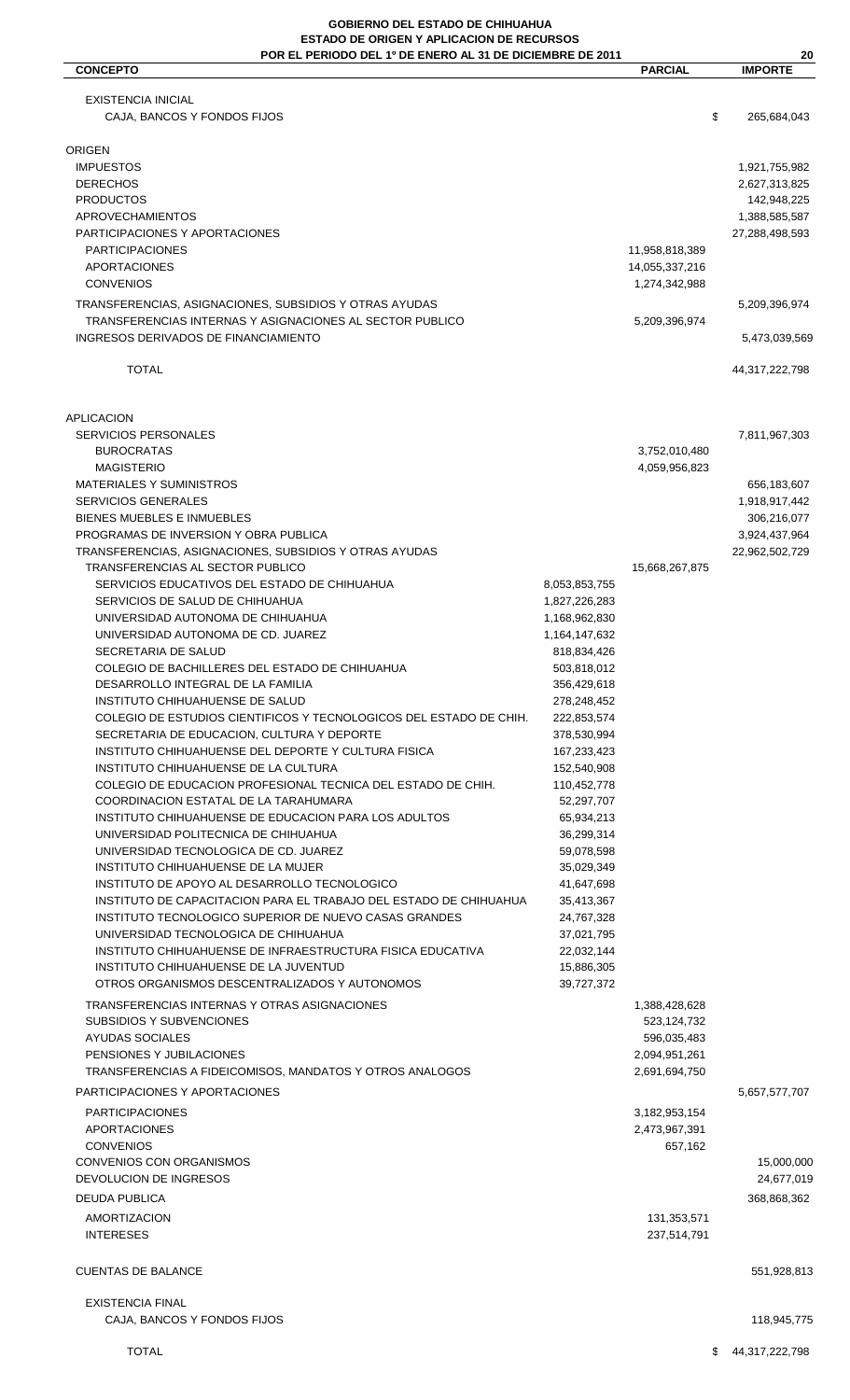ESTADO DE LA DEUDA PUBLICA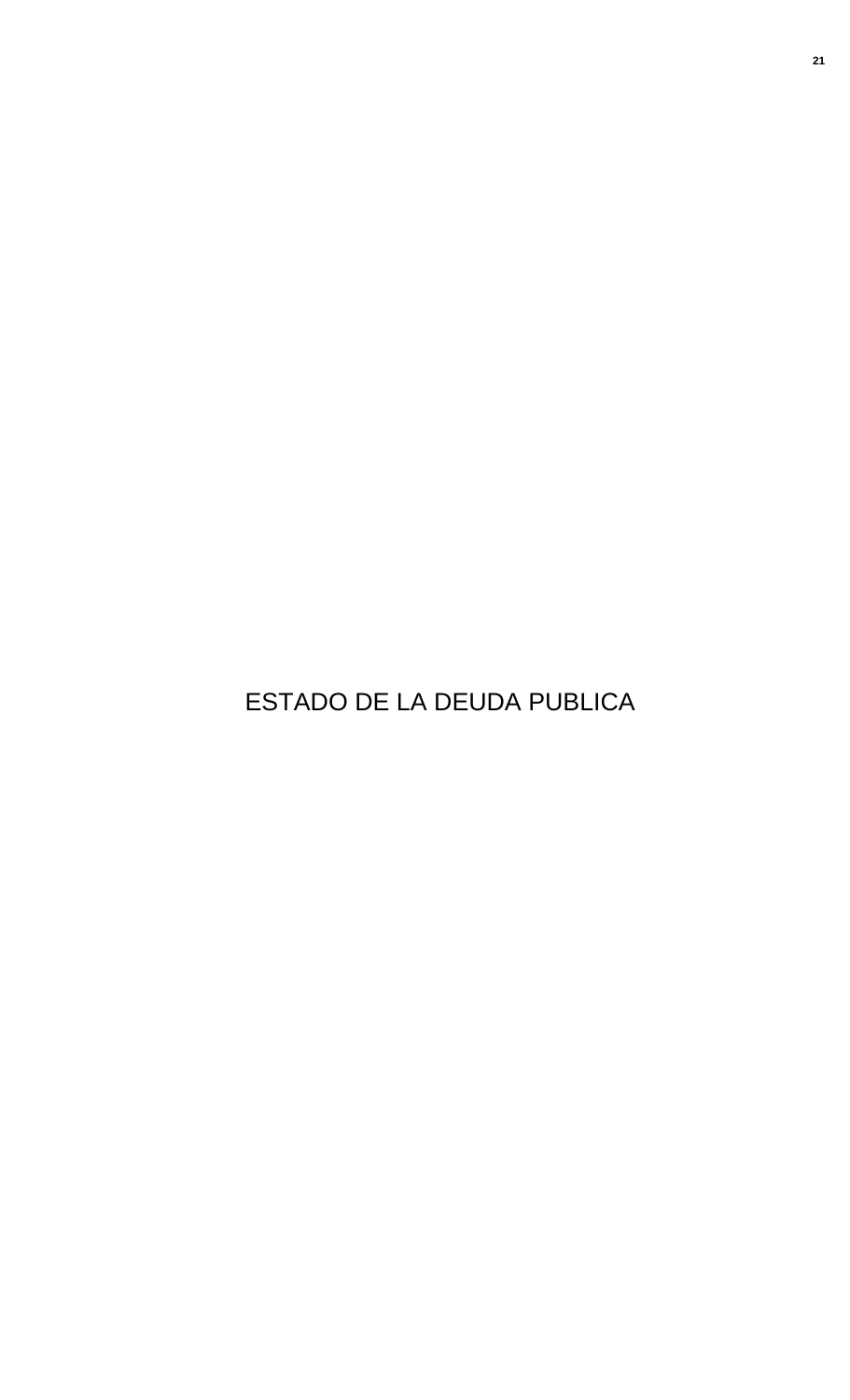### DEUDA DIRECTA *(CON GARANTIA DE PARTICIPACIONES FEDERALES)*

|                               | <b>RESUMEN DE MOVIMIENTOS</b> |                                                    |    |               |                                      |                 |                                     |               |
|-------------------------------|-------------------------------|----------------------------------------------------|----|---------------|--------------------------------------|-----------------|-------------------------------------|---------------|
|                               |                               | SALDO AL 1o. DE<br><b>IMPORTE</b><br>ENERO DE 2011 |    |               | <b>INCREMENTO O</b><br>(DISMINUCION) |                 | SALDO AL 31 DE<br>DICIEMBRE DE 2011 |               |
|                               |                               |                                                    |    |               |                                      |                 |                                     |               |
| CREDITO CONTRATADO POR        | \$                            | 2,350,000,000                                      | \$ | 1,899,740,000 | \$                                   | (118, 675, 000) | \$                                  | 1,781,065,000 |
| <b>CREDITO CONTRATADO POR</b> |                               | 2,130,000,000                                      |    | 2,130,000,000 |                                      | (12,678,571)    |                                     | 2,117,321,429 |
| <b>CREDITO CONTRATADO POR</b> |                               | 1,160,000,000                                      |    |               |                                      | 1,160,000,000   |                                     | 1,160,000,000 |
| <b>CREDITO CONTRATADO POR</b> |                               | 1,313,039,569                                      |    |               |                                      | 1,313,039,569   |                                     | 1,313,039,569 |
|                               |                               |                                                    |    |               |                                      |                 |                                     |               |
|                               |                               | <b>SUMA</b>                                        | \$ | 4,029,740,000 | \$.                                  | 2,341,685,998   | \$                                  | 6,371,425,998 |

*COSTO FINANCIERO*

INTERESES PAGADOS EN EL PERIODO \$ 237,514,791

DEUDA CONTINGENTE

|                                                  | SALDO AL 10. DE<br>ENERO DE 2011 | <b>INCREMENTO O</b><br>(DISMINUCION) | SALDO AL 31 DE<br>DICIEMBRE DE 2011 |
|--------------------------------------------------|----------------------------------|--------------------------------------|-------------------------------------|
| ORGANISMOS DESCENTRALIZADOS                      |                                  |                                      |                                     |
| INSTITUTO DE LA VIVIENDA DEL ESTADO DE CHIHUAHUA | \$<br>862,350,363                | \$<br>(7,679,582)                    | \$<br>854,670,781                   |
| PENSIONES CIVILES DEL ESTADO DE CHIHUAHUA        | 70,000,000                       | (70,000,000)                         |                                     |
| <b>SUMA</b>                                      | \$<br>932,350,363                | \$<br>(77, 679, 582)                 | \$<br>854,670,781                   |

TOTAL DEUDA PUBLICA \$ 7,226,096,779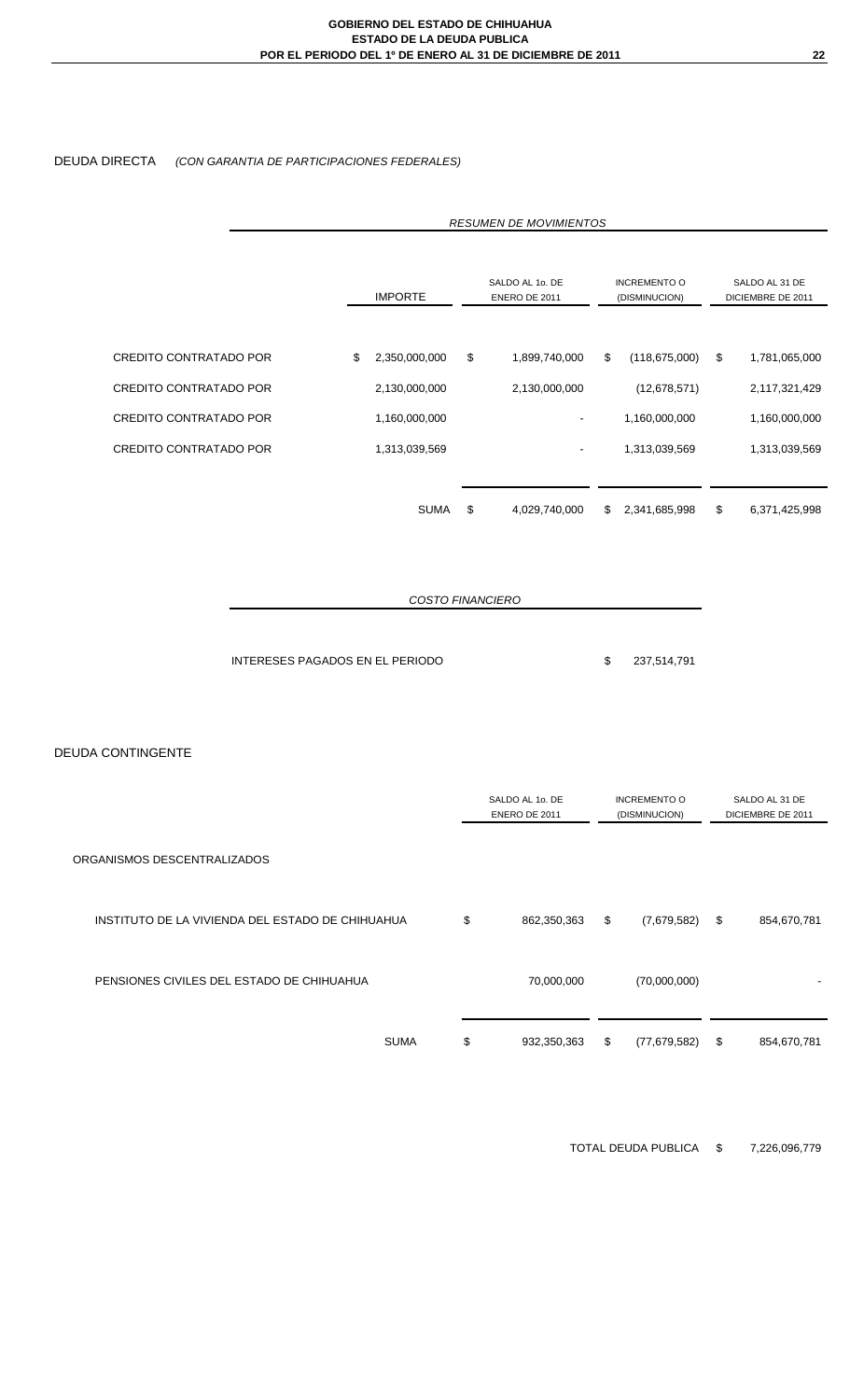# SITUACION QUE GUARDAN LOS CERTIFICADOS BURSATILES EMITIDOS POR FIDEICOMISOS DEL ESTADO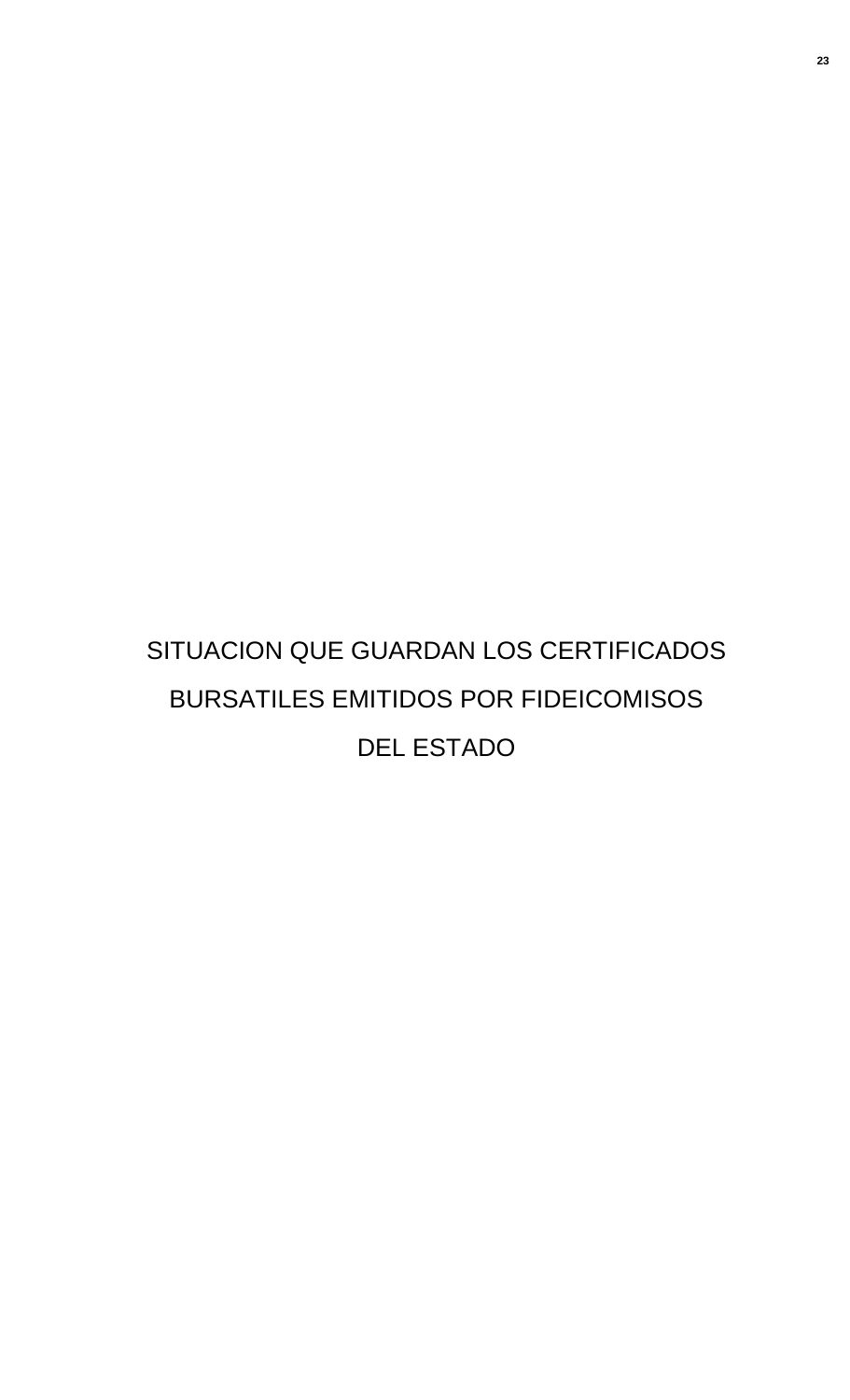#### CERTIFICADOS BURSATILES EMITIDOS POR FIDEICOMISOS DEL ESTADO

|                                           | SALDO AL 1o. DE<br><b>ENERO</b><br>DE 2011 | <b>INCREMENTO</b><br>O<br>(DISMINUCION) | SALDO AL 31 DE<br><b>DICIEMBRE</b><br>DE 2011 | 2)<br>FONDOS DE RESERVA<br>AL 31 DE DICIEMBRE<br>DE 2011 | SALDO NETO AL 31<br>DE DICIEMBRE<br>DE 2011 |
|-------------------------------------------|--------------------------------------------|-----------------------------------------|-----------------------------------------------|----------------------------------------------------------|---------------------------------------------|
| CON RESPALDO DE PARTICIPACIONES FEDERALES |                                            |                                         |                                               |                                                          |                                             |
| REESTRUCTURACION DE LA DEUDA UDI' \$      | 697,596,000                                | (125,900,451)<br>\$                     | 571,695,549<br>\$                             | \$<br>(39, 686, 617)                                     | 532,008,932<br>\$                           |
| CON RESPALDO DE DE CUOTAS DE PEAJE        |                                            |                                         |                                               |                                                          |                                             |
| FIDEICOMISO CARRETERO                     | 1,165,161,300                              | (543, 044, 947)                         | 622,116,353                                   | (1,671,962,429)                                          | (1,049,846,076)                             |
| <b>FIDEICOMISO CARRETERO</b>              | 5,500,000,000                              |                                         | 5,500,000,000                                 | (955, 563, 254)                                          | 4,544,436,746                               |
|                                           |                                            |                                         |                                               |                                                          |                                             |
| CON RESPALDO DE INGRESOS PROPIOS DE ISN   |                                            |                                         |                                               |                                                          |                                             |
| FIDEICOMISO DEL ISN                       |                                            | 2,988,750,000 1)                        | 2,988,750,000                                 | (148, 166, 476)                                          | 2,840,583,524                               |
|                                           |                                            |                                         |                                               |                                                          |                                             |

SUMA  $\overline{\$}$  7,362,757,300  $\overline{\$}$  2,319,804,602  $\overline{\$}$  9,682,561,902  $\overline{\$}$  (2,815,378,776)  $\overline{\$}$  6,867,183,126

SALDO NETO \$ 6,867,183,126

1) EL 23 DE SEPTIEMBRE DE 2011, SE COLOCARON 3,000 MILLONES, RESPALDADOS POR ISN.

2) LOS FONDOS DE RESERVA SON ACTIVOS MONETARIOS QUE INTEGRAN EL PATRIMONIO DE CADA FIDEICOMISO Y SE UTILIZAN PARA AMORTIZAR LOS CERTIFICADOS EN CIRCULACION.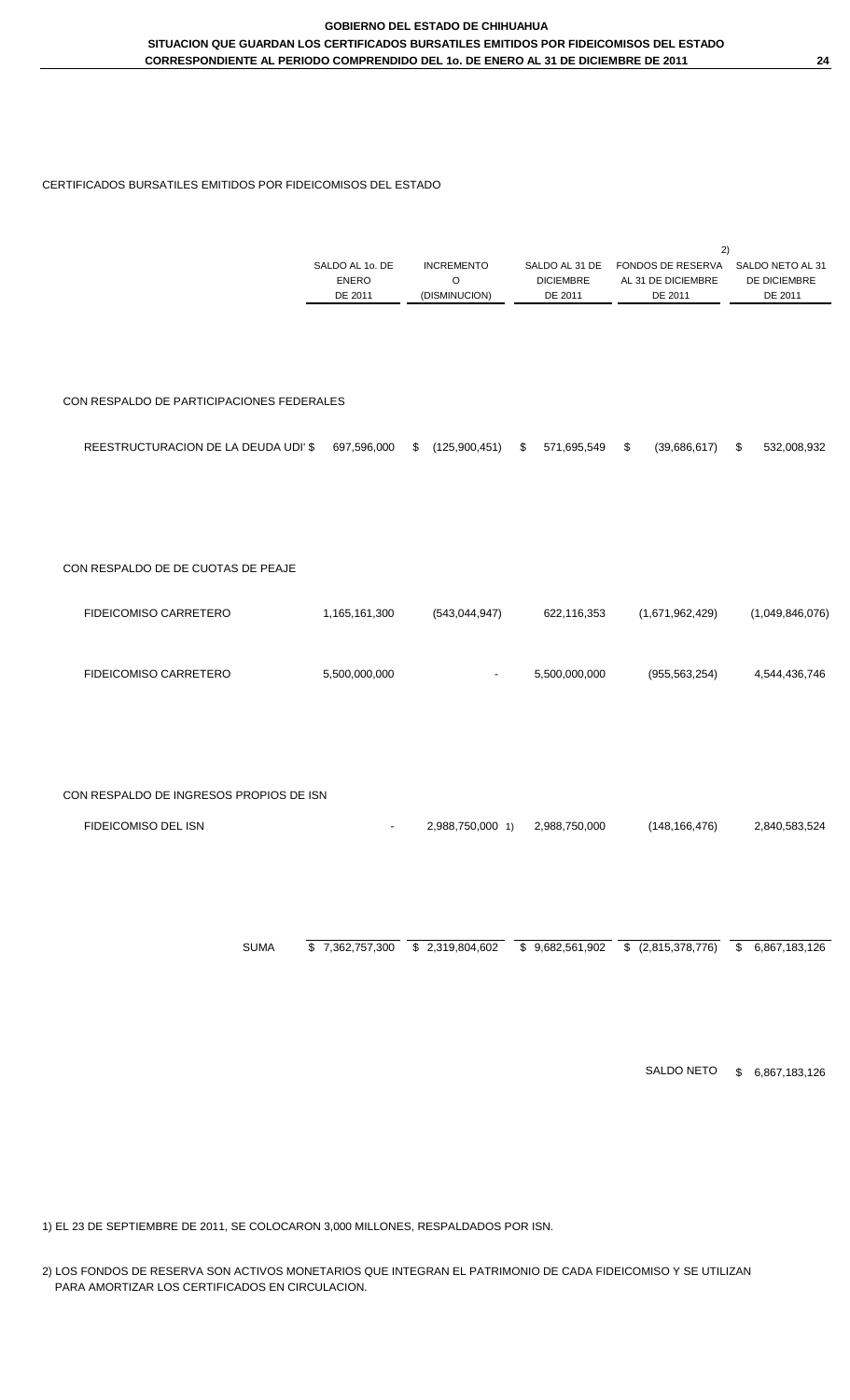# ESTADO DE MOVIMIENTOS DE EGRESOS CLASIFICACION ADMINISTRATIVA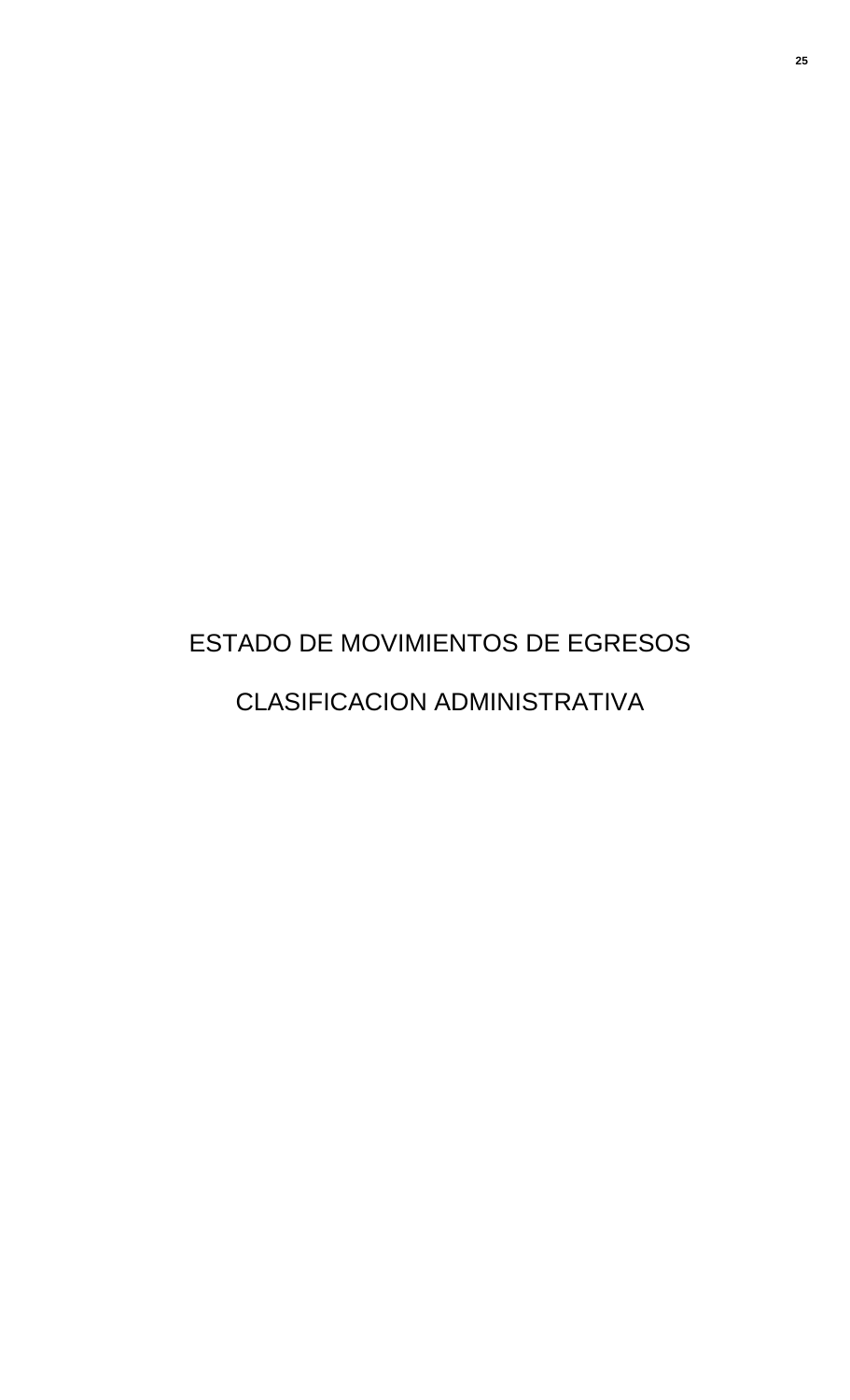| PODER LEGISLATIVO           | $\mathbb{S}$                                      | 326,506,247    |
|-----------------------------|---------------------------------------------------|----------------|
| PODER EJECUTIVO             |                                                   | 14,983,731,203 |
| PODER JUDICIAL              |                                                   | 803,096,223    |
| ORGANISMOS DESCENTRALIZADOS |                                                   | 18,456,142,922 |
| FIDEICOMISOS ESTATALES      |                                                   | 3,368,200,770  |
| ORGANOS AUTONOMOS           |                                                   | 278,526,904    |
| <b>MUNICIPIOS</b>           |                                                   | 6,557,972,295  |
| <b>TOTAL</b>                | $\, \, \raisebox{-1.5pt}{\text{\circle*{1.5}}}\,$ | 44,774,176,564 |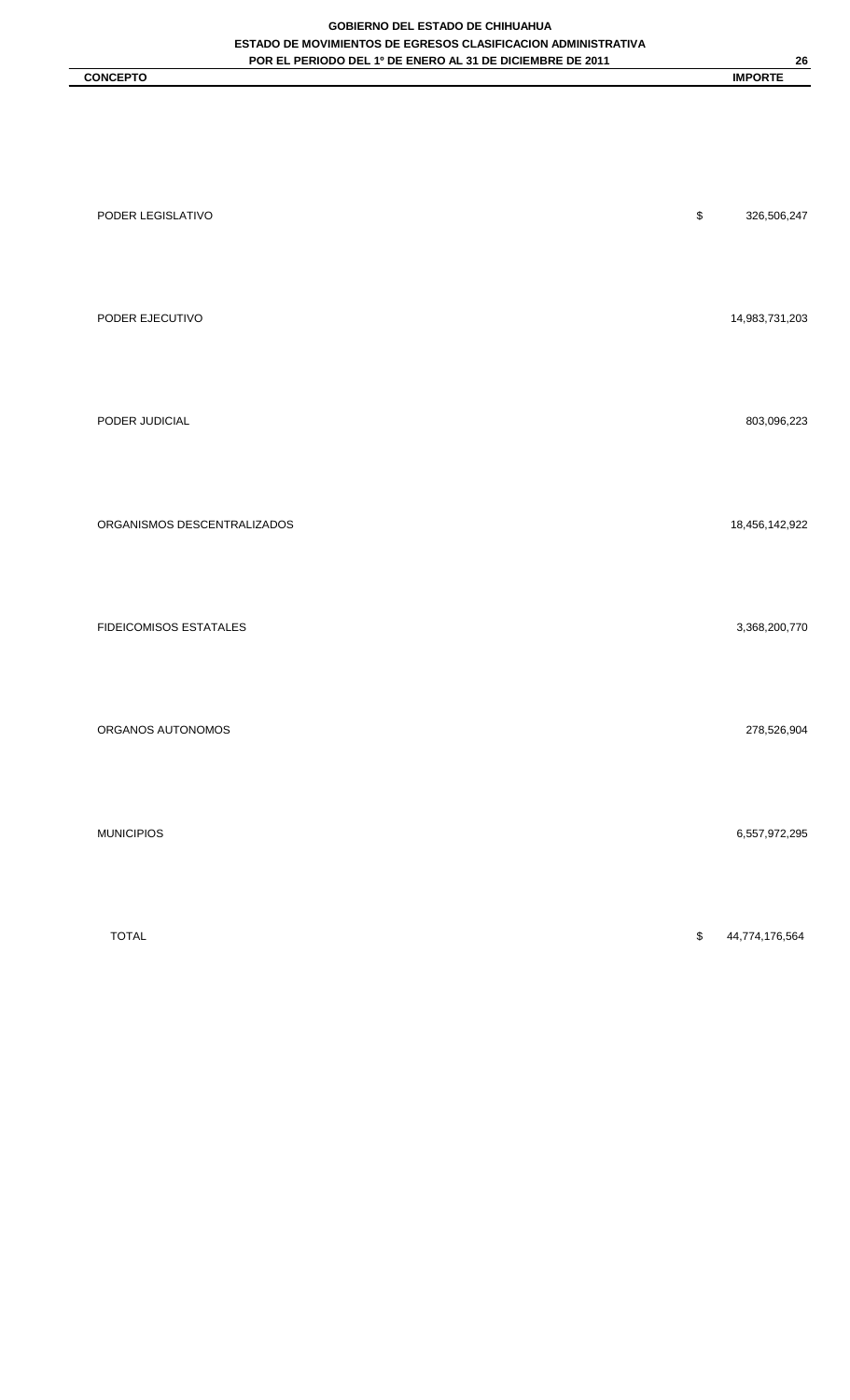ESTADO DE MOVIMIENTOS DE EGRESOS

CLASIFICACION ECONOMICA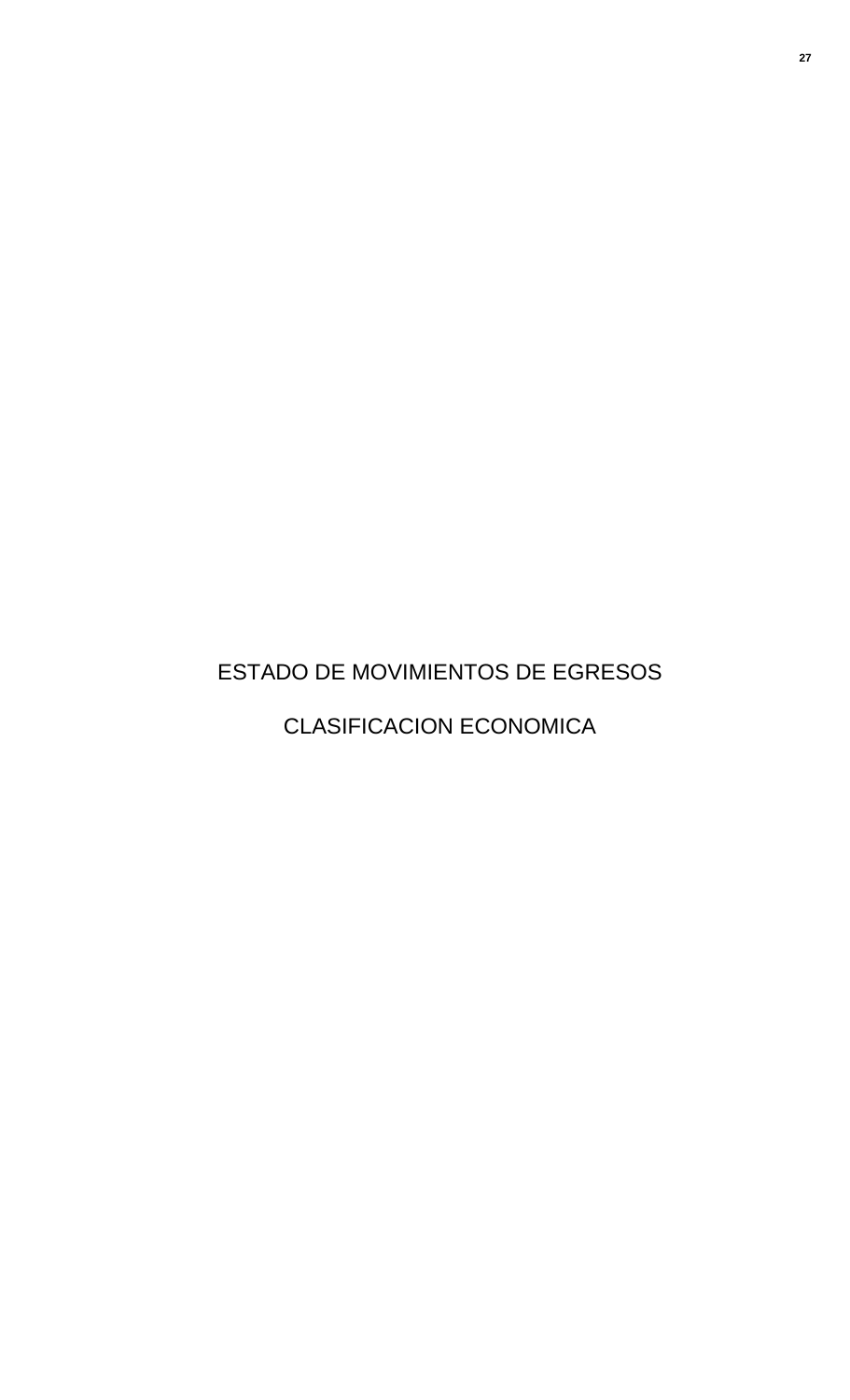#### **GOBIERNO DEL ESTADO DE CHIHUAHUA ESTADO DE MOVIMIENTOS DE EGRESOS CLASIFICACION ECONOMICA POR EL PERIODO DEL 1º DE ENERO AL 31 DE DICIEMBRE DE 2011**

**CONCEPTO IMPORTE**

| ۹ |
|---|
|   |

| <b>GASTOS DE OPERACION</b>                               | \$             | 10,387,068,352 |
|----------------------------------------------------------|----------------|----------------|
| SERVICIOS PERSONALES                                     | 7,811,967,303  |                |
| MATERIALES Y SUMINISTROS                                 | 656,183,607    |                |
| <b>SERVICIOS GENERALES</b>                               | 1,918,917,442  |                |
|                                                          |                |                |
| <b>INVERSION PUBLICA DEL ESTADO</b>                      |                | 4,230,654,041  |
| <b>INVERSION PUBLICA</b>                                 | 3,924,437,964  |                |
| BIENES MUEBLE E INMUEBLES                                | 306,216,077    |                |
|                                                          |                |                |
| TRANSFERENCIAS ASIGNACIONES, SUBSIDIOS Y OTRAS AYUDAS    |                | 22,962,502,729 |
| TRANSFERENCIAS INTERNAS Y ASIGNACIONES AL SECTOR PUBLICO | 1,388,428,628  |                |
| TRANSFERENCIAS AL RESTO DEL SECTOR PUBLICO               | 15,668,267,875 |                |
| <b>SUBSIDIOS Y SUBVENCIONES</b>                          | 523,124,732    |                |
| <b>AYUDAS SOCIALES</b>                                   | 596,035,483    |                |
| PENSIONES Y JUBILACIONES                                 | 2,094,951,261  |                |
| TRANSFERENCIAS A FIDEICOMISOS, MANDATOS Y OTROS ANALOGOS | 2,691,694,750  |                |
|                                                          |                |                |
| PARTICIPACIONES Y APORTACIONES                           |                | 5,657,577,707  |
| <b>PARTICIPACIONES</b>                                   | 3,182,953,154  |                |
| <b>APORTACIONES</b>                                      | 2,473,967,391  |                |
| <b>CONVENIOS</b>                                         | 657,162        |                |
|                                                          |                |                |
| CONVENIOS CON ORGANISMOS                                 |                | 15,000,000     |
| <b>DEUDA PUBLICA</b>                                     |                | 368,868,362    |
| AMORTIZACION                                             | 131,353,571    |                |
| <b>INTERESES</b>                                         | 237,514,791    |                |
|                                                          |                |                |
| <b>DEVOLUCIONES</b>                                      |                | 24,677,019     |
|                                                          |                |                |
| <b>ADEFAS</b>                                            |                | 1,127,828,354  |
|                                                          |                |                |
| <b>TOTAL</b>                                             | \$             | 44,774,176,564 |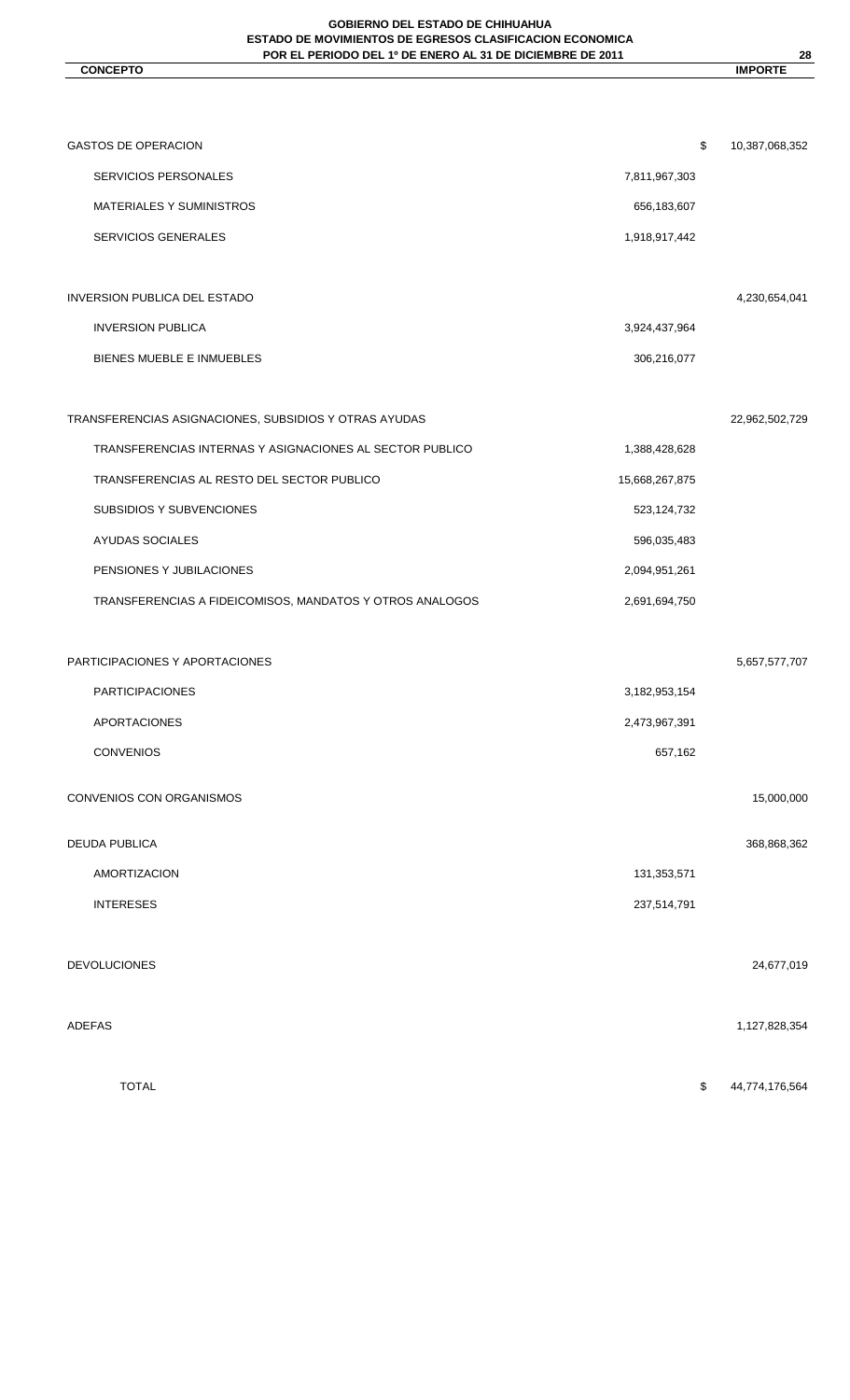# ESTADO DE MOVIMIENTOS DE EGRESOS CLASIFICACION FUNCIONAL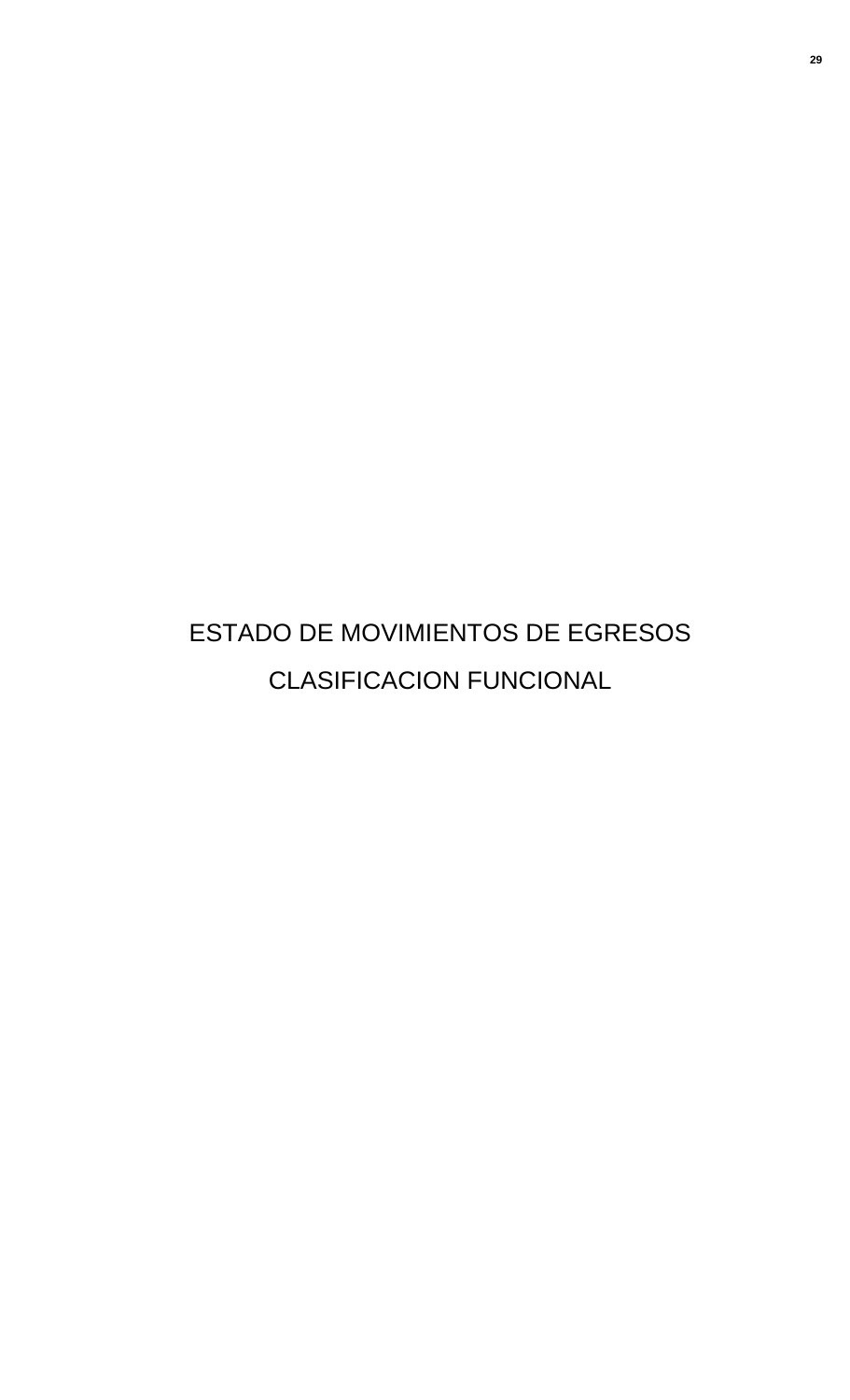#### **POR EL PERIODO DEL 1º DE ENERO AL 31 DE DICIEMBRE DE 2011 GOBIERNO DEL ESTADO DE CHIHUAHUA ESTADO DE MOVIMIENTOS DE EGRESOS CLASIFICACION FUNCIONAL**

| POR EL PERIODO DEL 1º DE ENERO AL 31 DE DICIEMBRE DE 2011<br><b>CONCEPTO</b>                                                                  | <b>PARCIAL</b>             | 30<br><b>TOTAL</b> |
|-----------------------------------------------------------------------------------------------------------------------------------------------|----------------------------|--------------------|
|                                                                                                                                               |                            |                    |
| EGRESOS                                                                                                                                       |                            |                    |
|                                                                                                                                               |                            |                    |
| <b>LEGISLACION</b><br>FORTALECIMIENTO DEL PROCESO LEGISLATIVO                                                                                 | \$<br>233,336,387          |                    |
| 1 Y 2 AL MILLAR-CONTROL Y EVALUACION DE PROGRAMAS FEDERALES                                                                                   | 168,915                    |                    |
| FISCALIZACION DE LAS CUENTAS PUBLICAS                                                                                                         | 92,990,944                 | 326,496,246        |
| <b>IMPARTICION DE JUSTICIA</b>                                                                                                                |                            |                    |
| <b>JUICIOS</b>                                                                                                                                | 62,392,636                 |                    |
| DESARROLLO DEL PODER JUDICIAL<br>REFORMA PROCESAL PENAL                                                                                       | 664,047,800<br>196,115,307 |                    |
| CONTROVERSIAS ELECTORALES                                                                                                                     | 33,148,679                 | 955,704,422        |
| SEGURIDAD PUBLICA Y PROCURACION DE JUSTICIA                                                                                                   |                            |                    |
| VIGILANCIA Y SEGURIDAD PUBLICA                                                                                                                | 362,948,785                |                    |
| SEGURIDAD PUBLICA Y PROCURACION DE JUSTICIA<br>CONTROL Y REGULACION DEL CONSUMO DE ALCOHOLES                                                  | 31,565,289                 |                    |
| <b>SEGURIDAD PERSONAL</b>                                                                                                                     | 18,285,113<br>64,700,856   |                    |
| SEGURIDAD PUBLICA MUNICIPAL                                                                                                                   | 205,921,937                |                    |
| CULTURA DE LA LEGALIDAD                                                                                                                       | 6,490,338                  |                    |
| <b>EDUCACION VIAL</b><br>CENSO DE VEHICULOS DE PROCEDENCIA EXTRANJERA                                                                         | 1,270,099<br>4,748,409     |                    |
| CANJE DE PLACAS                                                                                                                               | 6,734,206                  |                    |
| <b>SEGURIDAD VIAL</b>                                                                                                                         | 196,558,867                |                    |
| PREVENCION Y READAPTACION DE MENORES INFRACTORES                                                                                              | 16,058,323                 |                    |
| PREVENCION Y READAPTACION SOCIAL                                                                                                              | 304,276,749                |                    |
| <b>MANUTENCION DE INTERNOS</b><br>PROTECCION CIVIL                                                                                            | 144,658,728<br>12,435,335  |                    |
| INVESTIGAR DELITOS Y DETENER INFRACTORES                                                                                                      | 475,161,306                |                    |
| <b>SERVICIOS PERICIALES</b>                                                                                                                   | 83,839,831                 |                    |
| <b>GARANTIA DE LOS DERECHOS HUMANOS</b>                                                                                                       | 61,475,109                 |                    |
| ADMINISTRACION DE LOS RECURSOS<br>CAPACITACION AL PERSONAL OPERATIVO DE LA FISCALIA GENERAL                                                   | 241,388,086<br>38,027,827  |                    |
| SEGURIDAD SOCIAL A LOS TRABAJADORES AL SERVICIO DEL ESTADO                                                                                    | 50,933,038                 |                    |
| INOVACION Y DESARROLLO TECNOLOGICO                                                                                                            | 37,671,047                 |                    |
| CONTROL. ANALISIS Y EVALUACION                                                                                                                | 269,618,133                |                    |
| INFRAESTRUCTURA PARA LA SEGURIDAD PUBLICA Y LA PROCURACION DE JUSTICIA<br>FONDO DE APOYO ESTATAL PARA LA SEGURIDAD PUBLICA                    | 41,685,772<br>55,726,722   |                    |
| FONDO DE APORTACIÓN PARA LA SEGURIDAD PUBLICA FASP                                                                                            | 141,640,446                |                    |
| TODOS SOMOS JUÁREZ<br>TODOS SOMOS JUAREZ-FRONTERIZACION DE VEHICULOS EXTRANJEROS                                                              | 15,141,232<br>5,733,637    | 2,894,695,220      |
|                                                                                                                                               |                            |                    |
| COORDINACION DE LA POLITICA INTERIOR<br>DEFINICION DE POLITICAS PUBLICAS                                                                      | 55,768,869                 |                    |
| INFORMACION Y ANALISIS POLITICO                                                                                                               | 7,328,111                  |                    |
| VINCULACION CON DEPENDENCIAS, ORGANISMOS, INSTITUCIONES                                                                                       | 48,491,588                 |                    |
| COORDINACION E IMPLEMENTACION DEL SISTEMA DE JUSTICIA PENAL                                                                                   | 34,069,225                 |                    |
| DESARROLLO MUNICIPAL<br>PRERROGATIVAS DE LOS PARTIDOS POLITICOS                                                                               | 23,730,249<br>96,911,772   |                    |
| DESARROLLO DE LA VIDA DEMOCRATICA DEL ESTADO                                                                                                  | 81,371,089                 |                    |
| DIFUSION Y PROMOCION DE LA ACTIVIDAD DE GOBIERNO                                                                                              | 10,805,568                 |                    |
| RELACIONES CON LA CIUDADANIA Y LAS ORGANIZACIONES                                                                                             | 13,073,762                 |                    |
| CAPACITACION EN MATERIA DE ACCESO A LA INF. PUB., PROTECCION DE DATOS<br>GARANTIA DE LOS DERECHOS DE ACCESO A LA INF. PUBLICA Y DE PROTECCION | 3,058,873<br>9,525,245     |                    |
| CONCILIACION Y ARBITRAJE                                                                                                                      | 39,982,764                 |                    |
| CONDUCCION DE LA POLITICA LABORAL                                                                                                             | 22,123,542                 |                    |
| NORMATIVIDAD EN LAS CONDICIONES DEL EMPLEO                                                                                                    | 4,570,149                  |                    |
| SERVICIO ESTATAL DE EMPLEO<br><b>SERVICIOS REGISTRALES</b>                                                                                    | 25,259,858<br>87,194,732   |                    |
| REGISTRO Y CONTROL ESTADISTICO DE LA POBLACION                                                                                                | 5,992,400                  |                    |
| SERVICIOS DE EMISION DE PASAPORTES INTERNACIONALES                                                                                            | 12,919,267                 |                    |
| ADMINISTRACION DE LOS RECURSOS                                                                                                                | 236,537,405                |                    |
| SEGURIDAD SOCIAL A LOS TRABAJADORES AL SERVICIO DEL ESTADO<br>SUPERVISION DEL SISTEMA ESTATAL DE INFORMACION PUBLICA Y DE ARCHIVOS            | 12,149,131<br>5,637,279    | 836,500,878        |
| ADMINISTRACION DE LOS RECURSOS DEL ESTADO                                                                                                     |                            |                    |
| <b>EJECUCION</b>                                                                                                                              | 40,741,651                 |                    |
| <b>FISCALIZACION</b>                                                                                                                          | 57,532,469                 |                    |
| <b>INGRESO RECAUDATORIO</b>                                                                                                                   | 309,280,447                |                    |
| <b>DEUDA PUBLICA</b><br>ADMINISTRACIÓN DE LA DEUDA PÚBLICA                                                                                    | 368,868,362<br>7,642,776   |                    |
| POLITICA HACENDARIA                                                                                                                           | 7,977,815                  |                    |
| ADMINISTRACION DEL PATRIMONIO ESTATAL                                                                                                         | 8,307,951                  |                    |
| ADMINISTRADCION DE LOS PROGRAMAS DE INVERSION                                                                                                 | 29,428,966                 |                    |
| ADMINISTRACION DE LOS RECURSOS<br>ADMINISTRACION DEL RECURSO HUMANO                                                                           | 603,006,140<br>92,485,305  |                    |
| CAPACITACION A SERVIDORES PUBLICOS                                                                                                            | 10,863,056                 |                    |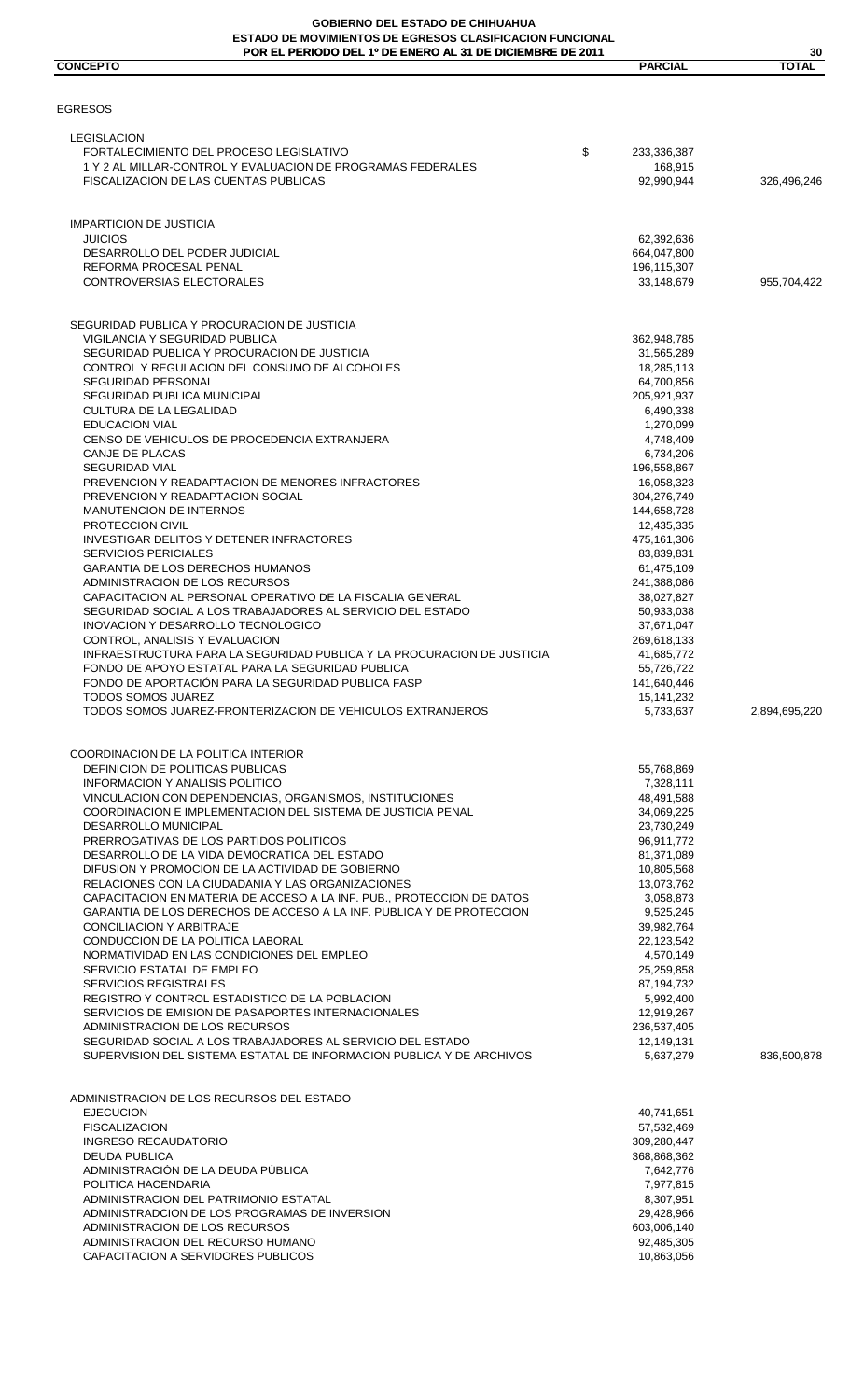#### **GOBIERNO DEL ESTADO DE CHIHUAHUA ESTADO DE MOVIMIENTOS DE EGRESOS CLASIFICACION FUNCIONAL POR EL PERIODO DEL 1º DE ENERO AL 31 DE DICIEMBRE DE 2011**

| POR EL PERIODO DEL 1º DE ENERO AL 31 DE DICIEMBRE DE 2011                               |                         | 31            |
|-----------------------------------------------------------------------------------------|-------------------------|---------------|
| <b>CONCEPTO</b>                                                                         | <b>PARCIAL</b>          | <b>TOTAL</b>  |
|                                                                                         |                         |               |
| ADMINISTRACION DE LOS RECURSOS DEL ESTADO<br>CONTROL Y EVALUACION DE LA GESTION PUBLICA |                         |               |
| 5 AL MILLAR- INSPECCION Y VIGILANCIA PROGRAMAS FEDERALES                                | 80,591,710<br>4,587,021 |               |
| REGULACION Y CONTROL DE ADQUISICIONES                                                   | 6,320,525               |               |
| SUMINISTRO Y MANTENIMIENTO DE BIENES Y SERVICIOS                                        | 265,836,235             |               |
| SEGURIDAD SOCIAL A LOS TRABAJADORES AL SERVICIO DEL ESTADO                              | 19,109,273              |               |
| ADMINISTRACION DE LOS RECURSOS HUMANOS, MATERIALES Y FINANCIEROS                        | 8,970,255               |               |
| 1 Y 2 AL MILLAR CONTROL Y EVALUACION DE PROGRAMAS FEDERALES                             | 2,138,312               |               |
| PLANEACION ESTRATEGICA DEL ESTADO                                                       | 2,937,219               |               |
| PROGRAMA Y PRESUPUESTACION PARA RESULTADOS                                              | 7,988,741               |               |
| INFRAESTRUCTURA ADMINISTRATIVA Y OPERATIVA                                              | 8,345,919               |               |
| EVALUACION DEL DESEMPENO                                                                | 652,614                 |               |
| MODERNIZACION Y DESARROLLO TECNOLOGICO Y ADMINISTRATIVO                                 | 123,690,545             | 2,067,303,307 |
| PROPORCIONAR SERVICIOS DE EDUCACION, CULTURA Y DEPORTE                                  |                         |               |
| <b>EDUCACION INICIAL</b>                                                                | 4,391,410               |               |
| DESARROLLO INFANTIL (CENDIS)                                                            |                         |               |
|                                                                                         | 81,330,179              |               |
| ORIENTACION A PADRES DE FAMILIA/NO ESCOLARIZADA                                         | 2,026,724               |               |
| <b>EDUCACION PREESCOLAR</b>                                                             | 1,460,215,838           |               |
| RENOVACION CURRICULAR Y PEDAGOGICA DE PREESCOLAR                                        | 586,205                 |               |
| EDUCACION PREESCOLAR INDIGENA                                                           | 45,748,479              |               |
| <b>EDUCACION PRIMARIA</b>                                                               | 5,027,664,817           |               |
| <b>CONOCE A TUS ABUELOS</b>                                                             | 39,067                  |               |
| DISTRIBUCION LIBROS DE TEXTO                                                            | 975,822                 |               |
| <b>GOBERNADOR INFANTIL</b>                                                              | 92,962                  |               |
|                                                                                         |                         |               |
| OLIMPIADA DEL CONOCIMIENTO INFANTIL                                                     | 1,610,308               |               |
| PARLAMENTO DE LAS NIÑAS Y NIÑOS DE MÉXICO                                               | 116,409                 |               |
| RECUPERACION DE NIÑOS CON ATRASO ESCOLAR (RNAE)                                         | 330,923                 |               |
| PROGRAMA DE EDUCACION PARA NIÑOS Y NIÑAS DE FAMILIAS JORNALERAS                         | 2,534,135               |               |
| ALBERGUES ESCOLARES RURALES                                                             | 5,542,127               |               |
| EDUACION REGIONAL INTEGRAL (CREIS)                                                      | 25,981,250              |               |
| PROGRAMA DE EDUCACION RURAL A TRAVES DE LA EDUCACION (PIRE)                             | 770,999                 |               |
|                                                                                         |                         |               |
| EDUCACION PRIMARIA INDIGENA                                                             | 279,295,305             |               |
| PROGRAMA ASESOR TECNICO PEDAGOGICO                                                      | 970,000                 |               |
| INTEGRACION SOCIAL (CIS)                                                                | 5,528,560               |               |
| EDUCACION SECUNDARIA GENERAL                                                            | 1,814,500,454           |               |
| LIBROS DE TEXTO                                                                         | 32                      |               |
| REFORMA DE SECUNDARIA                                                                   | 2,168,453               |               |
| <b>RENOVACION PEDAGOGICA</b>                                                            | 392,756                 |               |
| EDUCACION SECUNDARIA TECNICA                                                            | 1,219,967,802           |               |
| EDUCACION POR TELESECUNDARIA                                                            | 337,271,019             |               |
| PROGRAMA PARA EL FORTALECIMIENTO DEL SERVICIO DE LA EDUCACIÓN                           |                         |               |
|                                                                                         | 6,435,760               |               |
| TELESECUNDARIA DE VERANO                                                                | 108,850                 |               |
| ATENCION A LAS ASOCIACIONES DE PADRES DE FAMILIA                                        | 264,660                 |               |
| EDUCACION BASICA PARA ADULTOS                                                           | 98,897,380              |               |
| MATERIAL DIDACTICO EN LAS ESCUELAS                                                      | 6,107,262               |               |
| PRE-INSCRIPCIONES DE FEBRERO EN EDUCACION BASICA                                        | 117,813                 |               |
| EDUCACION A DISTANCIA                                                                   | 664,882                 |               |
| <b>MUSICA EN MI ESCUELA</b>                                                             | 81,180                  |               |
| PROGRAMA DE SEGURIDAD ESCOLAR (PESE)                                                    | 2,497,500               |               |
|                                                                                         |                         |               |
| PROGRAMA DE VALORES EN LAS ESCUELAS                                                     | 194,585                 |               |
| PROGRAMA ESTATAL DE LECTURA                                                             | 1,828,567               |               |
| <b>SEGURO ESCOLAR</b>                                                                   | 6,810,561               |               |
| PROGRAMA NACIONAL DE LECTURA                                                            | 1,276,127               |               |
| VER BIEN PARA APRENDER MEJOR                                                            | 2,349,508               |               |
| <b>EDUCACION ESPECIAL</b>                                                               | 562,258,742             |               |
| FORTALECIMIENTO DE LA EDUCACION ESPECIAL Y DE LA INTEGRACION EDUCATIVA                  | 9,360,267               |               |
|                                                                                         |                         |               |
| CONCURSOS DEPORTIVOS                                                                    | 407,110                 |               |
| SERVICIOS DE APOYO A LA EDUCACION REGULAR (USAER)                                       | 219,117                 |               |
| <b>CURSOS DE VERANO (VERANEADA)</b>                                                     | 669,094                 |               |
| <b>EDUCACION FISICA</b>                                                                 | 287,853,111             |               |
| EVALUACION DE COMPETENCIAS LABORALES                                                    | 131,531                 |               |
| ASESORIA Y CAPACITACION BASADA EN COMPETENCIA LABORALES                                 | 9,735                   |               |
| <b>MISIONES CULTURALES RURALES</b>                                                      | 91,838                  |               |
| DISTRIBUCION DE ANTOLOGIAS EDUCATIVAS                                                   | 286,298                 |               |
| EDUCACION EN BACHILLERATO                                                               |                         |               |
|                                                                                         | 737,941,721             |               |
| EDUCACION MEDIA SUPERIOR ABIERTA                                                        | 5,798,995               |               |
| EDUCACION MEDIA SUPERIOR TECNOLOGICA                                                    | 288,603,608             |               |
| EDUCACION POR TELEBACHILLERATO                                                          | 70,768,688              |               |
| EL MUNDO DE LOS MATERIALES                                                              | 500,000                 |               |
| PLANEACION Y PRESUPUESTACION DE EDUCACION MEDIA SUPERIOR                                | 126,043                 |               |
| EDUCACION NORMAL RURAL                                                                  | 10,465,195              |               |
| EDUCACION NORMAL GENERAL                                                                | 113,077,012             |               |
| FORMACION Y ACTUALIZACION DE DOCENTES                                                   |                         |               |
|                                                                                         | 148,846                 |               |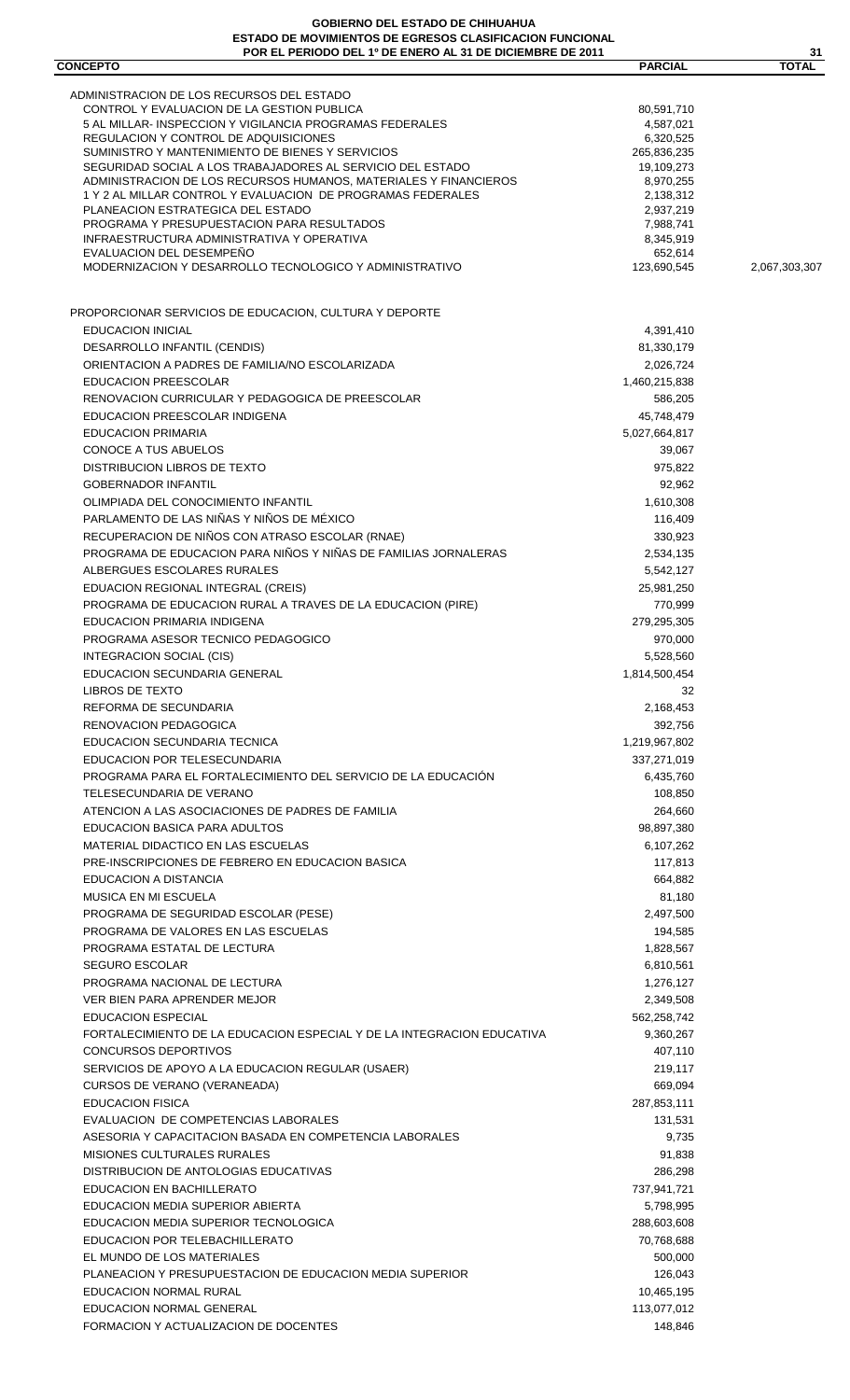| <b>CONCEPTO</b>                                                         | <b>PARCIAL</b>               | <b>TOTAL</b>   |
|-------------------------------------------------------------------------|------------------------------|----------------|
|                                                                         |                              |                |
| PROPORCIONAR SERVICIOS DE EDUCACION, CULTURA Y DEPORTE                  |                              |                |
| <b>SEPA INGLES</b><br><b>EDUCACION SUPERIOR PEDAGOGICA</b>              | 472,791<br>111,220,701       |                |
| EDUCACION SUPERIOR POSTGRADO                                            | 668,137                      |                |
| EDUCACION SUPERIOR LICENCIATURA Y UNIVERSITARIA                         |                              |                |
| EDUCACION SUPERIOR TECNOLOGICA                                          | 1,068,462,907<br>160,687,323 |                |
| BECAS EN EL EXTRANJERO                                                  | 4,642,447                    |                |
| FORMACION CONTINUA DE MAESTROS EN SERVICIO                              | 89,061,177                   |                |
| REGISTRO ESTATAL DE PROFESIONES                                         | 240,573                      |                |
| PLANEACION DE LA EDUCACION SUPERIOR                                     | 47,210                       |                |
| <b>COBERTURA EN EDUCACION SUPERIOR</b>                                  | 693,671,688                  |                |
| BECAS PARA MADRES JOVENES Y JOVENES EMBARAZADAS                         | 2,280,000                    |                |
| ACREDITACION Y CERTIFICACION ESCOLAR                                    | 407,008                      |                |
| <b>CONCURSOS ACADEMICOS</b>                                             | 333,742                      |                |
| DIFUSION Y LOGISTICA EDUCATIVA                                          | 327,768                      |                |
| <b>GENERACION 10</b>                                                    | 5,221,402                    |                |
| CATEDRA ORTÍZ MENA                                                      | 37,000                       |                |
| SUPERVISION Y ASESORIA EDUCATIVA                                        | 147,623                      |                |
| CAPACITACION AL MAGISTERIO                                              | 1,606,558                    |                |
| ORIENTACION EDUCATIVA                                                   | 508,661                      |                |
| VINCULACION CON EL SECTOR PRODUCTIVO                                    | 3,006,212                    |                |
| PROMOCION Y DIFUSION DE LA CULTURA                                      | 187,436,714                  |                |
| PRESERVACION Y DIFUSION DEL PATRIMONIO HISTORICO                        | 59,874                       |                |
| CONCURSOS CULTURALES.                                                   | 26,257                       |                |
| <b>EDUCACION ARTISTICA</b>                                              | 394,826                      |                |
| FOMENTO Y DESARROLLO CULTURAL                                           | 3,291,553                    |                |
| DEPORTE Y RECREACION                                                    | 167,233,424                  |                |
| <b>INVESTIGACION</b>                                                    | 125,548,742                  |                |
| PROGRAMA DE PUBLICACIONES DE INVESTIGACION                              | 18,278                       |                |
| CIENCIA Y TECNOLOGIA                                                    | 36,796,509                   |                |
| REDES DE INVESTIGACIÓN EDUCATIVA                                        | 50,647                       |                |
| FOMENTO EDUCATIVO A INSTITUCIONES                                       | 89,480,055                   |                |
| ADMINISTRACION DE LOS RECURSOS EDUCATIVOS Y CULTURALES                  | 860,053,647                  |                |
| ADMINISTRACION REGIONAL DE LOS RECURSOS EDUCATIVOS                      | 4,178,427                    |                |
| ADMINISTRACION DE LOS RECURSOS DE EDUCACION SUPERIOR PEDAGOGICA         | 1,190,407                    |                |
| SEGURIDAD SOCIAL A LOS TRABAJADORES AL SERVICIO DEL ESTADO              | 307,625,288                  |                |
| <b>MEJORA REGULATORIA</b>                                               | 226,321                      |                |
| SERVICIOS INTEGRALES DE SALUD A LOS TRABAJADORES AL SERVICIO DEL ESTADO | 435,735,353                  |                |
| PRESTACIONES SOCIOECONOMICAS A LOS TRABAJADORES AL SERVICIO DEL ESTADO  | 1,815,387,208                |                |
| PLANEACION EDUCATIVA                                                    | 10,659,877                   |                |
| <b>MICROPLANEACION</b>                                                  | 70,084                       |                |
| SISTEMA DE CONTROL ESCOLAR                                              | 624,042                      |                |
| SISTEMA DE INFORMACION EDUCATIVA                                        | 487,397                      |                |
| CALIDAD EN EDUCACION SUPERIOR                                           | 542,045,571                  |                |
| CARRERA ADMINISTRATIVA                                                  | 1,233,019                    |                |
| CARRERA MAGISTERIAL                                                     | 573,939                      |                |
| EVALUACION Y ESTIMULO AL DESEMPEÑO LABORAL                              | 494,330                      |                |
| SISTEMA DE EVALUACION DE POLITICA EDUCATIVA DE CHIHUAHUA (SEPECH)       | 102,578                      |                |
| INFRAESTRUCTURA EDUCATIVA                                               | 439,878,311                  |                |
| ESCUELA DIGNA                                                           | 32,320,275                   |                |
| PRESERVACION DE PLANTELES ESCOLARES                                     | 3,711,084                    |                |
| INSTRUMENTO DE DIAGNOSTICO PARA ALUMNOS DE NUEVO INGRESO A EDUCACION    | 123,523                      |                |
| SITIOS HISTORICOS Y CULTURALES                                          | 47,477,659                   |                |
| <b>TODOS SOMOS JUÁREZ</b>                                               | 75,994,620                   |                |
| INFRAESTRUCTURA DEPORTIVA                                               | 149,409,970                  |                |
| ESTIMULOS A LA EDUCACION BASICA                                         | 22,411,328                   | 20,041,805,686 |
|                                                                         |                              |                |
| DESARROLLO SOCIAL                                                       |                              |                |

| ESARROLLO SOCIAL                       |               |
|----------------------------------------|---------------|
| FOMENTO A LA SALUD                     | 84,420,996    |
| CALIDAD DEL AGUA                       | 24,185,577    |
| ATENCION MEDICA                        | 1,375,483,476 |
| ATENCION MEDICA CIRUGIA                | 135,044,791   |
| ATENCION MEDICA OCUPACION HOSPITALARIA | 376,314,342   |
| ATENCION MEDICA PARTOS                 | 42,124,186    |
| ATENCION MEDICA PACIENTES CON VIH-SIDA | 15,326,873    |
| <b>VACUNACION</b>                      | 8,339,455     |
| <b>ADULTO</b>                          | 8,747,405     |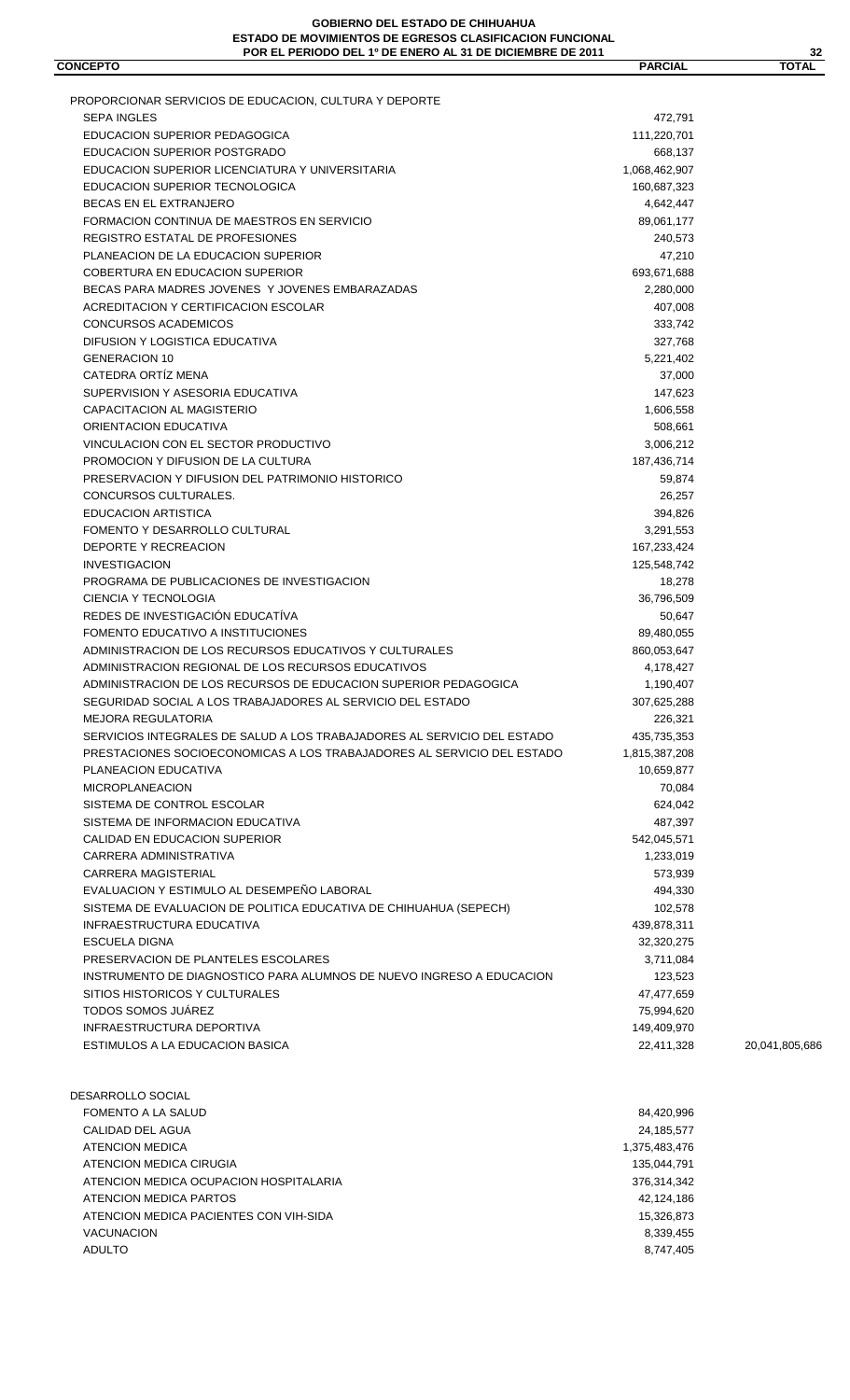| DESARROLLO SOCIAL                                                                            |                           |
|----------------------------------------------------------------------------------------------|---------------------------|
| PLANIFICACION FAMILIAR                                                                       | 16,940,246                |
| CANCER CERVICOUTERINO Y MAMARIO                                                              | 138,830                   |
| CHIHUAHUA VIVE EN ASISTENCIA SOCIAL A LA COMUNIDAD                                           | 271,009,025               |
| SENSIBILIZACION Y CAPACITACION EN GENERO                                                     | 1,335,927                 |
| CHIHUAHUA VIVE                                                                               | 52,551,551                |
| <b>JUAREZ VIVE</b>                                                                           | 13,334,087                |
| CHIHUAHUA VIVE A PLENITUD                                                                    | 152,540,021               |
| ATENCION A LA JUVENTUD                                                                       | 15,886,305                |
| CHIHUAHUA VIVE CON LA COMUNIDAD MENONITA                                                     | 868,110                   |
| CHIHUAHUA VIVE EN ATENCION A PERSONAS CON CAPACIDADES DIFERENTES                             | 41,143,014                |
| CHIHUAHUA VIVE EL ALIVIANE                                                                   | 622,973                   |
| CHIHUAHUA VIVE ESPACIO ABIERTO                                                               | 15,522,141                |
| CHIHUAHUA VIVE HOGARES DE BIENESTAR Y DESARROLLO INFANTIL                                    | 13,948,056                |
| CHIHUAHUA VIVE PARA EL ADULTO MAYOR                                                          | 1,953,348                 |
| CHIHUAHUA VIVE EN ATENCION A PERSONAS DE ESCASOS RECURSOS                                    | 3,575,321                 |
| CHIHUAHUA VIVE CON REDES DE LA ECONOMIA SOLIDARIA                                            | 907,731                   |
| CHIHUAHUA VIVE CON LOS VETERANOS DE LA REVOLUCION                                            | 2,723,462                 |
| CHIHUAHUA VIVE EN AYUDA A INSTITUCIONES SOCIALES                                             | 4,729,357                 |
| CHIHUAHUA VIVE CON EL JARDIN DEL ABUELO                                                      | 3,323,660                 |
| <b>ADICCIONES</b>                                                                            | 5,348,531                 |
| <b>VIVE SIN DROGAS</b>                                                                       | 915,900                   |
| PREVENCION Y ATENCION DE MUJERES Y FAMILIAS EN SITUACIONES DE VIOLENCIA                      | 17,726,198                |
| DESARROLLO INTEGRAL DE LA FAMILIA                                                            | 335,610,512               |
| CHIHUAHUA VIVE EN ATENCION CIUDADANA                                                         | 8,339,850                 |
| CHIHUAHUA VIVE EN LA FERIA DE SANTA RITA                                                     | 16,706,251                |
| <b>SEGURO POPULAR</b>                                                                        | 807,581,734               |
| INSTITUCIONALIZACION DE LA PERSPECTIVA DE GENERO EN LA ADMON PUBLICA                         | 15,967,224                |
| ATENCION A NIÑOS Y NIÑAS HIJOS DE LAS VICTIMAS DE LA LUCHA CONTRA EL CRIMEN                  | 15,000,000                |
| ADMINISTRACION DE LOS RECURSOS                                                               | 40,680,082                |
| SEGURIDAD SOCIAL A LOS TRABAJADORES AL SERVICIO DEL ESTADO                                   | 1,915,107                 |
| SERVICIOS INTEGRALES DE SALUD A LOS TRABAJADORES AL SERVICIO DEL ESTADO                      | 442,668,978               |
| PRESTACIONES SOCIOECONOMICAS A LOS TRABAJADORES AL SERVICIO DEL ESTADO                       | 279,564,055               |
| ADMINISTRACION DE LOS RECURSOS<br>SEGURIDAD SOCIAL A LOS TRABAJADORES AL SERVICIO DEL ESTADO | 131,354,517               |
|                                                                                              | 257,668                   |
| <b>CENTROS DE SALUD</b><br>INFRAESTRUCTURA HOSPITALARIA                                      | 95,247,302                |
| UNIDADES MÉDICAS RURALES                                                                     | 50,089,382                |
| PLANEACION Y COORDINACION DE LA INFRAESTRUCTURA EN SALUD                                     | 322,938                   |
| MODERNIZACION Y DESARROLLO TECNOLOGICO EN SALUD                                              | 2,664,143                 |
|                                                                                              | 900,624                   |
| INFRAESTRUCTURA SOCIAL                                                                       | 3,803,227                 |
| ASISTENCIA SOCIAL Y SERVICIOS COMUNITARIOS<br><b>VIVIENDA DIGNA</b>                          | 214,112,660<br>35,004,595 |
| <b>VIVIENDA PROGRESIVA</b>                                                                   | 4,408,025                 |
|                                                                                              |                           |
| PROMOCION DEL DESARROLLO URBANO Y RURAL                                                      |                           |
| POLITICA Y PLANEACION DEL DESARROLLO URBANO                                                  | 33,663,166                |
| ACTUALIZACION Y MODERNIZACION CATASTRAL                                                      | 3,265,311                 |
| REGULARIZACION DE LOS ASENTAMIENTOS HUMANOS                                                  | 6,635,884                 |
| PROMOCION DE LA JUSTICIA AGRARIA                                                             | 1,975,398                 |
| REGULACION DE LA TENENCIA DE LA TIERRA                                                       | 4,778,813                 |
| REGULACION DE LOS PRODUCTOS E INSUMOS AGROPECUARIOS Y FORESTALES                             | 22,141,423                |
| ADMINISTRACION DE LOS RECURSOS PARA EL DESARROLLO URBANO                                     | 26,009,987                |
| SEGURIDAD SOCIAL A LOS TRABAJADORES AL SERVICIO DEL ESTADO                                   | 1,882,618                 |
| ADMINISTRACION DE LOS RECURSOS PARA EL DESARROLLO RURAL                                      | 30,466,502                |
| SEGURIDAD SOCIAL A LOS TRABAJADORES AL SERVICIO DEL ESTADO                                   | 2,539,299                 |
| <b>CAMINOS RURALES</b>                                                                       | 217,703,737               |
| DESARROLLO DE AREAS DE RIEGO                                                                 | 590,255                   |
| <b>MECANIZACION DEL CAMPO</b>                                                                | 136,693,861               |
| ADQUISICION Y HABILITACION DE RESERVAS TERRITORIALES                                         | 3,701,267                 |
| <b>URBANIZACION</b>                                                                          | 184,583,172               |
| <b>VIALIDADES URBANAS</b>                                                                    | 385,105,161               |
| <b>AGUA POTABLE</b>                                                                          | 146,413,735               |

ALCANTARILLADO 1,401,401,225

5,209,229,769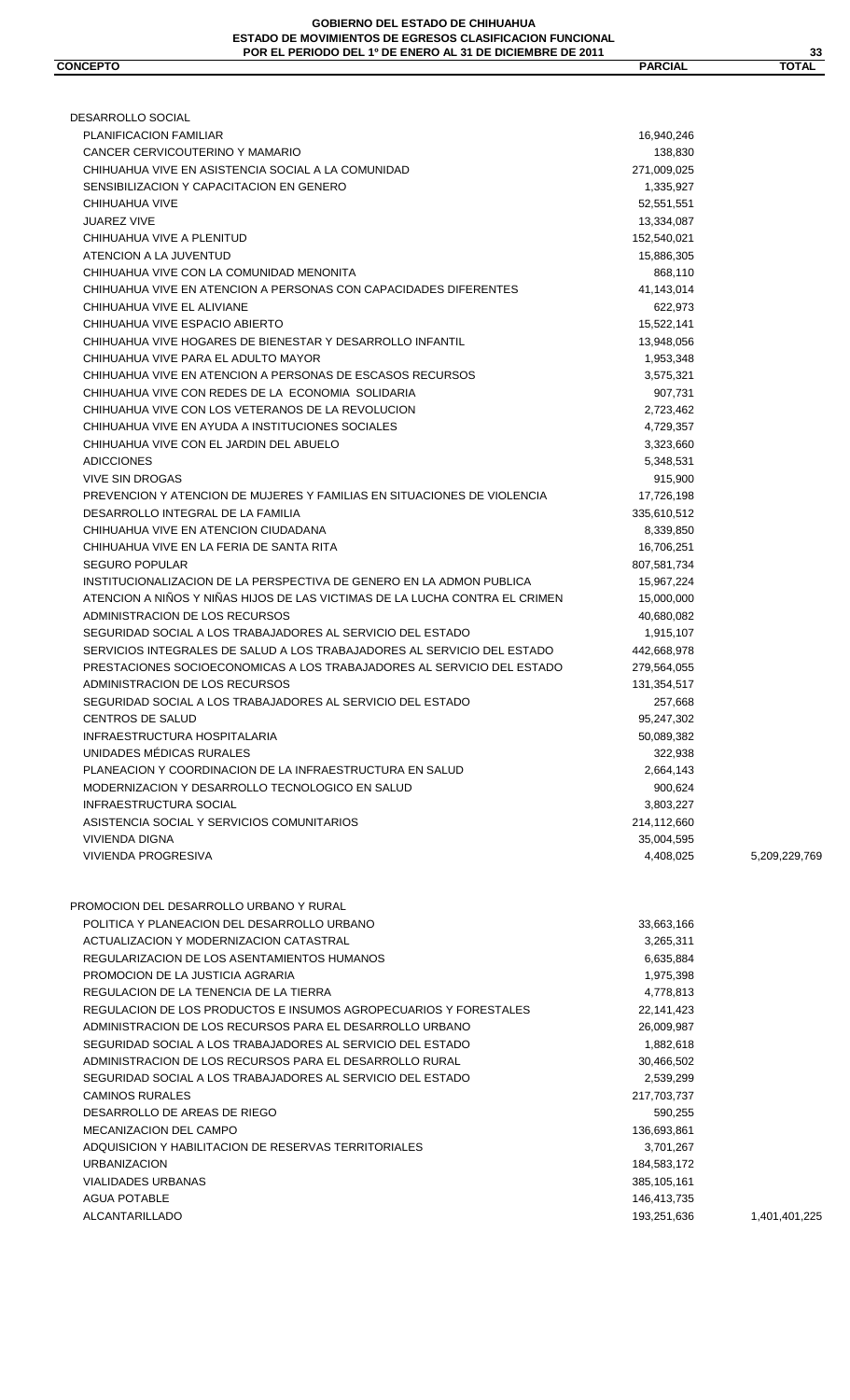| TOTAL EGRESOS                                                                                            | \$                        | 44,774,176,564 |
|----------------------------------------------------------------------------------------------------------|---------------------------|----------------|
| EMISION CERTIFICADOS BURSATILES DEUDA PUBLICA DIRECTA                                                    |                           | 1,075,175,162  |
|                                                                                                          |                           | 165,992,768    |
| FONDO ESTATAL DE PROTECCION AL MEDIO AMBIENTE<br>PROTECCION Y PRESERVACION ECOLOGICA                     | 54,403,756<br>101,242,900 |                |
| <b>ECOLOGIA PRODUCTIVA</b>                                                                               | 3,915,545                 |                |
| REGULACION ECOLOGICA                                                                                     | 580,846                   |                |
| PROMOCION DE LAS NORMAS PARA LA CONSERVACION DEL MEDIO AMBIENTE                                          | 5,849,721                 |                |
| PRESERVACION DEL MEDIO AMBIENTE Y LOS RECURSOS NATURALES                                                 |                           |                |
|                                                                                                          |                           |                |
|                                                                                                          |                           |                |
| <b>MAQUINARIA Y EQUIPO</b>                                                                               | 26,065,405                | 9,799,871,881  |
| OBRAS DE DESARROLLO REGIONAL                                                                             | 468,901,811               |                |
| INFRAESTRUCTURA AEROPORTUARIA                                                                            | 77,371,292                |                |
| FOMENTO A LA PRODUCCION Y PRODUCTIVIDAD                                                                  | 385,322,133               |                |
| DESARROLLO DE INFRAESTRUCTURA PECUARIA                                                                   | 6,915,219                 |                |
| <b>ELECTRIFICACION</b>                                                                                   | 22,763,414                |                |
| <b>EDIFICIOS</b>                                                                                         | 1,151,677                 |                |
| <b>CARRETERAS</b>                                                                                        | 2,505,304,437             |                |
| APOYO A LA PRODUCCION PRIMARIA                                                                           | 347,602,345               |                |
| APOYO A EMPRESAS SOCIALES                                                                                | 1,139,725                 |                |
| INFRAESTRUCTURA DE APOYO PARA ACTIVIDADES ECONOMICAS Y REGIONALES                                        | 13,962,235                |                |
| SEGURIDAD SOCIAL A LOS TRABAJADORES AL SERVICIO DEL ESTADO                                               | 4,702,447                 |                |
| ADMINISTRACION DE LOS RECURSOS                                                                           | 109,087,861               |                |
| FORTALECIMIENTO MUNICIPAL                                                                                | 5,475,767,999             |                |
| SERVICIOS DE TRANSPORTE Y TELECOMUNICACIONES                                                             | 31,878,512                |                |
| PROMOCION DE MERCADOS PARA PRODUCTOS Y SERVICIOS LOCALES<br>PROMOCION DE DESTINOS TURISTICOS             | 12,360,841<br>2,269,709   |                |
|                                                                                                          | 5,790,478                 |                |
| PARTICIPACION DE FERIAS Y EXPOSICIONES CON CRITERIOS DE NEGOCIOS<br>PROMOCION Y ATRACCION DE INVERSIONES | 5,678,212                 |                |
| PROMOCION DE LA CAPACITACION Y EL EMPLEO SECTOR COMERCIO                                                 | 2,046,596                 |                |
| PROMOCION DE LA CAPACITACION Y EL EMPLEO SECTOR INDUSTRIAL                                               | 36,048,529                |                |
| DESARROLLO DE PROGRAMAS DE CAPACITACION DE ALTO NIVEL                                                    | 36,164,925                |                |
| INSTRUMENTACION DE ESQUEMAS DE FORMACION EMPRENDEDORA                                                    | 1,549,540                 |                |
| <b>FOMENTO TURISTICO</b>                                                                                 | 61,145,765                |                |
| <b>FOMENTO PECUARIO</b>                                                                                  | 2,197,489                 |                |
| FOMENTO MINERO - METALURGICO                                                                             | 1,527,084                 |                |
| <b>FOMENTO INDUSTRIAL</b>                                                                                | 80,295,126                |                |
| <b>FOMENTO FORESTAL</b>                                                                                  | 1,676,348                 |                |
| <b>FOMENTO COMERCIAL</b>                                                                                 | 7,984,403                 |                |
| <b>FOMENTO ARTESANAL</b>                                                                                 | 2,793,368                 |                |
| <b>FOMENTO AGRICOLA</b>                                                                                  | 2,420,994                 |                |
| APOYO A MAQUILADORAS                                                                                     | 992,732                   |                |
| APOYO A PYMES SECTOR COMERCIO                                                                            | 13,151,109                |                |
| APOYO A PYMES SECTOR INDUSTRIAL                                                                          | 3,933,409                 |                |
| DEFINICION Y CONDUCCION DE LA PLANEACION DEL DESARROLLO ECONOMICO                                        | 3,565,367                 |                |
| DEFINICION Y CONDUCCION DE LA PLANEACION DEL DESARROLLO REGIONAL                                         | 38, 343, 345              |                |
| PROMOCION DEL DESARROLLO ECONOMICO Y REGIONAL                                                            |                           |                |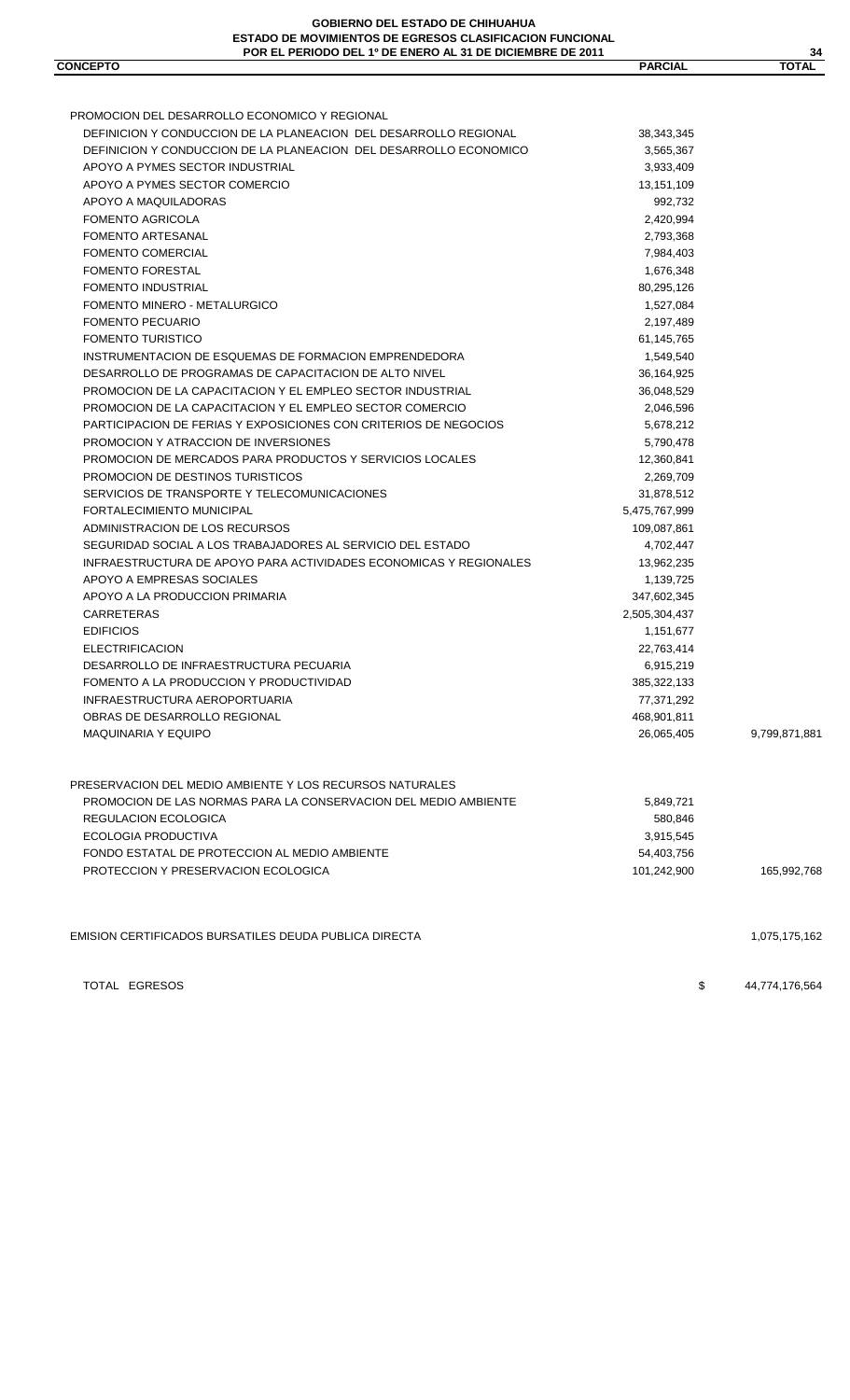# PARTICIPACIONES, APORTACIONES, MULTAS Y SUBSIDIOS A MUNICIPIOS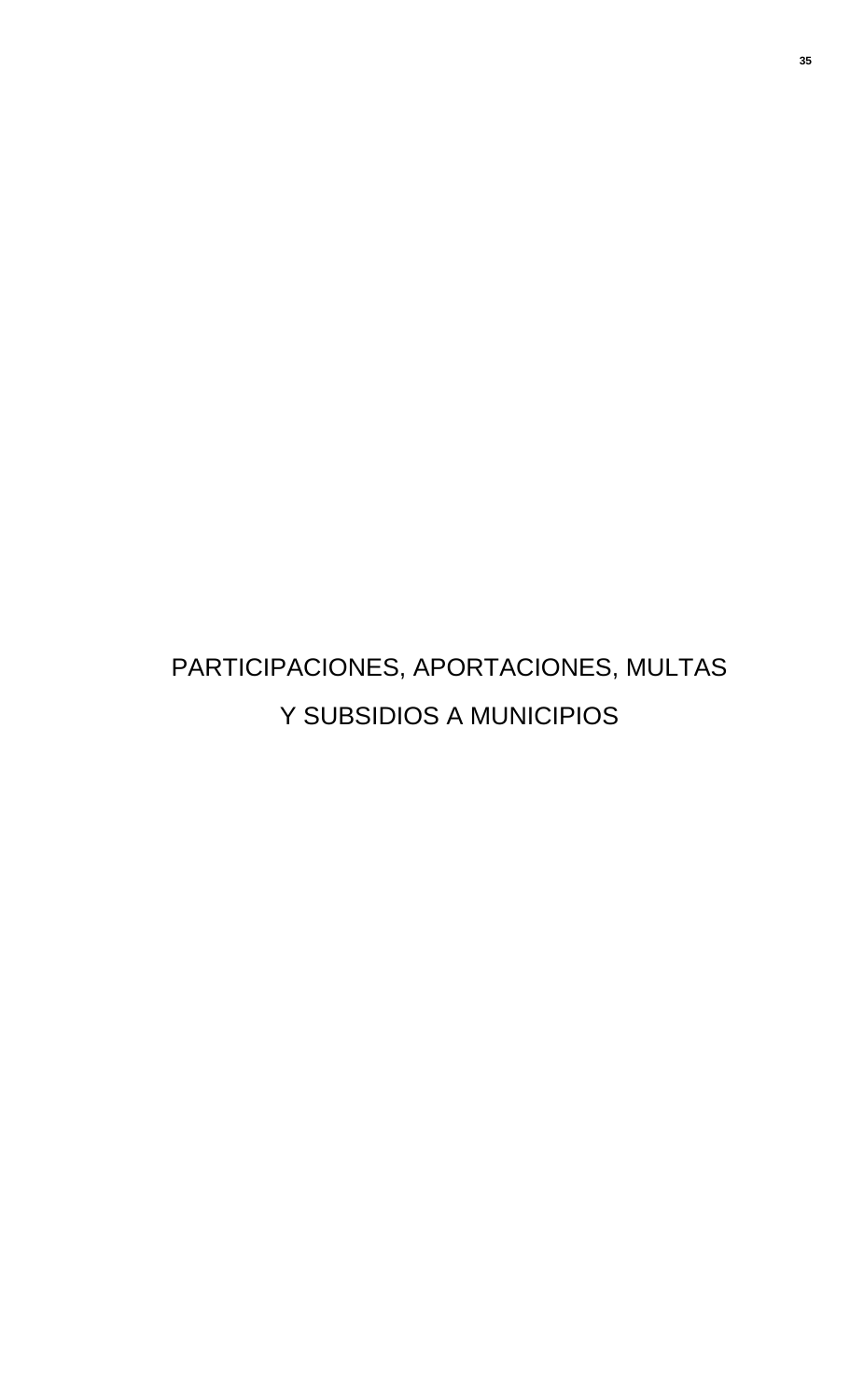**GOBIERNO DEL ESTADO DE CHIHUAHUA PARTICIPACIONES, APORTACIONES, MULTAS Y SUBSIDIOS A MUNICIPIOS POR EL PERIODO DEL 1º DE ENERO AL 31 DE DICIEMBRE DE 2011**

|   | <b>MUNICIPIO</b>                  | <b>PARTICIPACIONES</b>         | <b>APORTACIONES</b>           | <b>MULTAS</b>    | <b>SUBTOTAL</b>                | <b>SUBSIDIOS</b> | <b>TOTAL</b>                                    |
|---|-----------------------------------|--------------------------------|-------------------------------|------------------|--------------------------------|------------------|-------------------------------------------------|
|   | 1 AHUMADA                         | 25,339,847.28                  | 8,526,069.31                  | 0.00             | 33,865,916.59                  | 0.00             | 33,865,916.59                                   |
|   | 2 ALDAMA                          | 23,417,237.32                  | 12,906,713.30                 | 0.00             | 36,323,950.62                  | 0.00             | 36,323,950.62                                   |
|   | 3 ALLENDE                         | 20,167,978.69                  | 5,865,822.63                  | 0.00             | 26,033,801.32                  | 0.00             | 26,033,801.32                                   |
|   | 4 AQUILES SERDAN                  | 18,090,325.36                  | 4,284,999.00                  | 0.00             | 22,375,324.36                  | 0.00             | 22,375,324.36                                   |
|   | 5 ASCENSION                       | 19,249,645.93                  | 17,552,757.56                 | 0.00             | 36,802,403.49                  | 0.00             | 36,802,403.49                                   |
| 6 | <b>BACHINIVA</b>                  | 16,629,349.05                  | 4,996,835.04                  | 0.00             | 21,626,184.09                  | 0.00             | 21,626,184.09                                   |
|   | 7 BALLEZA                         | 22,732,671.65                  | 32,345,662.23                 | 0.00             | 55,078,333.88                  | 0.00             | 55,078,333.88                                   |
|   | 8 BATOPILAS                       | 17,500,736.22                  | 29,827,643.39                 | 0.00             | 47,328,379.61                  | 0.00             | 47,328,379.61                                   |
|   | 9 BOCOYNA                         | 34,441,908.56                  | 43,264,150.14                 | 0.00             | 77,706,058.70                  | 0.00             | 77,706,058.70                                   |
|   | 10 BUENAVENTURA                   | 28,107,136.70                  | 15,217,169.50                 | 0.00             | 43,324,306.20                  | 0.00             | 43,324,306.20                                   |
|   | 11 CAMARGO                        | 79,171,655.85                  | 36,763,941.69                 | 0.00             | 115,935,597.54                 | 152,760.00       | 116,088,357.54                                  |
|   | 12 CARICHI                        | 17, 132, 572. 20               | 16,725,645.79                 | 0.00             | 33,858,217.99                  | 0.00             | 33,858,217.99                                   |
|   | 13 CASAS GRANDES<br>14 CORONADO   | 16,444,692.26                  | 8,653,875.61                  | 0.00<br>0.00     | 25,098,567.87                  | 0.00<br>0.00     | 25,098,567.87                                   |
|   | 15 COYAME                         | 11,988,529.62<br>13,027,288.99 | 1,739,737.36<br>1,257,545.25  | 0.00             | 13,728,266.98<br>14,284,834.24 | 0.00             | 13,728,266.98<br>14,284,834.24                  |
|   | <b>16 CUAUHTEMOC</b>              | 146,292,578.83                 | 93,129,134.33                 | 0.00             | 239,421,713.16                 | 749,610.00       | 240, 171, 323. 16                               |
|   | <b>17 CUSIHUIRIACHI</b>           | 16,979,400.92                  | 4,891,717.41                  | 0.00             | 21,871,118.33                  | 0.00             | 21,871,118.33                                   |
|   | <b>18 CHIHUAHUA</b>               | 603,795,557.54                 | 462,220,091.21                | 0.00             | 1,066,015,648.75               | 0.00             | 1,066,015,648.75                                |
|   | 19 CHINIPAS                       | 15,414,768.19                  | 11,667,955.97                 | 0.00             | 27,082,724.16                  | 133,530.00       | 27,216,254.16                                   |
|   | 20 DELICIAS                       | 137,218,569.65                 | 82,999,588.06                 | 21,084.00        | 220, 239, 241. 71              | 516,390.00       | 220,755,631.71                                  |
|   | 21 DR. BELISARIO DOMINGUEZ        | 14,811,750.86                  | 2,402,963.16                  | 0.00             | 17,214,714.02                  | 0.00             | 17,214,714.02                                   |
|   | 22 EL TULE                        | 12,231,027.46                  | 2,055,411.64                  | 0.00             | 14,286,439.10                  | 0.00             | 14,286,439.10                                   |
|   | 23 GALEANA                        | 13,464,939.66                  | 2,607,191.30                  | 0.00             | 16,072,130.96                  | 0.00             | 16,072,130.96                                   |
|   | 24 GOMEZ FARIAS                   | 17, 167, 783. 72               | 6,340,006.94                  | 0.00             | 23,507,790.66                  | 0.00             | 23,507,790.66                                   |
|   | 25 GRAN MORELOS                   | 12,873,713.19                  | 2,680,223.09                  | 0.00             | 15,553,936.28                  | 0.00             | 15,553,936.28                                   |
|   | 26 GUADALUPE                      | 20,444,033.21                  | 7,926,595.57                  | 0.00             | 28,370,628.78                  | 0.00             | 28,370,628.78                                   |
|   | 27 GUADALUPE Y CALVO              | 43,158,800.54                  | 98,819,268.48                 | 0.00             | 141,978,069.02                 | 353,580.00       | 142,331,649.02                                  |
|   | 28 GUACHOCHI                      | 37,399,772.20                  | 86,614,027.32                 | 0.00             | 124,013,799.52                 | 458,880.00       | 124,472,679.52                                  |
|   | 29 GUAZAPARES                     | 15,667,620.90                  | 15,990,752.25                 | 0.00             | 31,658,373.15                  | 0.00             | 31,658,373.15                                   |
|   | 30 GUERRERO                       | 50,887,921.01                  | 38,760,298.83                 | 0.00             | 89,648,219.84                  | 184,750.00       | 89,832,969.84                                   |
|   | 31 HIDALGO DEL PARRAL             | 137,417,720.78                 | 70,636,076.50                 | 0.00             | 208,053,797.28                 | 0.00             | 208,053,797.28                                  |
|   | 32 HUEJOTITAN                     | 13,204,937.92                  | 1,160,686.15                  | 0.00             | 14,365,624.07                  | 0.00             | 14,365,624.07                                   |
|   | 33 IGNACIO ZARAGOZA               | 16,462,885.72                  | 6,083,887.08                  | 0.00             | 22,546,772.80                  | 0.00             | 22,546,772.80                                   |
|   | 34 JANOS                          | 15,073,441.49                  | 7,932,791.43                  | 0.00             | 23,006,232.92                  | 0.00             | 23,006,232.92                                   |
|   | 35 JIMENEZ                        | 54,252,318.08                  | 27,203,300.77                 | 0.00             | 81,455,618.85                  | 76,090.00        | 81,531,708.85                                   |
|   | 36 JUAREZ                         | 731,683,350.75                 | 871,915,477.16                | 625,618.41       | 1,604,224,446.32 21,279,010.00 |                  | 1,625,503,456.32                                |
|   | 37 JULIMES                        | 13,812,367.22                  | 3,449,965.28                  | 0.00             | 17,262,332.50                  | 0.00             | 17,262,332.50                                   |
|   | 38 LA CRUZ                        | 13,265,040.15                  | 2,517,480.02                  | 0.00             | 15,782,520.17                  | 0.00             | 15,782,520.17                                   |
|   | 39 LOPEZ                          | 15,041,347.96                  | 2,941,660.16                  | 0.00             | 17,983,008.12                  | 0.00             | 17,983,008.12                                   |
|   | 40 MADERA                         | 62,353,619.09                  | 31,545,294.25                 | 0.00             | 93,898,913.34                  | 0.00             | 93,898,913.34                                   |
|   | 41 MAGUARICHI                     | 12,121,711.09                  | 3,492,452.81                  | 0.00             | 15,614,163.90                  | 0.00             | 15,614,163.90                                   |
|   | 42 MANUEL BENAVIDES               | 14,485,607.34                  | 1,484,633.90                  | 0.00             | 15,970,241.24                  | 0.00             | 15,970,241.24                                   |
|   | 43 MATACHI                        | 12,698,583.24                  | 2,799,776.70                  | 0.00             | 15,498,359.94                  | 0.00             | 15,498,359.94                                   |
|   | 44 MATAMOROS                      | 13,497,724.40                  | 3,615,663.92                  | 0.00             | 17,113,388.32                  | 0.00             | 17,113,388.32                                   |
|   | 45 MEOQUI                         | 36,262,816.04                  | 26,891,296.56                 | 6,960.00         | 63,161,072.60                  | 0.00             | 63,161,072.60                                   |
|   | 46 MORELOS                        | 14,818,283.77                  | 20,909,549.25                 | 0.00             | 35,727,833.02                  | 0.00             | 35,727,833.02                                   |
|   | 47 MORIS                          | 13, 155, 377. 32               | 8,514,942.70                  | 0.00             | 21,670,320.02                  | 0.00             | 21,670,320.02                                   |
|   | <b>48 NAMIQUIPA</b><br>49 NONOAVA | 37,858,985.43                  | 16, 133, 125. 25              | 0.00             | 53,992,110.68                  | 0.00<br>0.00     | 53,992,110.68                                   |
|   | 50 NVO. CASAS GRANDES             | 12,907,556.08<br>63,564,762.37 | 4,203,635.25<br>35,485,786.61 | 0.00<br>3,500.00 | 17,111,191.33<br>99,054,048.98 | 90,420.00        | 17,111,191.33<br>99,144,468.98                  |
|   | 51 OCAMPO                         | 17,699,705.49                  | 12,700,403.04                 | 0.00             | 30,400,108.53                  | 23,410.00        | 30,423,518.53                                   |
|   | 52 OJINAGA                        | 38,231,234.07                  | 15,541,618.12                 | 0.00             | 53,772,852.19                  | 93,800.00        | 53,866,652.19                                   |
|   | 53 PRAXEDIS G. GUERRERO           | 13,083,566.17                  | 7,472,238.07                  | 0.00             | 20,555,804.24                  | 0.00             | 20,555,804.24                                   |
|   | 54 RIVA PALACIO                   | 21,916,759.72                  | 6,436,872.56                  | 0.00             | 28,353,632.28                  | 0.00             | 28,353,632.28                                   |
|   | 55 ROSALES                        | 18,759,215.92                  | 11,163,775.98                 | 0.00             | 29,922,991.90                  | 0.00             | 29,922,991.90                                   |
|   | 56 ROSARIO                        | 13,134,978.96                  | 2,340,028.08                  | 0.00             | 15,475,007.04                  | 0.00             | 15,475,007.04                                   |
|   | 57 SAN FCO. DE BORJA              | 12,860,885.88                  | 2,186,297.58                  | 0.00             | 15,047,183.46                  | 0.00             | 15,047,183.46                                   |
|   | 58 SAN FCO. DE CONCHOS            | 13, 152, 676. 93               | 1,903,243.94                  | 0.00             | 15,055,920.87                  | 0.00             | 15,055,920.87                                   |
|   | 59 SAN FCO. DEL ORO               | 24,836,392.54                  | 3,691,244.80                  | 0.00             | 28,527,637.34                  | 0.00             | 28,527,637.34                                   |
|   | 60 SANTA BARBARA                  | 38,507,444.37                  | 6,970,158.81                  | 0.00             | 45,477,603.18                  | 0.00             | 45,477,603.18                                   |
|   | 61 SANTA ISABEL                   | 13,145,034.15                  | 2,797,741.80                  | 0.00             | 15,942,775.95                  | 0.00             | 15,942,775.95                                   |
|   | 62 SATEVO                         | 16,362,414.61                  | 3,965,630.91                  | 0.00             | 20,328,045.52                  | 0.00             | 20,328,045.52                                   |
|   | 63 SAUCILLO                       | 44,787,995.34                  | 20,000,428.68                 | 0.00             | 64,788,424.02                  | 0.00             | 64,788,424.02                                   |
|   | 64 TEMOSACHIC                     | 16,453,478.96                  | 9,804,454.77                  | 0.00             | 26,257,933.73                  | 0.00             | 26,257,933.73                                   |
|   | 65 URIQUE                         | 22,659,684.64                  | 36,699,537.00                 | 0.00             | 59,359,221.64                  | 0.00             | 59,359,221.64                                   |
|   | 66 URUACHI                        | 15,766,825.12                  | 18,086,507.65                 | 0.00             | 33,853,332.77                  | 0.00             | 33,853,332.77                                   |
|   | 67 ZARAGOZA VALLE DE              | 16,406,612.63                  | 4,255,931.71                  | 0.00             | 20,662,544.34                  | 0.00             | 20,662,544.34                                   |
|   |                                   |                                |                               |                  |                                |                  |                                                 |
|   |                                   | 3, 182, 953, 155.30            | 2,473,967,388.61              | 657,162.41       |                                |                  | 5,657,577,706.32 24,112,230.00 5,681,689,936.32 |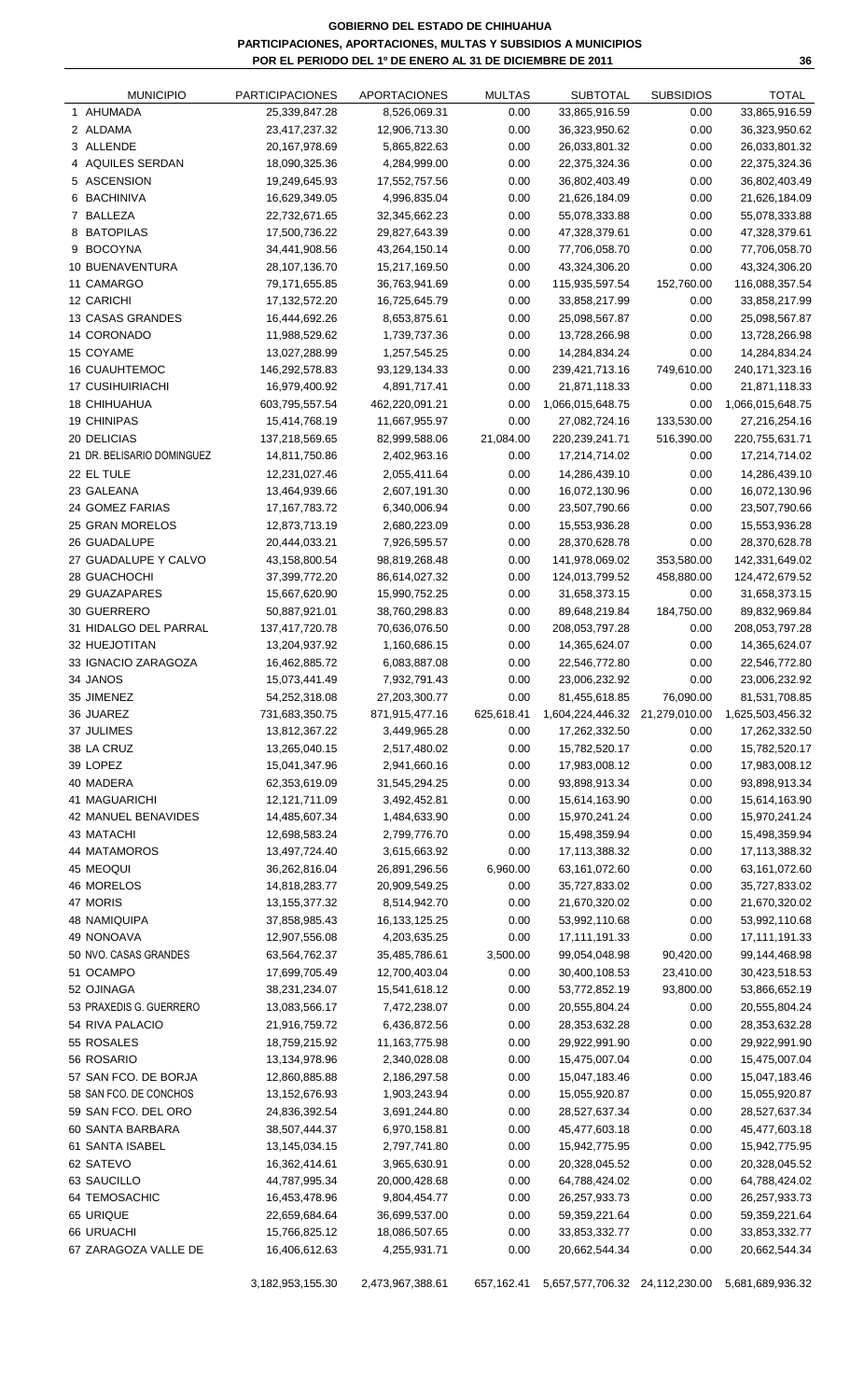# DESGLOSE DE PARTICIPACIONES A MUNICIPIOS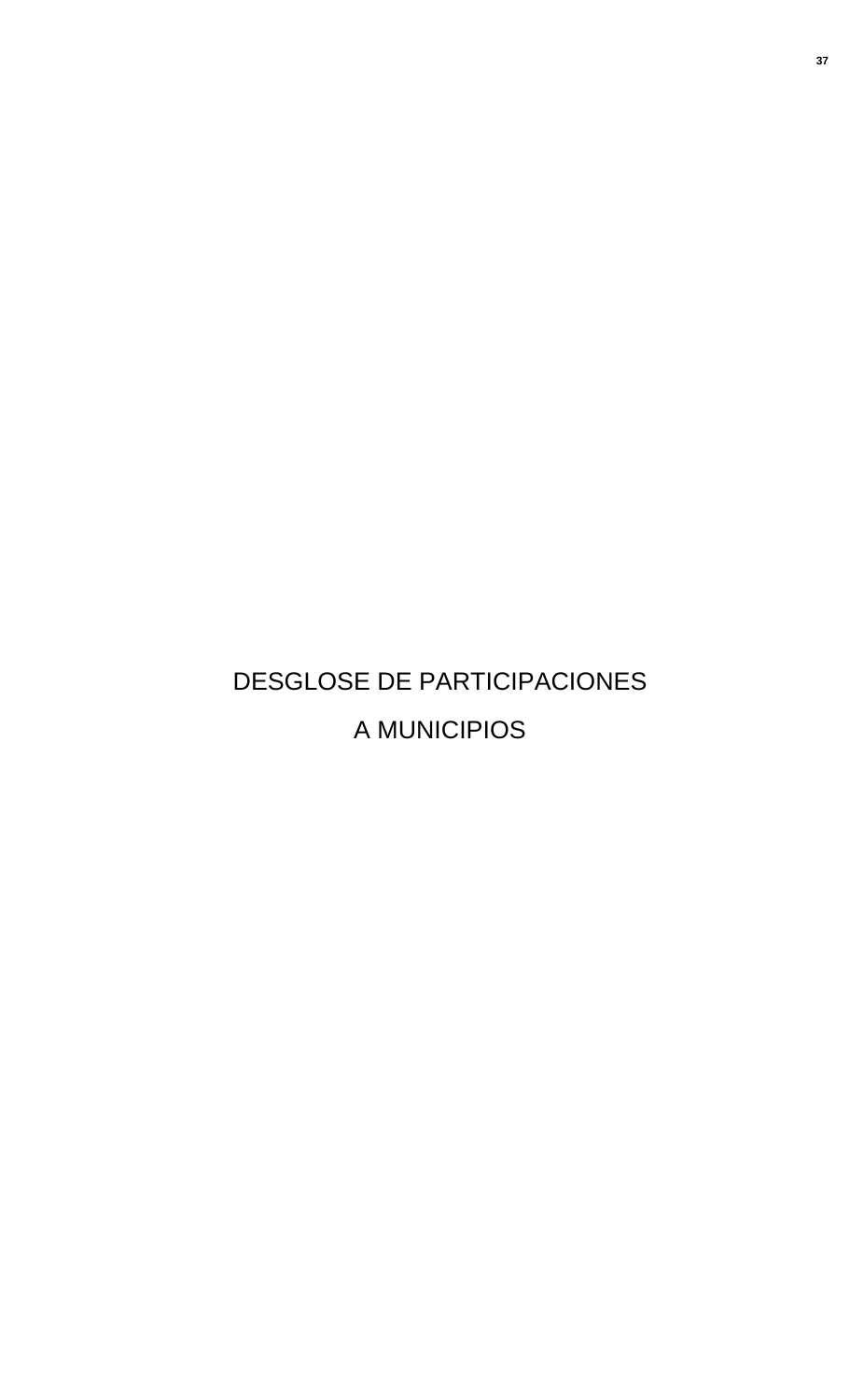#### **GOBIERNO DEL ESTADO DE CHIHUAHUA DESGLOSE DE PARTICIPACIONES A MUNICIPIOS POR EL PERIODO DEL 1º DE ENERO AL 31 DE DICIEMBRE DE 2011**

|    |                                               |                                |                            |                                 |                          |                            | <b>IMPUESTO</b>                         | <b>IMPUESTO</b>                         |                             |                              |                                |
|----|-----------------------------------------------|--------------------------------|----------------------------|---------------------------------|--------------------------|----------------------------|-----------------------------------------|-----------------------------------------|-----------------------------|------------------------------|--------------------------------|
|    |                                               |                                |                            |                                 |                          |                            | <b>ESPECIAL</b>                         | <b>ESPECIAL</b>                         |                             |                              |                                |
|    |                                               |                                |                            |                                 |                          | <b>IMPUESTO</b>            | SOBRE                                   | SOBRE                                   |                             |                              |                                |
|    |                                               |                                |                            |                                 |                          | <b>ESPECIAL</b>            | <b>PRODUCCION</b><br><b>Y SERVICIOS</b> | <b>PRODUCCION</b><br><b>Y SERVICIOS</b> | <b>IMPUESTO</b>             |                              |                                |
|    |                                               | <b>FONDO</b>                   | FONDO DE                   | FONDO DE<br><b>FOMENTO</b>      | <b>IMPUESTO</b><br>SOBRE | SOBRE<br><b>PRODUCCION</b> | <b>GASOLINA Y</b>                       | <b>GASOLINA Y</b>                       | SOBRE<br><b>AUTOMOVILES</b> | <b>IMPUESTOS</b>             |                                |
|    | <b>MUNICIPIO</b>                              | <b>GENERAL</b>                 | <b>FISCALIZACION</b>       | <b>MUNICIPAL</b>                | <b>TENENCIA</b>          | Y SERVICIOS                | DIESEL 70%                              | DIESEL 30%                              | <b>NUEVOS</b>               | <b>ESTATALES</b>             | <b>TOTAL</b>                   |
|    | 1 AHUMADA                                     | 17,823,455.33                  | 883,703.61                 | 3,159,755.75                    | 176,370.05               | 487,587.44                 | 353,567.23                              | 347,636.12                              | 274,106.52                  | 1,833,665.23                 | 25,339,847.28                  |
|    | 2 ALDAMA                                      | 15,676,051.08                  | 777,233.31                 | 2,779,062.29                    | 155,120.67               | 428,841.96                 | 599,348.74                              | 305,752.24                              | 241,081.64                  | 2,454,745.40                 | 23,417,237.32                  |
|    | 3 ALLENDE                                     | 14,172,868.10                  | 702,704.08                 | 2,512,576.87                    | 140,246.08               | 387,720.12                 | 249,128.16                              | 276,433.54                              | 217,964.20                  | 1,508,337.54                 | 20,167,978.69                  |
|    | 4 AQUILES SERDAN                              | 13,099,165.97                  | 649,468.92                 | 2,322,230.12                    | 129,621.38               | 358,347.40                 | 187,290.83                              | 255,491.61                              | 201,451.76                  | 887,257.36                   | 18,090,325.36                  |
|    | 5 ASCENSION                                   | 12,454,944.68                  | 617,527.83                 | 2,208,022.09                    | 123,246.56               | 340,723.75                 | 675,115.31                              | 242,926.47                              | 191,544.33                  | 2,395,594.91                 | 19,249,645.93                  |
|    | 6 BACHINIVA                                   | 11,595,982.99                  | 574,939.70                 | 2,055,744.71                    | 114,746.79               | 317,225.57                 | 176,165.52                              | 226,172.89                              | 178,334.33                  | 1,390,036.54                 | 16,629,349.05                  |
|    | 7 BALLEZA                                     | 15,461,310.65                  | 766,586.27                 | 2,740,992.95                    | 152,995.74               | 422,967.42                 | 489,482.70                              | 301,563.87                              | 237,779.14                  | 2,158,992.92                 | 22,732,671.65                  |
|    | 8 BATOPILAS                                   | 12,025,463.84                  | 596,233.76                 | 2,131,883.40                    | 118,996.68               | 328,974.66                 | 400,932.61                              | 234,549.66                              | 184,939.33                  | 1,478,762.27                 | 17,500,736.22                  |
|    | 9 BOCOYNA                                     | 23,406,706.39                  | 1,160,526.43               | 4,149,558.75                    | 231,618.53               | 640,325.67                 | 901,691.35                              | 456,534.18                              | 359,971.20                  | 3,134,976.05                 | 34,441,908.56                  |
|    | 10 BUENAVENTURA<br>11 CAMARGO                 | 19,111,897.89<br>55,617,770.25 | 947,585.82<br>2,757,581.17 | 3,388,171.83<br>9,859,960.70    | 189,119.72<br>550,359.63 | 522,834.72<br>1,521,507.80 | 619,066.75<br>1,423,343.96              | 372,766.43<br>1,084,792.22              | 293,921.46<br>855,344.41    | 2,661,772.09<br>5,500,995.71 | 28,107,136.70<br>79,171,655.85 |
|    | 12 CARICHI                                    | 11,810,723.41                  | 585,586.74                 | 2,093,814.06                    | 116,871.73               | 323,100.10                 | 252,565.24                              | 230,361.30                              | 181,636.84                  | 1,537,912.78                 | 17, 132, 572. 20               |
|    | 13 CASAS GRANDES                              | 11,166,502.12                  | 553,645.62                 | 1,979,606.01                    | 110,496.90               | 305,476.47                 | 253,650.63                              | 217,796.13                              | 171,729.37                  | 1,685,789.01                 | 16,444,692.26                  |
|    | 14 CORONADO                                   | 8,589,617.03                   | 425,881.24                 | 1,522,773.86                    | 84,997.62                | 234,981.91                 | 61,686.58                               | 167,535.48                              | 132,099.52                  | 768,956.37                   | 11,988,529.62                  |
|    | 15 COYAME                                     | 9,448,578.74                   | 468,469.39                 | 1,675,051.24                    | 93,497.39                | 258,480.10                 | 43,807.73                               | 184,289.03                              | 145,309.48                  | 709,805.90                   | 13,027,288.99                  |
|    | 16 CUAUHTEMOC                                 | 98,995,336.23                  | 4,908,281.54               | 17,549,968.68                   | 979,597.65               | 2,708,166.39               | 4,063,746.65                            | 1,930,846.39                            | 1,522,447.01                | 13,634,188.29                | 146,292,578.83                 |
|    | 17 CUSIHUIRIACHI                              | 12,025,463.84                  | 596,233.76                 | 2,131,883.40                    | 118,996.68               | 328,974.66                 | 145,774.50                              | 234,549.66                              | 184,939.33                  | 1,212,585.08                 | 16,979,400.92                  |
|    | 18 CHIHUAHUA                                  | 404,356,221.57                 | 20,048,360.39              | 71,684,579.27                   | 4,001,263.26             | 11,061,772.90              | 22,877,429.89                           | 7,886,732.66                            | 6,218,585.09                | 55,660,612.49                | 603,795,557.54                 |
|    | 19 CHINIPAS                                   | 10,737,021.29                  | 532,351.60                 | 1,903,467.35                    | 106,247.03               | 293,727.37                 | 225,249.49                              | 209,419.35                              | 165,124.39                  | 1,242,160.33                 | 15,414,768.19                  |
|    | 20 DELICIAS                                   | 92,982,604.33                  | 4,610,164.68               | 16,484,027.00                   | 920,099.30               | 2,543,679.06               | 3,835,391.74                            | 1,813,571.54                            | 1,429,977.33                | 12,599,054.68                | 137,218,569.65                 |
|    | 21 DR. BELISARIO DOMINGUEZ                    | 10,522,280.87                  | 521,704.57                 | 1,865,397.98                    | 104,122.09               | 287,852.82                 | 78,630.79                               | 205,230.97                              | 161,821.93                  | 1,064,708.86                 | 14,811,750.86                  |
|    | 22 EL TULE                                    | 8,804,357.46                   | 436,528.29                 | 1,560,843.22                    | 87,122.57                | 240,856.46                 | 54,812.44                               | 171,723.86                              | 135,402.01                  | 739,381.15                   | 12,231,027.46                  |
|    | 23 GALEANA                                    | 9,663,319.13                   | 479,116.43                 | 1,713,120.59                    | 95,622.33                | 264,354.65                 | 113,785.52                              | 188,477.43                              | 148,611.95                  | 798,531.63                   | 13,464,939.66                  |
|    | 24 GOMEZ FARIAS                               | 11,810,723.41                  | 585,586.74                 | 2,093,814.06                    | 116,871.73               | 323,100.10                 | 228,626.27                              | 230,361.30                              | 181,636.84                  | 1,597,063.26                 | 17, 167, 783. 72               |
|    | 25 GRAN MORELOS                               | 9.019.097.89                   | 447,175.33                 | 1,598,912.55                    | 89,247.51                | 246,730.98                 | 93,223.31                               | 175,912.24                              | 138,704.52                  | 1,064,708.86                 | 12,873,713.19                  |
|    | 26 GUADALUPE                                  | 14,387,608.51                  | 713,351.09                 | 2,550,646.20                    | 142,371.03               | 393,594.68                 | 275,810.76                              | 280,621.94                              | 221,266.72                  | 1,478,762.27                 | 20,444,033.21                  |
|    | 27 GUADALUPE Y CALVO                          | 28,560,476.64                  | 1,416,055.21               | 5,063,223.08                    | 282,617.11               | 781,314.80                 | 1,563,389.98                            | 557,055.46                              | 439,230.91                  | 4,495,437.36                 | 43,158,800.54                  |
|    | 28 GUACHOCHI<br>29 GUAZAPARES                 | 24,265,668.10<br>10,737,021.29 | 1,203,114.57<br>532,351.60 | 4,301,836.14<br>1,903,467.35    | 240,118.29<br>106,247.03 | 663,823.88<br>293,727.37   | 1,383,304.96<br>241,500.26              | 473,287.74<br>209,419.35                | 373,181.16<br>165,124.39    | 4,495,437.36<br>1,478,762.27 | 37,399,772.20<br>15,667,620.90 |
| 30 | <b>GUERRERO</b>                               | 34,143,727.66                  | 1,692,878.02               | 6,053,026.06                    | 337,865.56               | 934,053.06                 | 1,123,051.52                            | 665,953.53                              | 525,095.61                  | 5,412,269.99                 | 50,887,921.01                  |
|    | 31 HIDALGO DEL PARRAL                         | 94,915,268.16                  | 4,705,987.94               | 16,826,651.11                   | 939,223.77               | 2,596,549.99               | 3,121,081.63                            | 1,851,267.03                            |                             | 1,459,699.72 11,001,991.44   | 137,417,720.78                 |
|    | 32 HUEJOTITAN                                 | 9,663,319.13                   | 479,116.43                 | 1,713,120.59                    | 95,622.33                | 264,354.65                 | 31,235.24                               | 188,477.43                              | 148,611.95                  | 621,080.16                   | 13,204,937.92                  |
|    | 33 IGNACIO ZARAGOZA                           | 11,381,242.56                  | 564,292.67                 | 2,017,675.35                    | 112,621.85               | 311,351.03                 | 199,923.61                              | 221,984.50                              | 175,031.87                  | 1,478,762.27                 | 16,462,885.72                  |
|    | 34 JANOS                                      | 10,092,800.01                  | 500,410.48                 | 1,789,259.29                    | 99,872.21                | 276,103.73                 | 247,560.38                              | 196,854.19                              | 155,216.95                  | 1,715,364.25                 | 15,073,441.49                  |
|    | 35 JIMENEZ                                    | 37,364,834.05                  | 1,852,583.50               | 6,624,066.25                    | 369,739.66               | 1,022,171.26               | 1,220,073.72                            | 728,779.33                              | 574,632.94                  | 4,495,437.36                 | 54,252,318.08                  |
|    | 36 JUAREZ                                     | 469,422,570.53                 | 23,274,410.94              | 83,219,591.22                   | 4,645,120.28             | 12,841,760.80              | 39,596,935.13                           | 9,155,813.93                            | 7,219,238.99                | 82,307,908.92                | 731,683,350.75                 |
|    | 37 JULIMES                                    | 9,663,319.13                   | 479,116.43                 | 1,713,120.59                    | 95,622.33                | 264,354.65                 | 135,885.36                              | 188,477.43                              | 148,611.95                  | 1,123,859.34                 | 13,812,367.22                  |
|    | 38 LA CRUZ                                    | 9,448,578.74                   | 468,469.39                 | 1,675,051.24                    | 93,497.39                | 258,480.10                 | 104,107.42                              | 184,289.03                              | 145,309.48                  | 887,257.36                   | 13,265,040.15                  |
|    | 39 LOPEZ                                      | 10,737,021.29                  | 532,351.60                 | 1,903,467.35                    | 106,247.03               | 293,727.37                 | 118,006.49                              | 209,419.35                              | 165,124.39                  | 975,983.10                   | 15,041,347.96                  |
|    | 40 MADERA                                     | 43,592,306.40                  | 2,161,347.41               | 7,728,077.31                    | 431,362.96               | 1,192,533.16               | 965,729.65                              | 850,242.55                              | 670,405.08                  | 4,761,614.57                 | 62,353,619.09                  |
|    | 41 MAGUARICHI                                 | 8,804,357.46                   | 436,528.29                 | 1,560,843.22                    | 87,122.57                | 240,856.46                 | 63,797.06                               | 171,723.86                              | 135,402.01                  | 621,080.16                   | 12,121,711.09                  |
|    | 42 MANUEL BENAVIDES                           | 10,522,280.87                  | 521,704.57                 | 1,865,397.98                    | 104,122.09               | 287,852.82                 | 48,239.75                               | 205,230.97                              | 161,821.93                  | 768,956.37                   | 14,485,607.34                  |
|    | 43 MATACHI                                    | 9,019,097.89                   | 447,175.33                 | 1,598,912.55                    | 89,247.51                | 246,730.98                 | 95,544.85                               | 175,912.24                              | 138,704.52                  | 887,257.36                   | 12,698,583.24                  |
|    | 44 MATAMOROS<br>45 MEOQUI                     | 9,448,578.74<br>23,836,187.25  | 468,469.39<br>1,181,820.49 | 1,675,051.24<br>4,225,697.45    | 93,497.39<br>235,868.42  | 258,480.10<br>652,074.78   | 129,764.94<br>1,247,871.86              | 184,289.03<br>464,910.95                | 145,309.48<br>366,576.19    | 1,094,284.10<br>4,051,808.65 | 13,497,724.40<br>36,262,816.04 |
|    | 46 MORELOS                                    | 10,307,540.43                  | 511,057.53                 | 1,827,328.63                    | 101,997.15               | 281,978.29                 | 216,234.67                              | 201,042.58                              | 158,519.42                  | 1,212,585.08                 | 14,818,283.77                  |
|    | 47 MORIS                                      | 9,233,838.30                   | 457,822.35                 | 1,636,981.89                    | 91,372.45                | 252,605.53                 | 155,090.80                              | 180,100.65                              | 142,006.99                  | 1,005,558.36                 | 13, 155, 377. 32               |
|    | 48 NAMIQUIPA                                  | 25,554,110.65                  | 1,266,996.77               | 4,530,252.22                    | 252,867.94               | 699,071.15                 | 612,463.92                              | 498,418.05                              | 392,996.08                  | 4,051,808.65                 | 37,858,985.43                  |
|    | 49 NONOAVA                                    | 9,233,838.30                   | 457,822.35                 | 1,636,981.89                    | 91,372.45                | 252,605.53                 | 84,721.06                               | 180,100.65                              | 142,006.99                  | 828,106.87                   | 12,907,556.08                  |
|    | 50 NVO. CASAS GRANDES                         | 43, 162, 825. 57               | 2,140,053.35               | 7,651,938.61                    | 427,113.08               | 1,180,784.05               | 1,640,483.15                            | 841,865.79                              | 663,800.10                  | 5,855,898.65                 | 63,564,762.37                  |
|    | 51 OCAMPO                                     | 12,454,944.68                  | 617,527.83                 | 2,208,022.09                    | 123,246.56               | 340,723.75                 | 189,883.73                              | 242,926.47                              | 191,544.33                  | 1,330,886.05                 | 17,699,705.49                  |
|    | 52 OJINAGA                                    | 26,413,072.39                  | 1,309,584.87               | 4,682,529.61                    | 261,367.70               | 722,569.34                 | 637,880.24                              | 515,171.59                              | 406,206.05                  | 3,282,852.28                 | 38,231,234.07                  |
|    | 53 PRAXEDIS G. GUERRERO                       | 8,804,357.46                   | 436,528.29                 | 1,560,843.22                    | 87,122.57                | 240,856.46                 | 256,695.77                              | 171,723.86                              | 135,402.01                  | 1,390,036.54                 | 13,083,566.17                  |
|    | 54 RIVA PALACIO                               | 15,461,310.65                  | 766,586.27                 | 2,740,992.95                    | 152,995.74               | 422,967.42                 | 235,500.43                              | 301,563.87                              | 237,779.14                  | 1,597,063.26                 | 21,916,759.72                  |
|    | 55 ROSALES                                    | 12,454,944.68                  | 617,527.83                 | 2,208,022.09                    | 123,246.56               | 340,723.75                 | 480,437.75                              | 242,926.47                              | 191,544.33                  | 2,099,842.46                 | 18,759,215.92                  |
|    | 56 ROSARIO                                    | 9,448,578.74                   | 468,469.39                 | 1,675,051.24                    | 93,497.39                | 258,480.10                 | 62,771.97                               | 184,289.03                              | 145,309.48                  | 798,531.63                   | 13,134,978.96                  |
|    | 57 SAN FCO. DE BORJA                          | 9,233,838.30                   | 457,822.35                 | 1,636,981.89                    | 91,372.45                | 252,605.53                 | 67,626.10                               | 180.100.65                              | 142,006.99                  | 798,531.63                   | 12,860,885.88                  |
|    | 58 SAN FCO, DE CONCHOS<br>59 SAN FCO. DEL ORO | 9,448,578.74                   | 468,469.39                 | 1,675,051.24                    | 93,497.39                | 258,480.10<br>487,587.44   | 80,469.94                               | 184,289.03                              | 145,309.48                  | 798,531.63                   | 13, 152, 676. 93               |
|    | 60 SANTA BARBARA                              | 17,823,455.33<br>27,701,514.90 | 883,703.61<br>1,373,467.06 | 3, 159, 755. 75<br>4,910,945.69 | 176,370.05<br>274,117.35 | 757,816.62                 | 145,864.94<br>305,116.42                | 347,636.12<br>540,301.94                | 274,106.52<br>426,020.95    | 1,537,912.78<br>2,218,143.44 | 24,836,392.54<br>38,507,444.37 |
|    | 61 SANTA ISABEL                               | 9,233,838.30                   | 457,822.35                 | 1,636,981.89                    | 91,372.45                | 252,605.53                 | 115,172.39                              | 180,100.65                              | 142,006.99                  | 1,035,133.61                 | 13,145,034.15                  |
|    | 62 SATEVO                                     | 11,595,982.99                  | 574,939.70                 | 2,055,744.71                    | 114,746.79               | 317,225.57                 | 116,257.79                              | 226,172.89                              | 178,334.33                  | 1,183,009.83                 | 16,362,414.61                  |
|    | 63 SAUCILLO                                   | 30,493,140.44                  | 1,511,878.47               | 5,405,847.19                    | 301,741.58               | 834,185.74                 | 859,511.74                              | 594,750.95                              | 468,953.32                  | 4,317,985.90                 | 44,787,995.34                  |
|    | 64 TEMOSACHIC                                 | 11,381,242.56                  | 564,292.67                 | 2,017,675.35                    | 112,621.85               | 311,351.03                 | 190,516.85                              | 221,984.50                              | 175,031.87                  | 1,478,762.27                 | 16,453,478.96                  |
|    | 65 URIQUE                                     | 15,031,829.80                  | 745,292.20                 | 2,664,854.24                    | 148,745.84               | 411,218.32                 | 589,911.84                              | 293,187.08                              | 231, 174. 16                | 2,543,471.15                 | 22,659,684.64                  |
|    | 66 URUACHI                                    | 10,951,761.72                  | 542,998.58                 | 1,941,536.66                    | 108,371.99               | 299,601.92                 | 239,208.84                              | 213,607.72                              | 168,426.89                  | 1,301,310.81                 | 15,766,825.12                  |
|    | 67 ZARAGOZA VALLE DE                          | 11,595,982.98                  | 574,939.69                 | 2,055,744.70                    | 114,746.78               | 317,225.60                 | 130,880.49                              | 226,172.94                              |                             | 178,334.35  1,212,585.09     | 16,406,612.63                  |
|    |                                               |                                |                            |                                 |                          |                            |                                         |                                         |                             |                              |                                |

2,147,404,256.80 106,470,315.46 380,693,464.03 21,249,406.53 58,745,474.87 97,729,029.35 41,883,869.87 33,024,880.98 295,752,457.41 3,182,953,155.30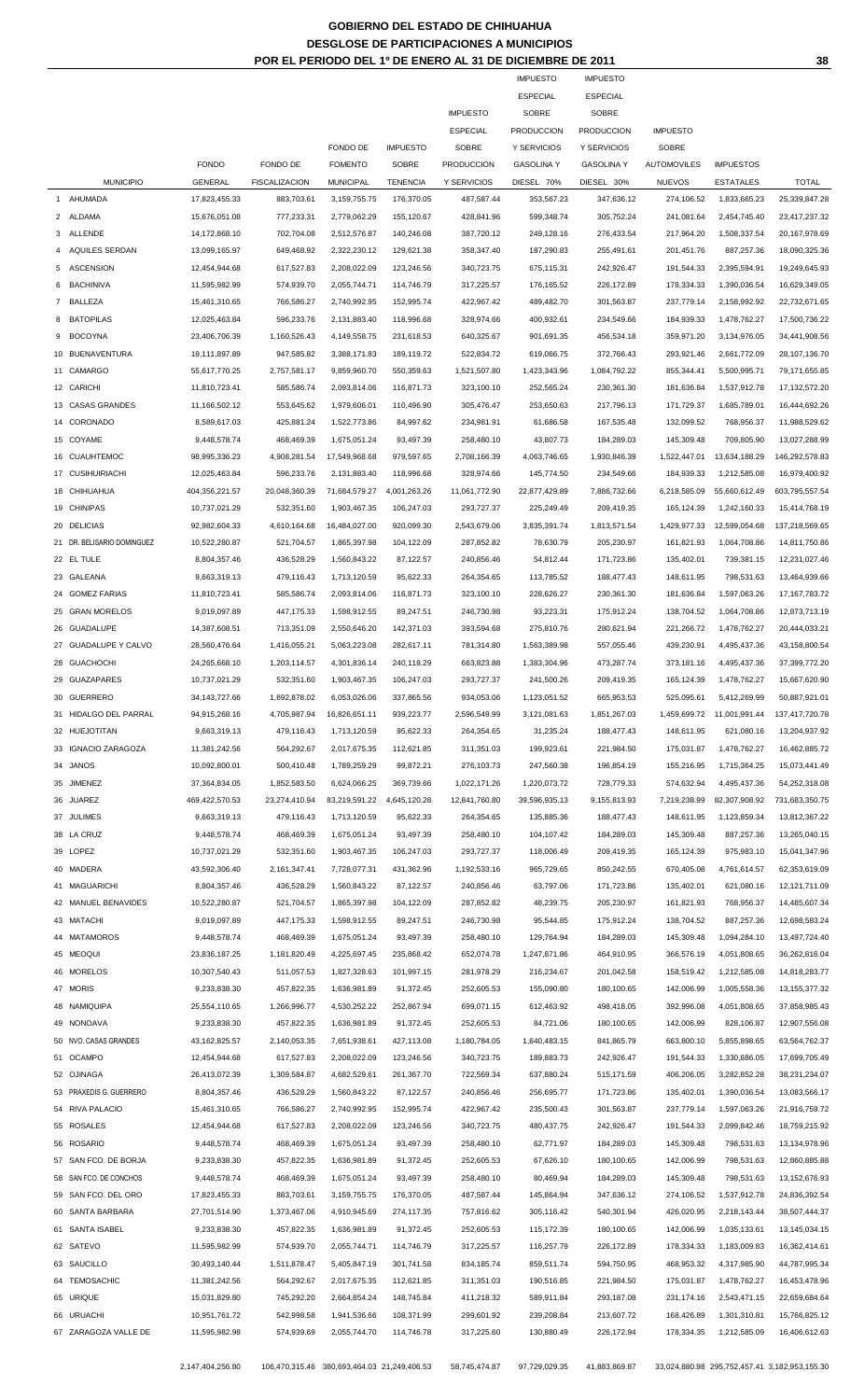# DESGLOSE DE APORTACIONES A MUNICIPIOS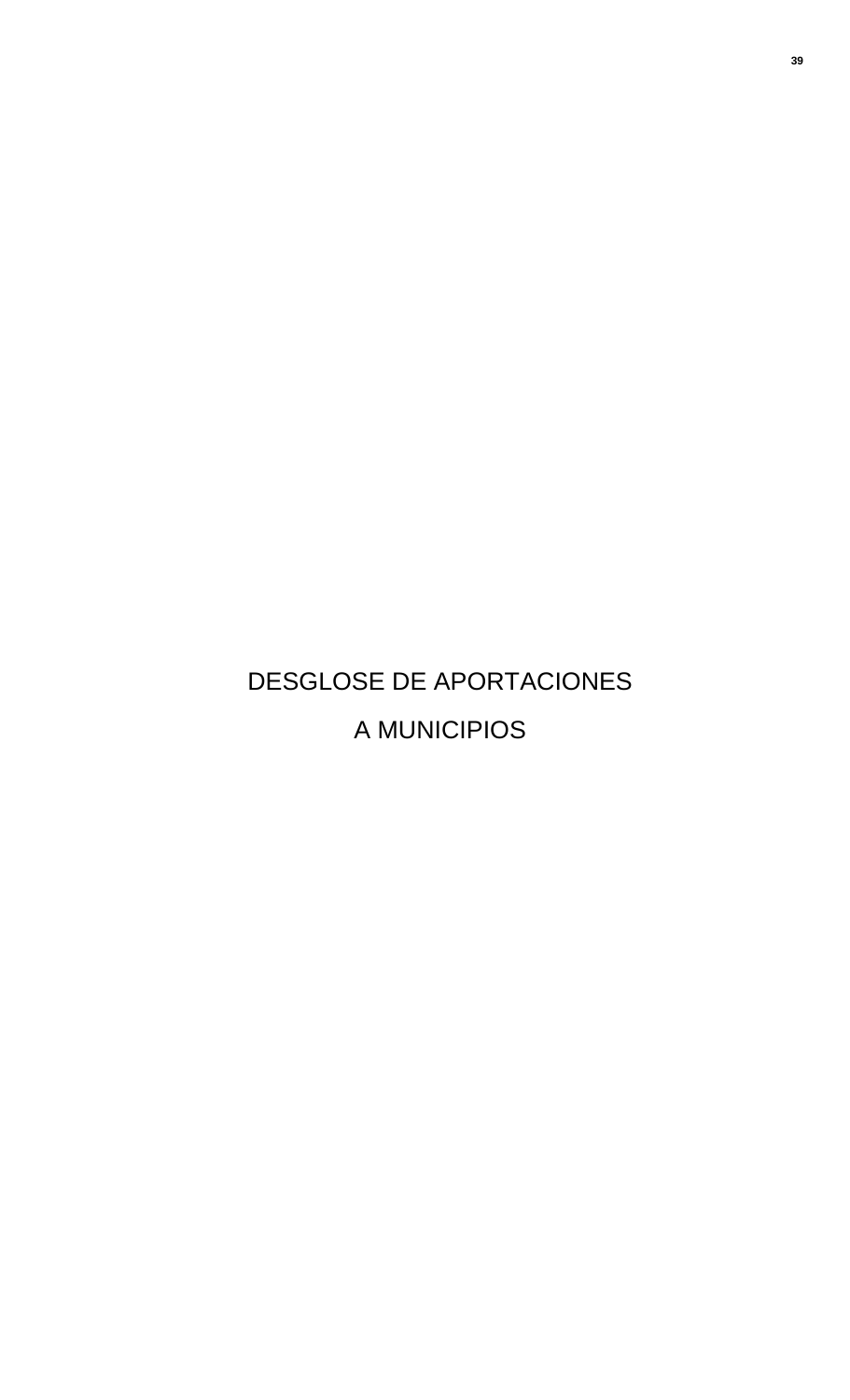### **GOBIERNO DEL ESTADO DE CHIHUAHUA DESGLOSE DE APORTACIONES A MUNICIPIOS POR EL PERIODO DEL 1º DE ENERO AL 31 DE DICIEMBRE DE 2011**

|                            | 40                     |                        |                   |                  |
|----------------------------|------------------------|------------------------|-------------------|------------------|
|                            | <b>FONDO PARA EL</b>   | <b>FONDO PARA LA</b>   | <b>APORTACION</b> |                  |
|                            | <b>FORTALECIMIENTO</b> | <b>INFRAESTRUCTURA</b> | <b>PARA</b>       |                  |
|                            | DE LOS                 | <b>SOCIAL</b>          | SEGURIDAD         |                  |
| <b>MUNICIPIO</b>           | <b>MUNICIPIOS</b>      | <b>MUNICIPAL</b>       | <b>PUBLICA</b>    | <b>TOTAL</b>     |
| 1 AHUMADA                  | 5,194,609.91           | 3,331,459.40           | 0.00              | 8,526,069.31     |
| 2 ALDAMA                   | 8,805,631.90           | 4,101,081.40           | 0.00              | 12,906,713.30    |
| 3 ALLENDE                  | 3,660,190.43           | 2,205,632.20           | 0.00              | 5,865,822.63     |
| 4 AQUILES SERDAN           |                        |                        | 0.00              |                  |
|                            | 2,751,677.40           | 1,533,321.60           |                   | 4,284,999.00     |
| 5 ASCENSION                | 9,918,794.86           | 7,633,962.70           | 0.00              | 17,552,757.56    |
| 6 BACHINIVA                | 2,588,223.84           | 2,408,611.20           | 0.00              | 4,996,835.04     |
| 7 BALLEZA                  | 7,191,480.83           | 25, 154, 181. 40       | 0.00              | 32,345,662.23    |
| 8 BATOPILAS                | 5,890,502.39           | 23,937,141.00          | 0.00              | 29,827,643.39    |
| 9 BOCOYNA                  | 13,247,650.54          | 30,016,499.60          | 0.00              | 43,264,150.14    |
| 10 BUENAVENTURA            | 9,095,328.70           | 6,121,840.80           | 0.00              | 15,217,169.50    |
| 11 CAMARGO                 | 20,911,770.19          | 8,852,171.50           | 7,000,000.00      | 36,763,941.69    |
| 12 CARICHI                 | 3,710,687.99           | 13,014,957.80          | 0.00              | 16,725,645.79    |
| 13 CASAS GRANDES           | 3,726,634.91           | 4,927,240.70           | 0.00              | 8,653,875.61     |
| 14 CORONADO                | 906,299.16             | 833,438.20             | 0.00              | 1,739,737.36     |
| 15 COYAME                  | 643,622.75             | 613,922.50             | 0.00              | 1,257,545.25     |
| <b>16 CUAUHTEMOC</b>       | 59,704,568.03          | 23,424,566.30          | 10,000,000.00     | 93,129,134.33    |
| <b>17 CUSIHUIRIACHI</b>    | 2,141,719.31           | 2,749,998.10           | 0.00              | 4,891,717.41     |
|                            |                        |                        |                   |                  |
| <b>18 CHIHUAHUA</b>        | 336, 115, 215.85       | 64,507,068.70          | 61,597,806.66     | 462,220,091.21   |
| <b>19 CHINIPAS</b>         | 3,309,365.87           | 8,358,590.10           | 0.00              | 11,667,955.97    |
| 20 DELICIAS                | 56,349,578.16          | 16,650,009.90          | 10,000,000.00     | 82,999,588.06    |
| 21 DR. BELISARIO DOMINGUEZ | 1,155,243.96           | 1,247,719.20           | 0.00              | 2,402,963.16     |
| 22 EL TULE                 | 805,304.04             | 1,250,107.60           | 0.00              | 2,055,411.64     |
| 23 GALEANA                 | 1,671,737.40           | 935,453.90             | 0.00              | 2,607,191.30     |
| 24 GOMEZ FARIAS            | 3,358,977.24           | 2,981,029.70           | 0.00              | 6,340,006.94     |
| 25 GRAN MORELOS            | 1,369,636.79           | 1,310,586.30           | 0.00              | 2,680,223.09     |
| 26 GUADALUPE               | 4,052,211.47           | 3,874,384.10           | 0.00              | 7,926,595.57     |
| 27 GUADALUPE Y CALVO       | 22,969,327.28          | 75,849,941.20          | 0.00              | 98,819,268.48    |
| 28 GUACHOCHI               | 20,323,517.12          | 66,290,510.20          | 0.00              | 86,614,027.32    |
| 29 GUAZAPARES              | 3,548,121.95           | 12,442,630.30          | 0.00              | 15,990,752.25    |
| 30 GUERRERO                |                        |                        | 0.00              |                  |
|                            | 16,499,873.13          | 22,260,425.70          |                   | 38,760,298.83    |
| 31 HIDALGO DEL PARRAL      | 45,854,934.15          | 14,957,012.40          | 9,824,129.95      | 70,636,076.50    |
| 32 HUEJOTITAN              | 458,908.55             | 701,777.60             | 0.00              | 1,160,686.15     |
| 33 IGNACIO ZARAGOZA        | 2,937,277.68           | 3,146,609.40           | 0.00              | 6,083,887.08     |
| 34 JANOS                   | 3,637,157.63           | 4,295,633.80           | 0.00              | 7,932,791.43     |
| 35 JIMENEZ                 | 17,925,323.97          | 9,277,976.80           | 0.00              | 27,203,300.77    |
| 36 JUAREZ                  | 581,758,198.66         | 182,657,278.50         | 107,500,000.00    | 871,915,477.16   |
| 37 JULIMES                 | 1,996,427.88           | 1,453,537.40           | 0.00              | 3,449,965.28     |
| 38 LA CRUZ                 | 1,529,545.92           | 987,934.10             | 0.00              | 2,517,480.02     |
| 39 LOPEZ                   | 1,733,751.36           | 1,207,908.80           | 0.00              | 2,941,660.16     |
| 40 MADERA                  | 14,188,500.45          | 17,356,793.80          | 0.00              | 31,545,294.25    |
| 41 MAGUARICHI              | 937,306.91             | 2,555,145.90           | 0.00              | 3,492,452.81     |
| 42 MANUEL BENAVIDES        | 708,738.00             | 775,895.90             | 0.00              | 1,484,633.90     |
| 43 MATACHI                 | 1,403,744.40           | 1,396,032.30           | 0.00              | 2,799,776.70     |
| 44 MATAMOROS               | 1,906,506.12           | 1,709,157.80           | 0.00              | 3,615,663.92     |
| 45 MEOQUI                  | 18,333,734.96          | 8,557,561.60           | 0.00              |                  |
|                            |                        |                        |                   | 26,891,296.56    |
| 46 MORELOS                 | 3,176,919.95           | 17,732,629.30          | 0.00              | 20,909,549.25    |
| 47 MORIS                   | 2,278,594.20           | 6,236,348.50           | 0.00              | 8,514,942.70     |
| <b>48 NAMIQUIPA</b>        | 8,998,320.95           | 7,134,804.30           | 0.00              | 16, 133, 125. 25 |
| 49 NONOAVA                 | 1,244,721.35           | 2,958,913.90           | 0.00              | 4,203,635.25     |
| 50 NVO. CASAS GRANDES      | 24, 101, 978. 71       | 11,383,807.90          | 0.00              | 35,485,786.61    |
| 51 OCAMPO                  | 2,789,771.04           | 9,910,632.00           | 0.00              | 12,700,403.04    |
| 52 OJINAGA                 | 9,371,736.82           | 6,169,881.30           | 0.00              | 15,541,618.12    |
| 53 PRAXEDIS G. GUERRERO    | 3,771,374.27           | 3,700,863.80           | 0.00              | 7,472,238.07     |
| 54 RIVA PALACIO            | 3,459,972.36           | 2,976,900.20           | 0.00              | 6,436,872.56     |
| 55 ROSALES                 | 7,058,591.98           | 4,105,184.00           | 0.00              | 11,163,775.98    |
| 56 ROSARIO                 | 922,246.08             | 1,417,782.00           | 0.00              | 2,340,028.08     |
| 57 SAN FCO. DE BORJA       | 993,562.68             | 1,192,734.90           | 0.00              | 2,186,297.58     |
| 58 SAN FCO. DE CONCHOS     | 1,182,264.24           | 720,979.70             | 0.00              | 1,903,243.94     |
| 59 SAN FCO. DEL ORO        | 2,143,047.00           | 1,548,197.80           | 0.00              | 3,691,244.80     |
|                            |                        |                        |                   |                  |
| 60 SANTA BARBARA           | 4,482,770.51           | 2,487,388.30           | 0.00              | 6,970,158.81     |
| 61 SANTA ISABEL            | 1,692,113.40           | 1,105,628.40           | 0.00              | 2,797,741.80     |
| 62 SATEVO                  | 1,708,060.31           | 2,257,570.60           | 0.00              | 3,965,630.91     |
| 63 SAUCILLO                | 12,627,946.78          | 7,372,481.90           | 0.00              | 20,000,428.68    |
| 64 TEMOSACHIC              | 2,799,073.67           | 7,005,381.10           | 0.00              | 9,804,454.77     |
| 65 URIQUE                  | 8,666,984.86           | 28,032,552.14          | 0.00              | 36,699,537.00    |
| 66 URUACHI                 | 3,514,457.39           | 14,572,050.26          | 0.00              | 18,086,507.65    |
| 67 ZARAGOZA VALLE DE       | 1,922,896.41           | 2,333,035.30           | 0.00              | 4,255,931.71     |
|                            |                        |                        |                   |                  |
|                            | 1,435,834,965.00       | 832,210,487.00         | 205,921,936.61    | 2,473,967,388.61 |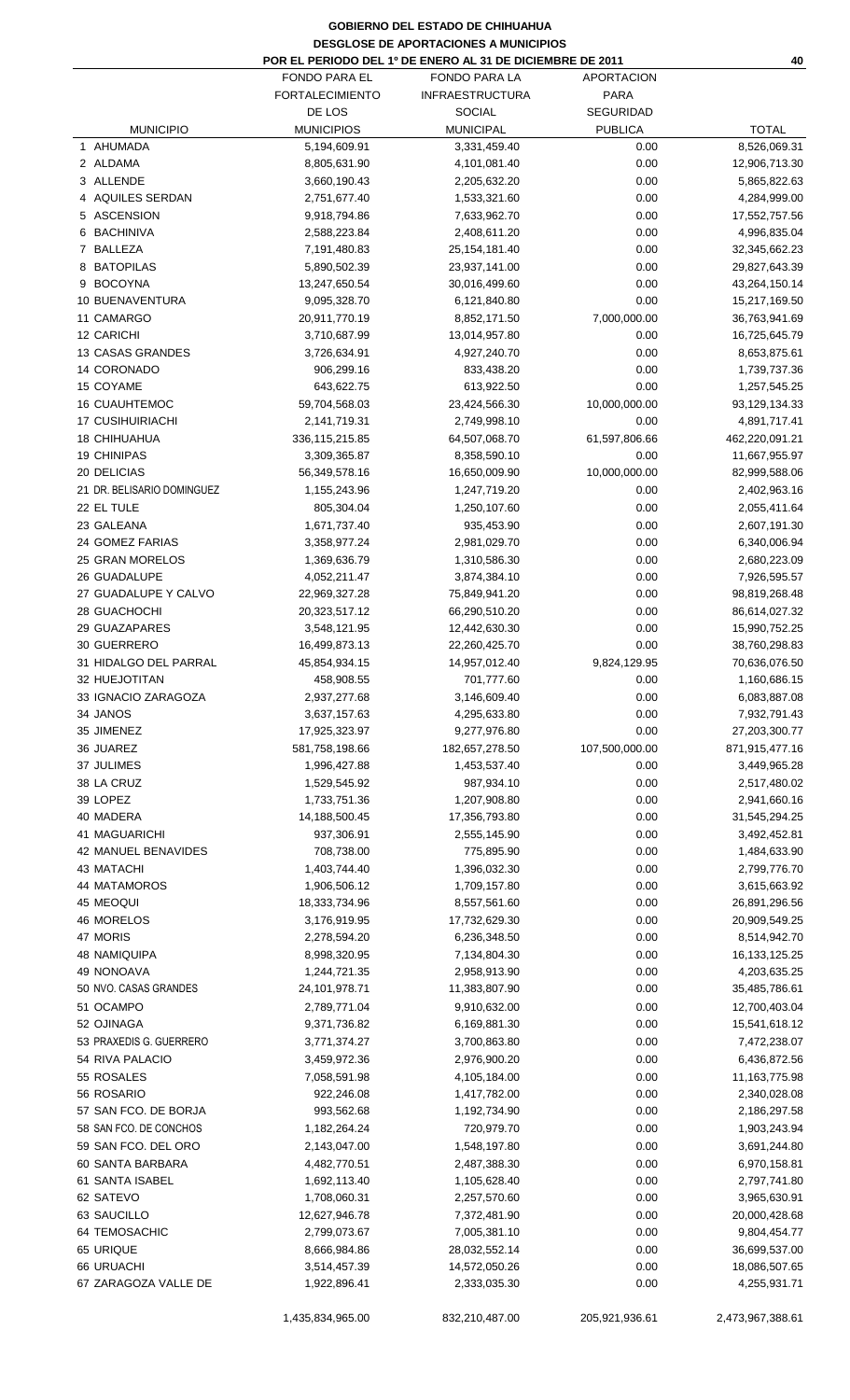# DESGLOSE DE SUBSIDIOS A MUNICIPIOS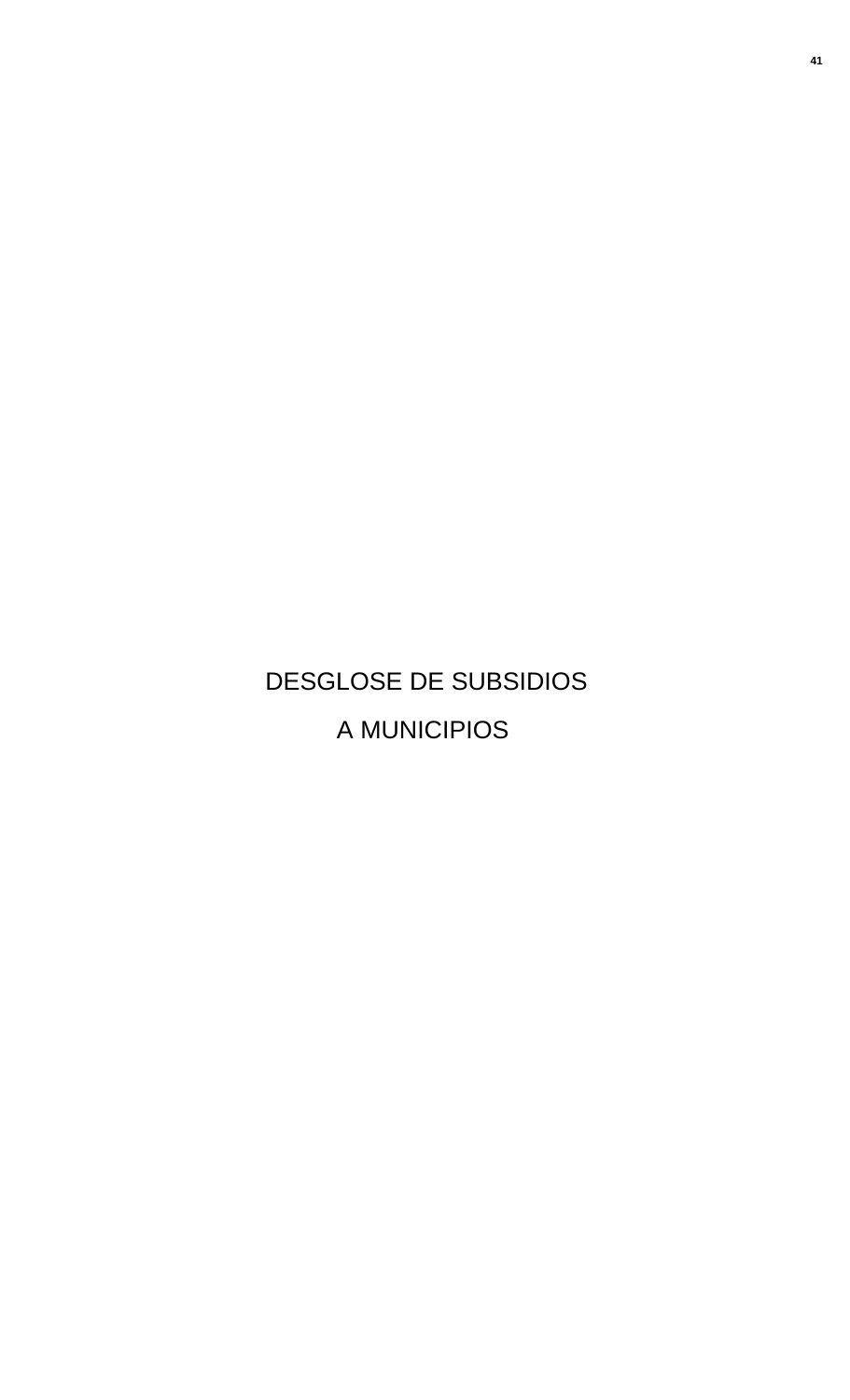### **GOBIERNO DEL ESTADO DE CHIHUAHUA DESGLOSE DE SUBSIDIOS A MUNICIPIOS**

|  | POR EL PERIODO DEL 1º DE ENERO AL 31 DE DICIEMBRE DE 2011 |
|--|-----------------------------------------------------------|
|--|-----------------------------------------------------------|

| <b>DESGLOSE DE SUBSIDIOS A MUNICIPIOS</b>                       |                    |                  |              |  |  |
|-----------------------------------------------------------------|--------------------|------------------|--------------|--|--|
| POR EL PERIODO DEL 1º DE ENERO AL 31 DE DICIEMBRE DE 2011<br>42 |                    |                  |              |  |  |
|                                                                 | APOYO A            |                  |              |  |  |
|                                                                 | <b>CERESOS</b>     | <b>REOS</b>      |              |  |  |
| <b>MUNICIPIO</b>                                                | <b>MUNICIPALES</b> | <b>FEDERALES</b> | <b>TOTAL</b> |  |  |
| 1 AHUMADA                                                       | 0.00               | 0.00             | 0.00         |  |  |
| 2 ALDAMA                                                        | 0.00               | 0.00             | 0.00         |  |  |
| 3 ALLENDE                                                       | 0.00               | 0.00             | 0.00         |  |  |
| 4 AQUILES SERDAN                                                | 0.00               | 0.00             | 0.00         |  |  |
| 5 ASCENSION                                                     | 0.00               | 0.00             | 0.00         |  |  |
| 6 BACHINIVA                                                     | 0.00               | 0.00             | 0.00         |  |  |
| 7 BALLEZA                                                       | 0.00               | 0.00             | 0.00         |  |  |
| 8 BATOPILAS                                                     | 0.00               | 0.00             | 0.00         |  |  |
| 9 BOCOYNA                                                       | 0.00               | 0.00             | 0.00         |  |  |
| <b>10 BUENAVENTURA</b>                                          | 0.00               | 0.00             | 0.00         |  |  |
| 11 CAMARGO                                                      | 152,760.00         | 0.00             | 152,760.00   |  |  |
| <b>2 CARICHI</b>                                                | 0.00               | 0.00             | 0.00         |  |  |
| <b>3 CASAS GRANDES</b>                                          | 0.00               | 0.00             | 0.00         |  |  |
| <b>4 CORONADO</b>                                               | 0.00               | 0.00             | 0.00         |  |  |
| <b>5 COYAME</b>                                                 | 0.00               | 0.00             | 0.00         |  |  |
| <b>6 CUAUHTEMOC</b>                                             | 749,610.00         | 0.00             | 749,610.00   |  |  |
| I7 CUSIHUIRIACHI                                                | 0.00               | 0.00             | 0.00         |  |  |
| 18 CHIHUAHUA                                                    | 0.00               | 0.00             | 0.00         |  |  |
| <b>9 CHINIPAS</b>                                               | 133,530.00         | 0.00             | 133,530.00   |  |  |
| 20 DELICIAS                                                     | 516,390.00         | 0.00             | 516,390.00   |  |  |
| 21 DR. BELISARIO DOMINGUEZ                                      | 0.00               | 0.00             | 0.00         |  |  |
| 22 EL TULE                                                      | 0.00               | 0.00             | 0.00         |  |  |
| 23 GALEANA                                                      | 0.00               | 0.00             | 0.00         |  |  |
| 24 GOMEZ FARIAS                                                 | 0.00               | 0.00             | 0.00         |  |  |
|                                                                 |                    |                  |              |  |  |

| 3 ALLENDE                          | 0.00         | 0.00          | 0.00          |
|------------------------------------|--------------|---------------|---------------|
| 4 AQUILES SERDAN                   | 0.00         | 0.00          | 0.00          |
| 5 ASCENSION                        | 0.00         | 0.00          | 0.00          |
| 6 BACHINIVA                        | 0.00         | 0.00          | 0.00          |
| 7 BALLEZA                          | 0.00         | 0.00          | 0.00          |
| 8 BATOPILAS                        | 0.00         | 0.00          | 0.00          |
|                                    |              |               |               |
| 9 BOCOYNA                          | 0.00         | 0.00          | 0.00          |
| 10 BUENAVENTURA                    | 0.00         | 0.00          | 0.00          |
| 11 CAMARGO                         | 152,760.00   | 0.00          | 152,760.00    |
| 12 CARICHI                         | 0.00         | 0.00          | 0.00          |
| 13 CASAS GRANDES                   | 0.00         | 0.00          | 0.00          |
| 14 CORONADO                        | 0.00         | 0.00          | 0.00          |
| 15 COYAME                          | 0.00         | 0.00          | 0.00          |
| <b>16 CUAUHTEMOC</b>               | 749,610.00   | 0.00          | 749,610.00    |
| 17 CUSIHUIRIACHI                   |              | 0.00          | 0.00          |
|                                    | 0.00         |               |               |
| <b>18 CHIHUAHUA</b>                | 0.00         | 0.00          | 0.00          |
| 19 CHINIPAS                        | 133,530.00   | 0.00          | 133,530.00    |
| 20 DELICIAS                        | 516,390.00   | 0.00          | 516,390.00    |
| 21 DR. BELISARIO DOMINGUEZ         | 0.00         | 0.00          | 0.00          |
| 22 EL TULE                         | 0.00         | 0.00          | 0.00          |
| 23 GALEANA                         | 0.00         | 0.00          | 0.00          |
| 24 GOMEZ FARIAS                    | 0.00         | 0.00          | 0.00          |
| 25 GRAN MORELOS                    | 0.00         | 0.00          | 0.00          |
|                                    |              |               |               |
| 26 GUADALUPE                       | 0.00         | 0.00          | 0.00          |
| 27 GUADALUPE Y CALVO               | 353,580.00   | 0.00          | 353,580.00    |
| 28 GUACHOCHI                       | 458,880.00   | 0.00          | 458,880.00    |
| 29 GUAZAPARES                      | 0.00         | 0.00          | 0.00          |
| 30 GUERRERO                        | 184,750.00   | 0.00          | 184,750.00    |
| 31 HIDALGO DEL PARRAL              | 0.00         | 0.00          | 0.00          |
| 32 HUEJOTITAN                      | 0.00         | 0.00          | 0.00          |
| 33 IGNACIO ZARAGOZA                | 0.00         | 0.00          | 0.00          |
|                                    |              |               |               |
|                                    |              |               |               |
| 34 JANOS                           | 0.00         | 0.00          | 0.00          |
| 35 JIMENEZ                         | 76,090.00    | 0.00          | 76,090.00     |
| 36 JUAREZ                          | 4,143,040.00 | 17,135,970.00 | 21,279,010.00 |
| 37 JULIMES                         | 0.00         | 0.00          | 0.00          |
| 38 LA CRUZ                         | 0.00         | 0.00          | 0.00          |
| 39 LOPEZ                           | 0.00         | 0.00          | 0.00          |
| 40 MADERA                          |              |               |               |
|                                    | 0.00         | 0.00          | 0.00          |
| 41 MAGUARICHI                      | 0.00         | 0.00          | 0.00          |
| 42 MANUEL BENAVIDES                | 0.00         | 0.00          | 0.00          |
| 43 MATACHI                         | 0.00         | 0.00          | 0.00          |
| 44 MATAMOROS                       | 0.00         | 0.00          | 0.00          |
| 45 MEOQUI                          | 0.00         | 0.00          | 0.00          |
| 46 MORELOS                         | 0.00         | 0.00          | 0.00          |
| 47 MORIS                           | 0.00         | 0.00          | 0.00          |
| 48 NAMIQUIPA                       | 0.00         | 0.00          | 0.00          |
| 49 NONOAVA                         |              |               |               |
|                                    | 0.00         | 0.00          | 0.00          |
| 50 NVO. CASAS GRANDES              | 90,420.00    | 0.00          | 90,420.00     |
| 51 OCAMPO                          | 23,410.00    | 0.00          | 23,410.00     |
| 52 OJINAGA                         | 93,800.00    | 0.00          | 93,800.00     |
| 53 PRAXEDIS G. GUERRERO            | 0.00         | 0.00          | 0.00          |
| 54 RIVA PALACIO                    | 0.00         | 0.00          | 0.00          |
| 55 ROSALES                         | 0.00         | 0.00          | 0.00          |
| 56 ROSARIO                         | 0.00         |               | 0.00          |
|                                    |              | 0.00          |               |
| 57 SAN FCO. DE BORJA               | 0.00         | 0.00          | 0.00          |
| 58 SAN FCO. DE CONCHOS             | 0.00         | 0.00          | 0.00          |
| 59 SAN FCO. DEL ORO                | 0.00         | 0.00          | 0.00          |
| 60 SANTA BARBARA                   | 0.00         | 0.00          | 0.00          |
| 61 SANTA ISABEL                    | 0.00         | 0.00          | 0.00          |
| 62 SATEVO                          | 0.00         | 0.00          | 0.00          |
| 63 SAUCILLO                        | 0.00         | 0.00          | 0.00          |
| 64 TEMOSACHIC                      |              |               | 0.00          |
|                                    | 0.00         | 0.00          |               |
| 65 URIQUE                          | 0.00         | 0.00          | 0.00          |
| 66 URUACHI<br>67 ZARAGOZA VALLE DE | 0.00<br>0.00 | 0.00<br>0.00  | 0.00<br>0.00  |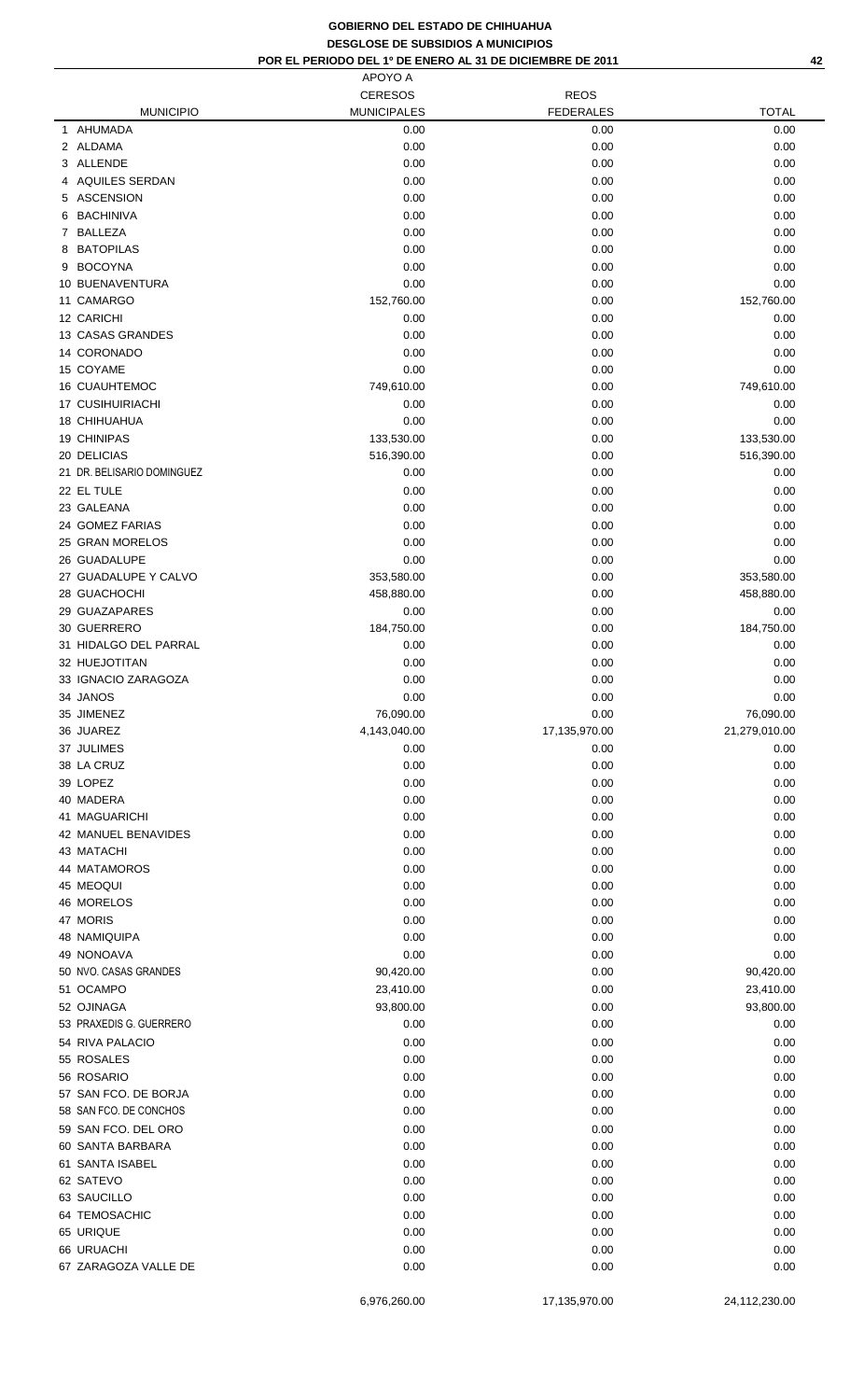# ESTADO DE MOVIMIENTOS DE LOS RECURSOS DEL RAMO 33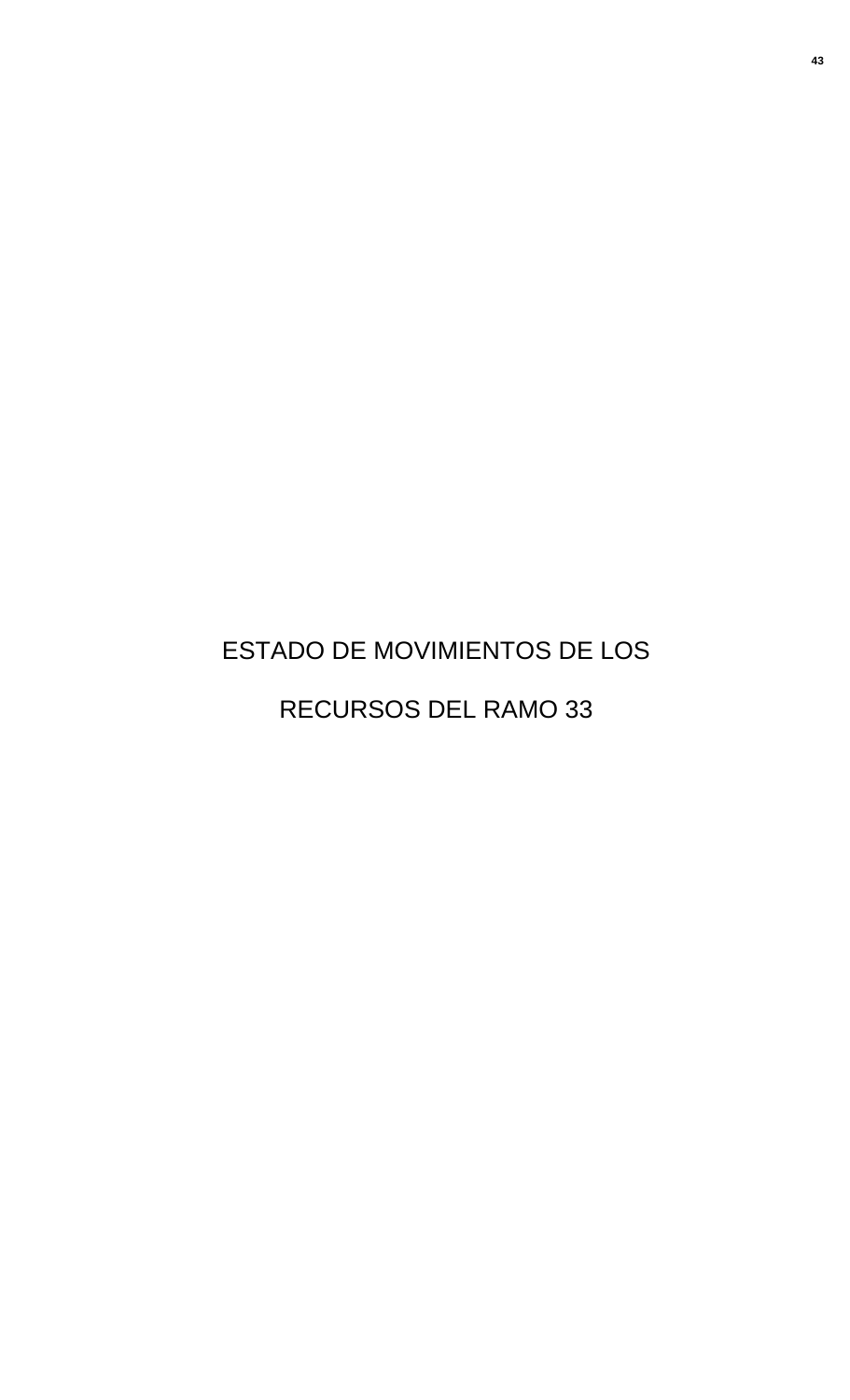**GOBIERNO DEL ESTADO DE CHIHUAHUA**

**ESTADO DE MOVIMIENTOS DE LOS RECURSOS DEL RAMO 33 POR EL PERIODO DEL 1º DE ENERO AL 31 DE DICIEMBRE DE 2011**

FONDO DE APORTACIONES PARA LA EDUCACION BASICA Y NORMAL  $$8,165,524,250$   $$8,465,524,250$ 

**44** CONCEPTO **INGRESO EGRESO**

APORTACIONES FEDERALES

| FONDO DE APORTACIONES PARA EL FORTALECIMIENTO DE LOS MUNICIPIOS |             | 1,435,834,965 |             | 1,435,834,965 |
|-----------------------------------------------------------------|-------------|---------------|-------------|---------------|
| FONDO DE APORTACIONES PARA LOS SERVICIOS DE SALUD               |             | 1,558,030,692 |             | 1,514,886,060 |
| FONDO DE APORT. PARA EL FORT. DE LAS ENTIDADES FEDERATIVAS      |             | 946,985,849   |             | 947,086,871   |
|                                                                 |             |               |             |               |
| FONDO DE APORTACIONES MULTIPLES                                 |             | 590,198,576   |             | 426,654,522   |
| INFRAESTRUCTURA EDUCATIVA BASICA                                | 149,592,112 |               | 81,406,221  |               |
| INFRAESTRUCTURA EDUCATIVA SUPERIOR                              | 278,630,683 |               | 183,272,520 |               |
| <b>ASISTENCIA SOCIAL</b>                                        | 161,975,781 |               | 161,975,781 |               |
|                                                                 |             |               |             |               |
| FONDO DE APORTACIONES PARA LA INFRAESTRUCTURA SOCIAL MUNICIPAL  |             | 832,210,487   |             | 832,210,487   |
| FONDO DE APORTACIONES PARA LA SEGURIDAD PUBLICA DE LOS ESTADOS  |             | 249,513,728   |             | 141,641,998   |

FONDO DE APORTACIONES PARA LA EDUCACION TECNOLOGICA Y DE ADULTOS 162,264,077 162,379,987 COLEGIO DE EDUCACION PROFESIONAL TECNICA DEL ESTADO DE CHIH. 102,969,992 102,664,101 INSTITUTO CHIHUAHUENSE DE EDUCACION PARA LOS ADULTOS 69,294,085 59,715,886

FONDO DE APORTACIONES PARA LA INFRAESTRUCTURA SOCIAL ESTATAL 114,774,592 73,331,730 73,331,730

\$ 14,055,337,216 \$ 13,972,382,366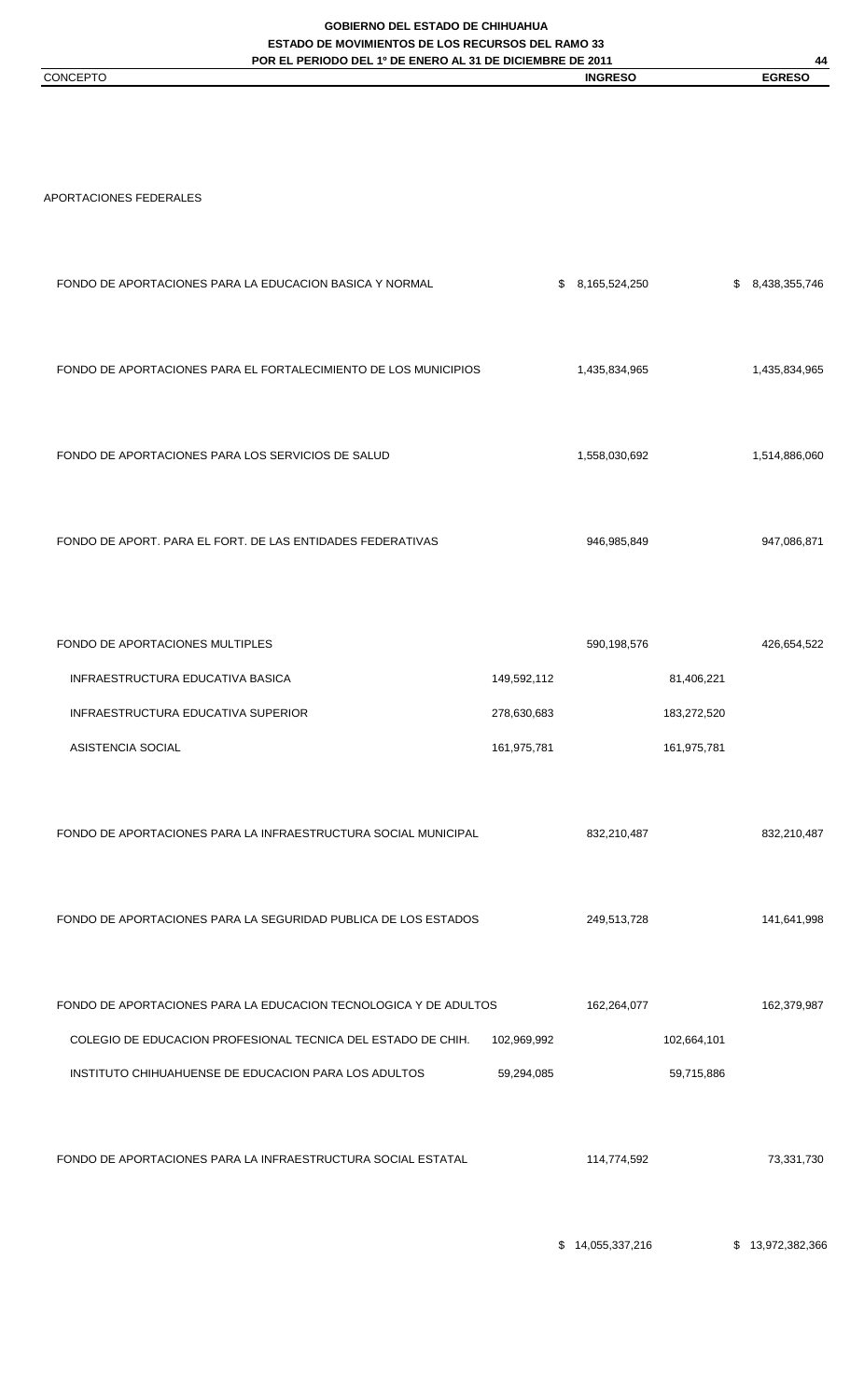## ANEXO GRAFICO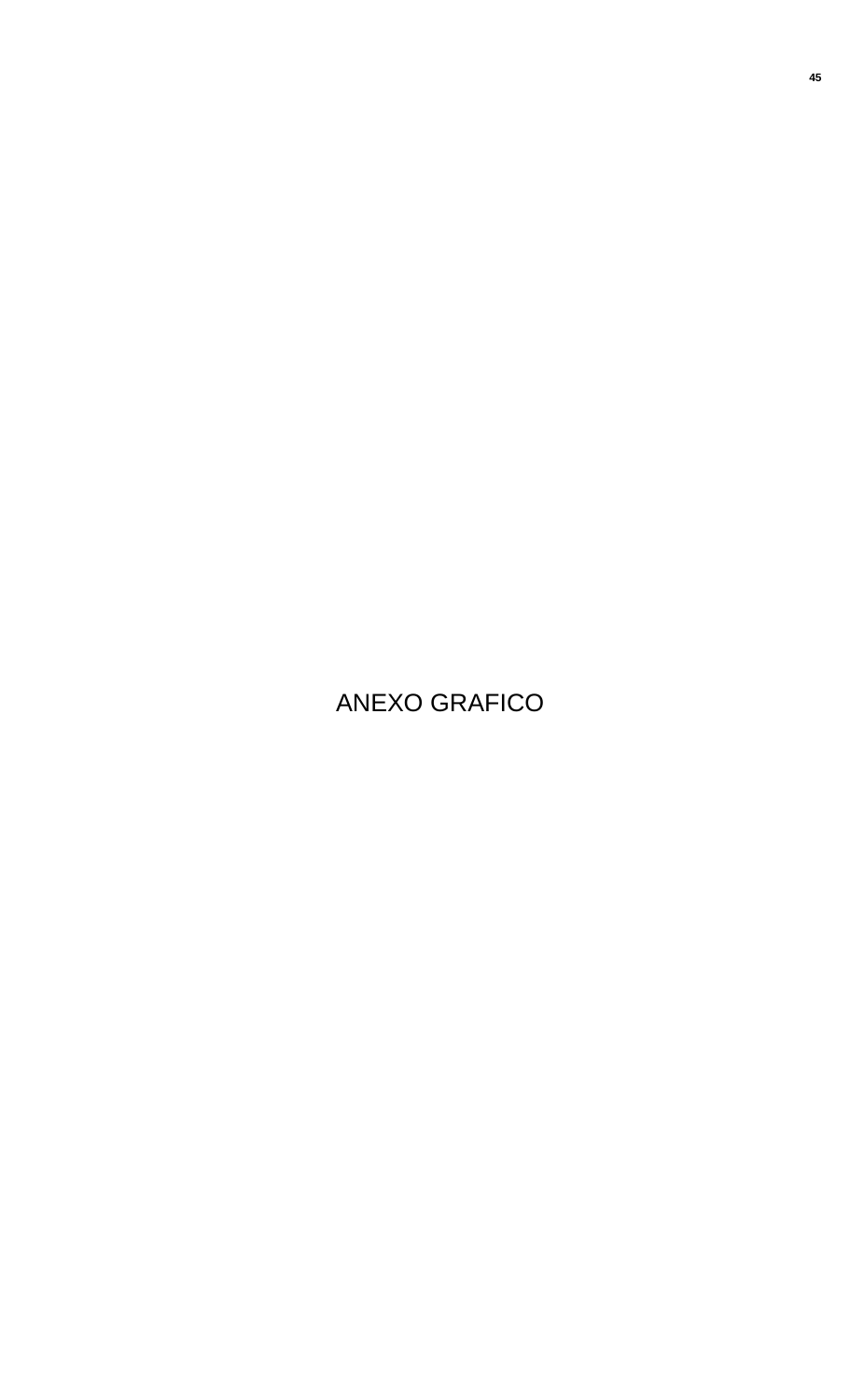

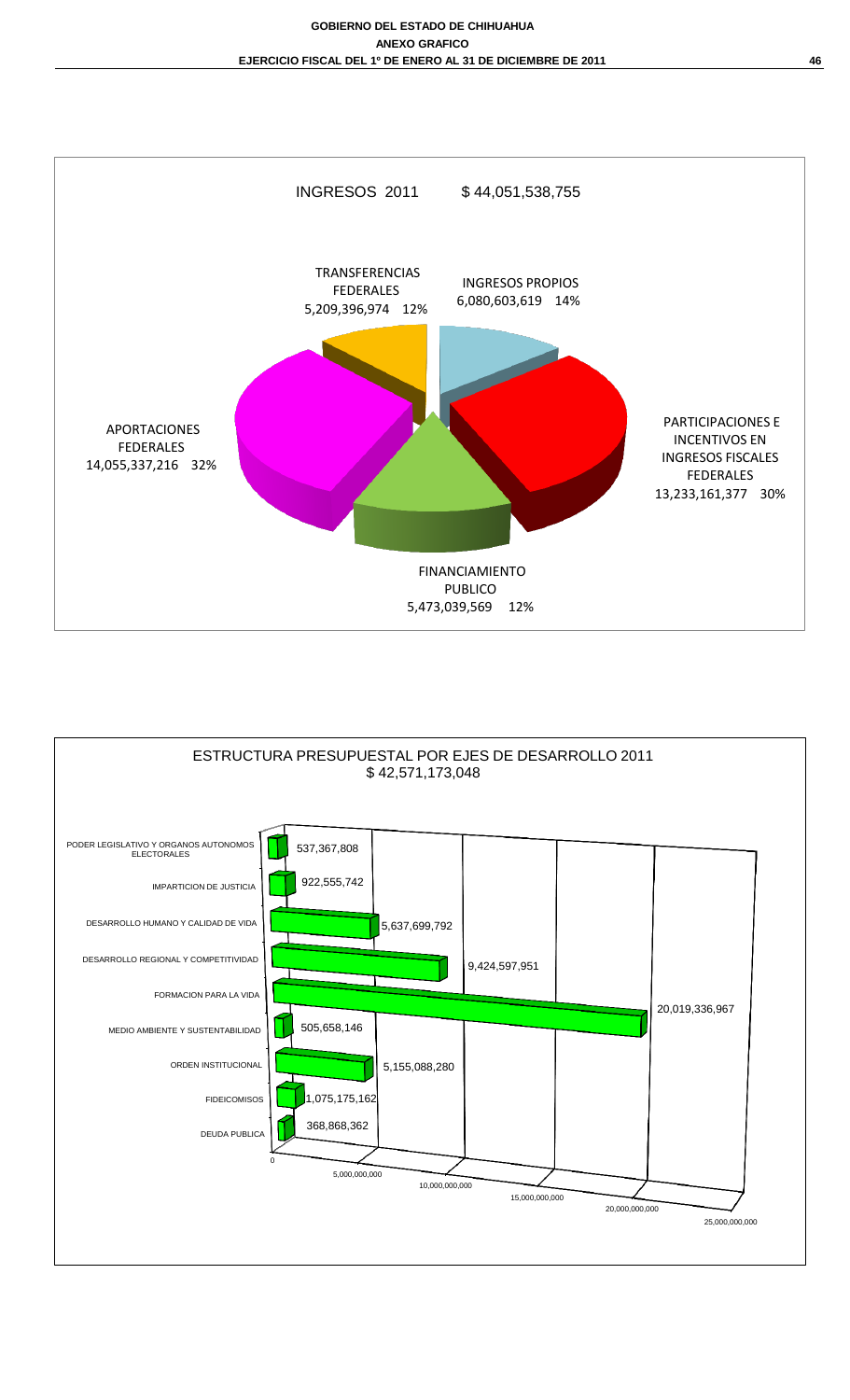

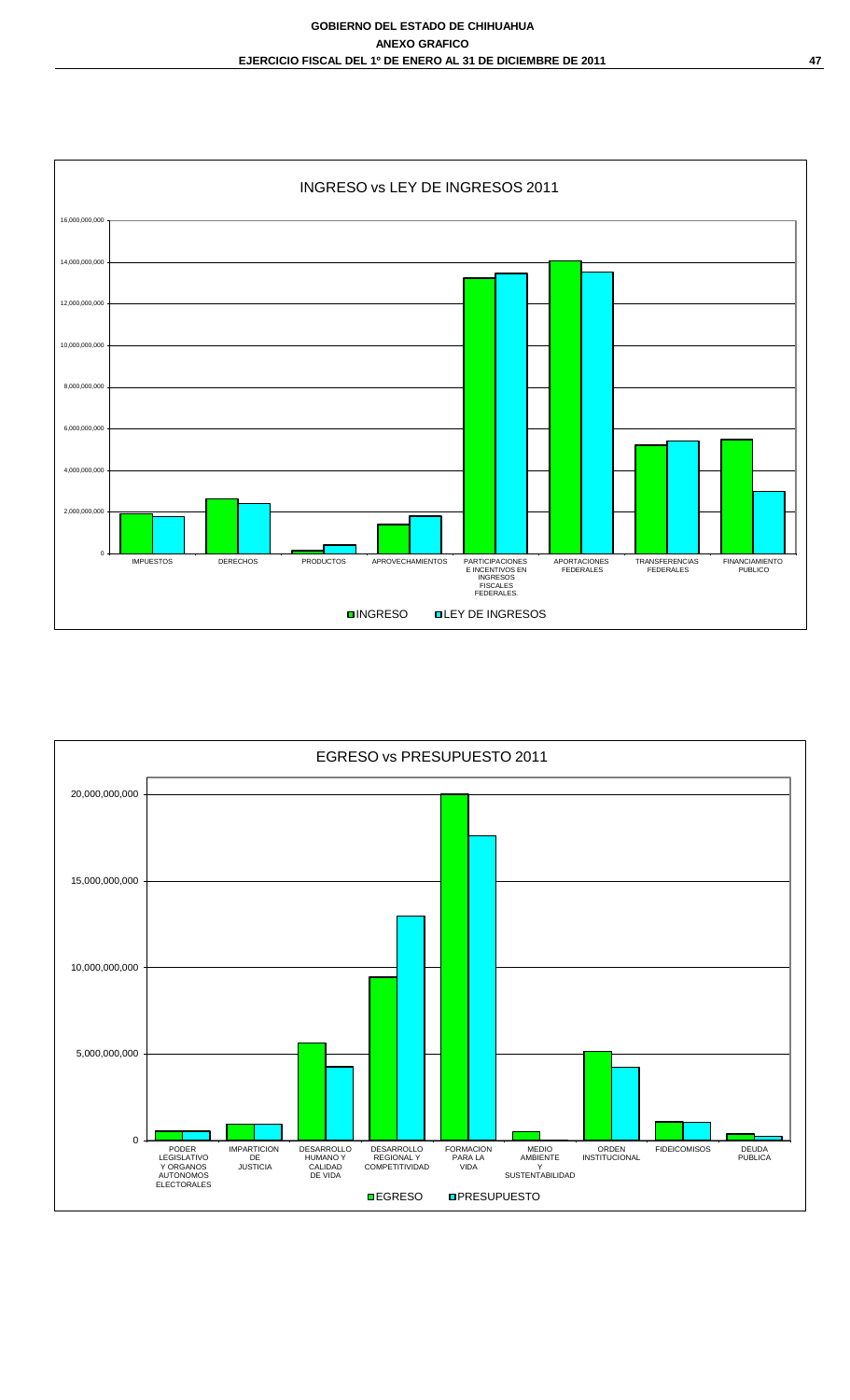

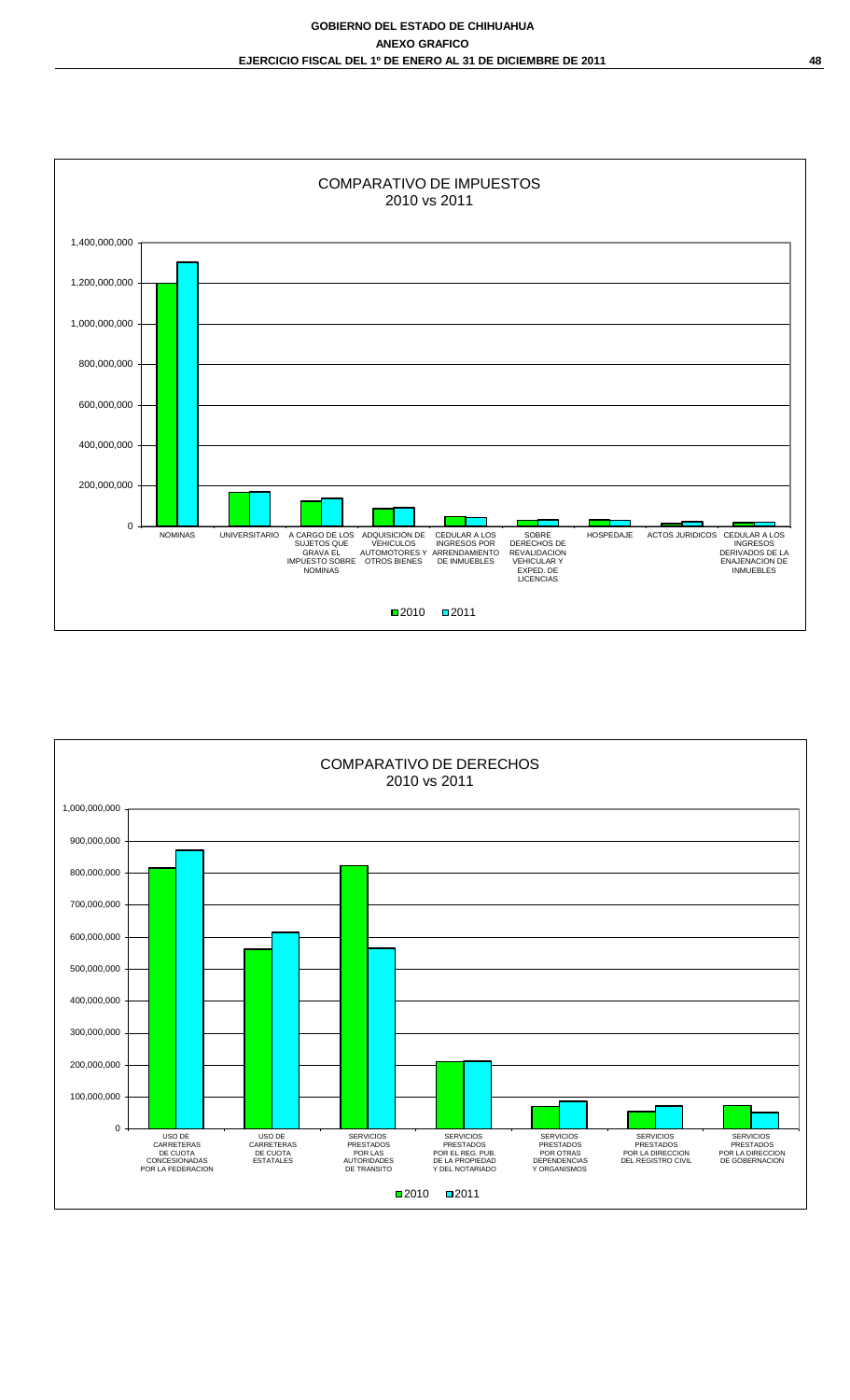

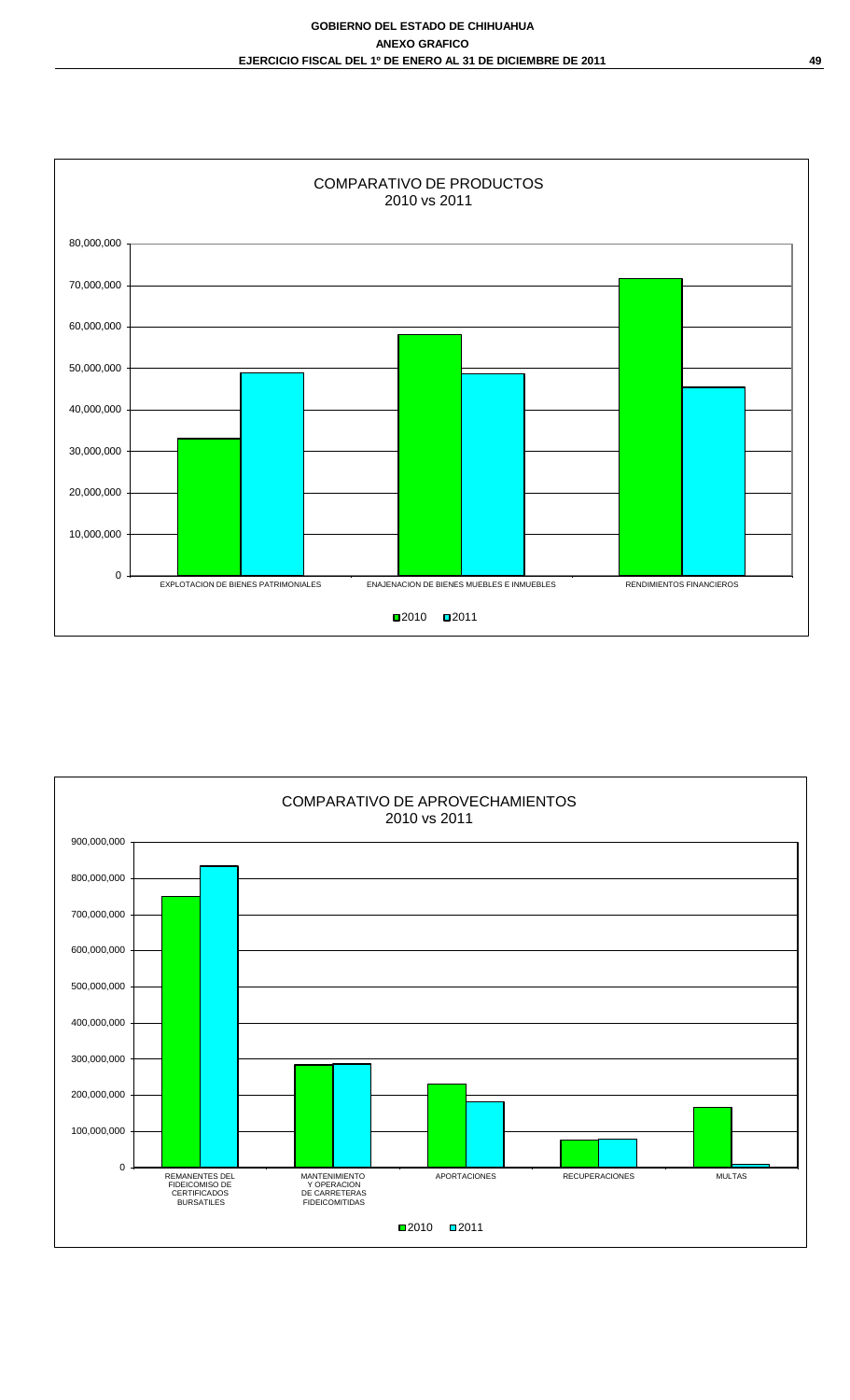

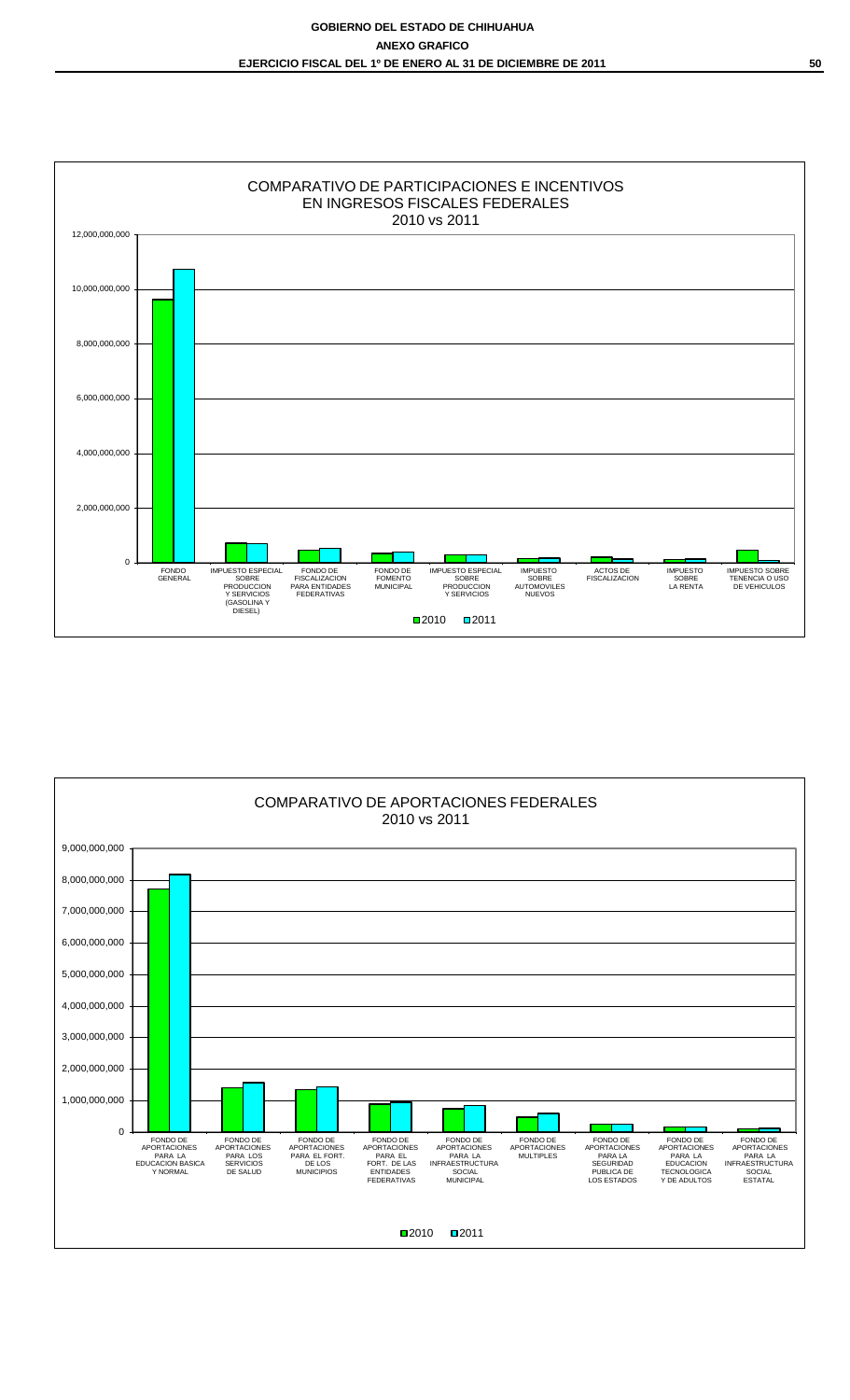

| GASTO DE LOS PODERES Y ORGANOS AUTONOMOS<br>2010 vs 2011         |                |                |
|------------------------------------------------------------------|----------------|----------------|
|                                                                  | 2010           | 2011           |
| PODER LEGISLATIVO                                                | 330, 368, 253  | 326,506,247    |
| PODER EJECUTIVO                                                  | 38,039,261,545 | 42,238,778,815 |
| PODER JUDICIAL                                                   | 713,870,435    | 803,096,223    |
| <b>COMISION ESTATAL DE DERECHOS HUMANOS</b>                      | 24,767,500     | 29,148,687     |
| <b>INSTITUTO ESTATAL ELECTORAL</b>                               | 398,795,078    | 178,282,861    |
| <b>TRIBUNAL ESTATAL ELECTORAL</b>                                | 30,396,700     | 32,588,700     |
| INSTITUTO CHIHUAHUENSE PARA LA TRANSP. Y ACCESO A LA INFORMACION | 28,300,000     | 37,946,677     |
| <b>TOTAL</b>                                                     | 39,565,759,511 | 43,646,348,210 |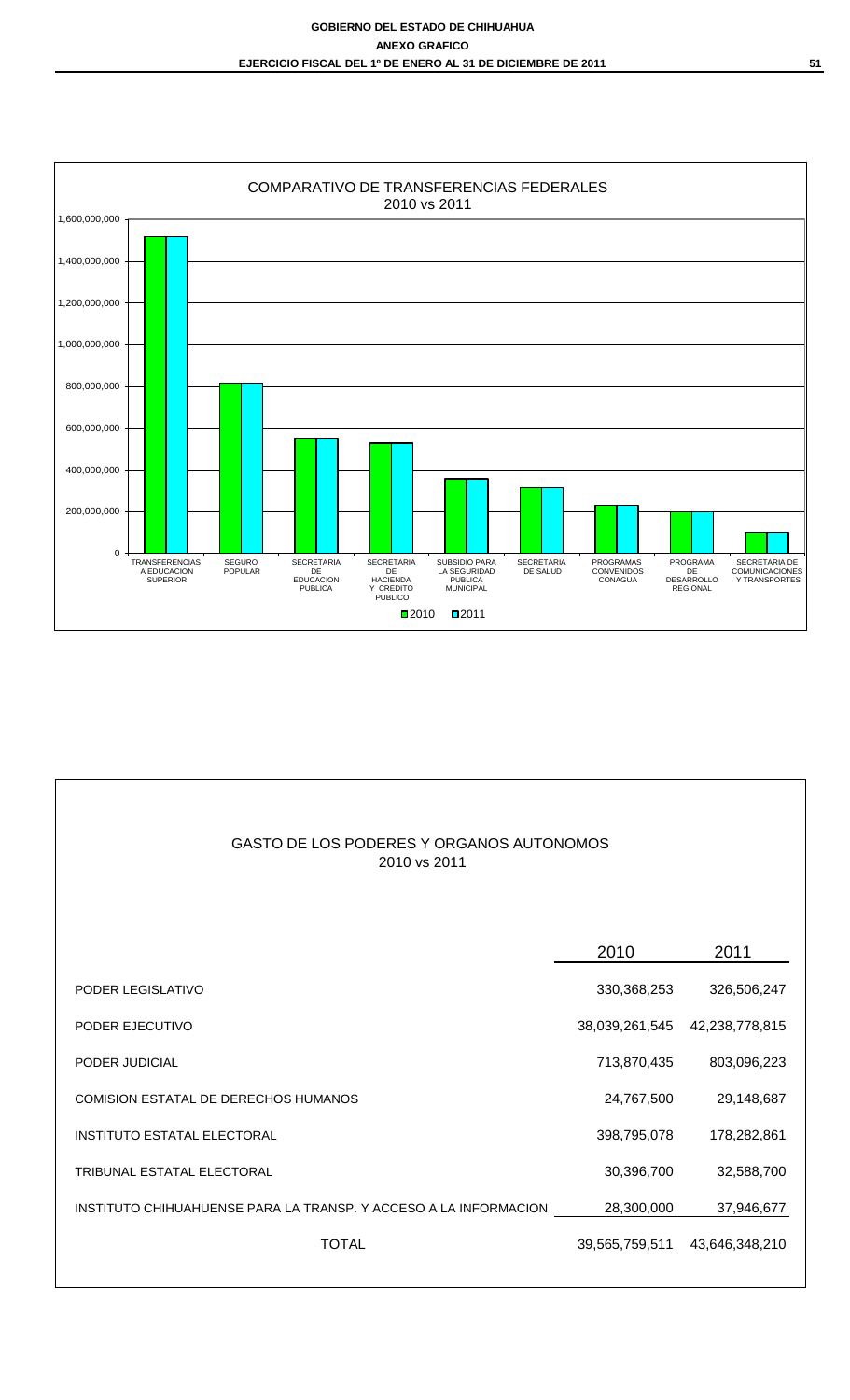

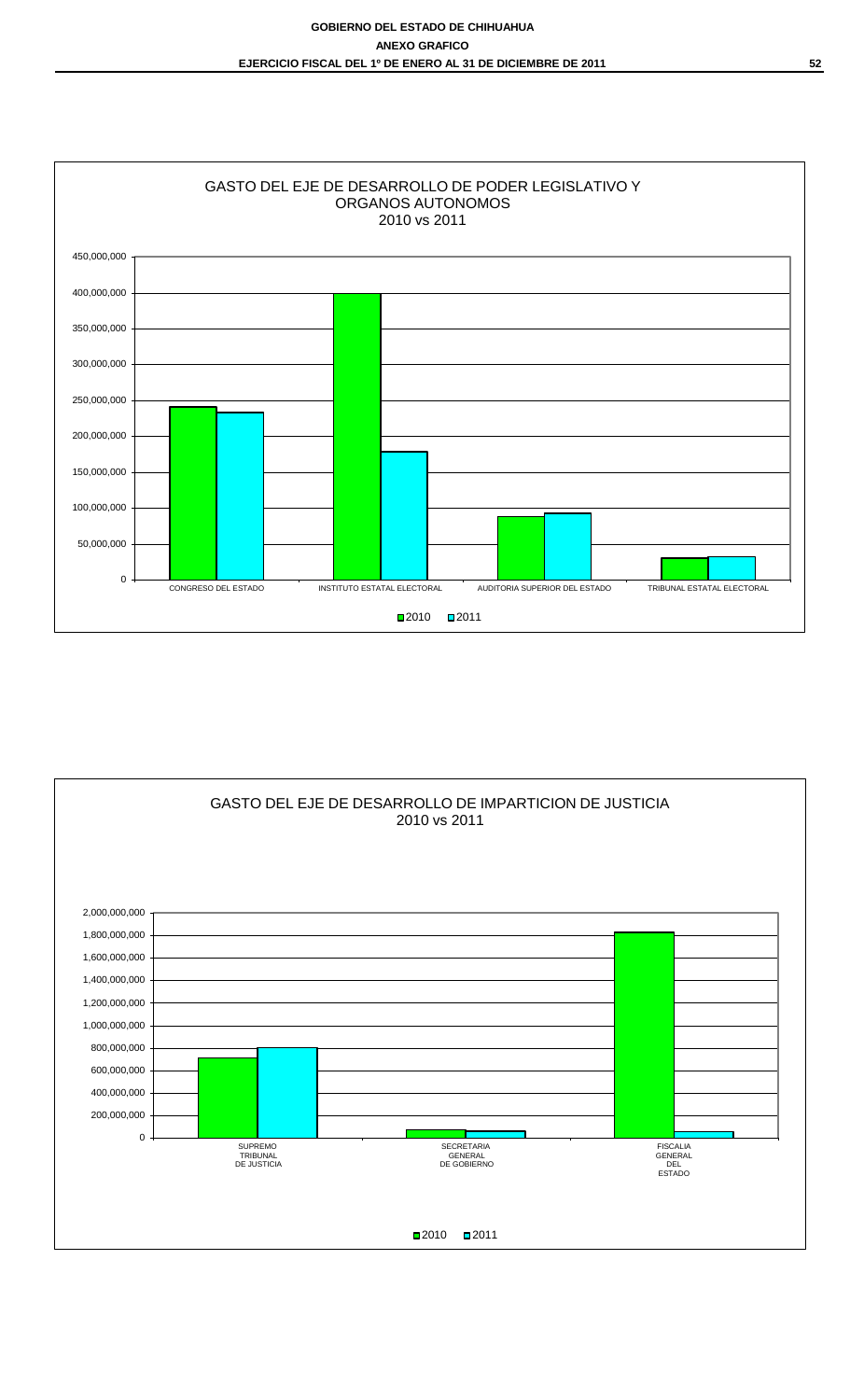

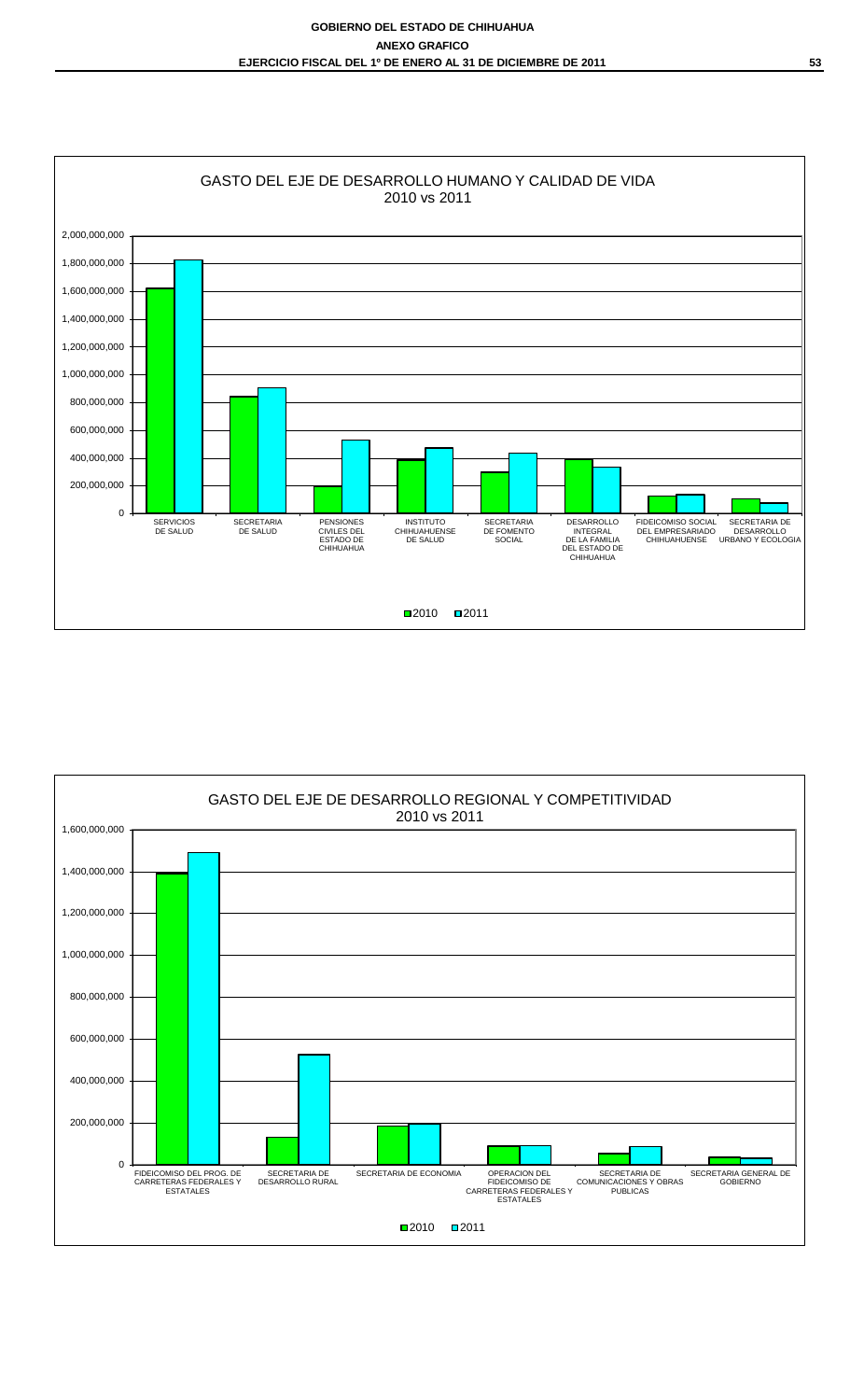

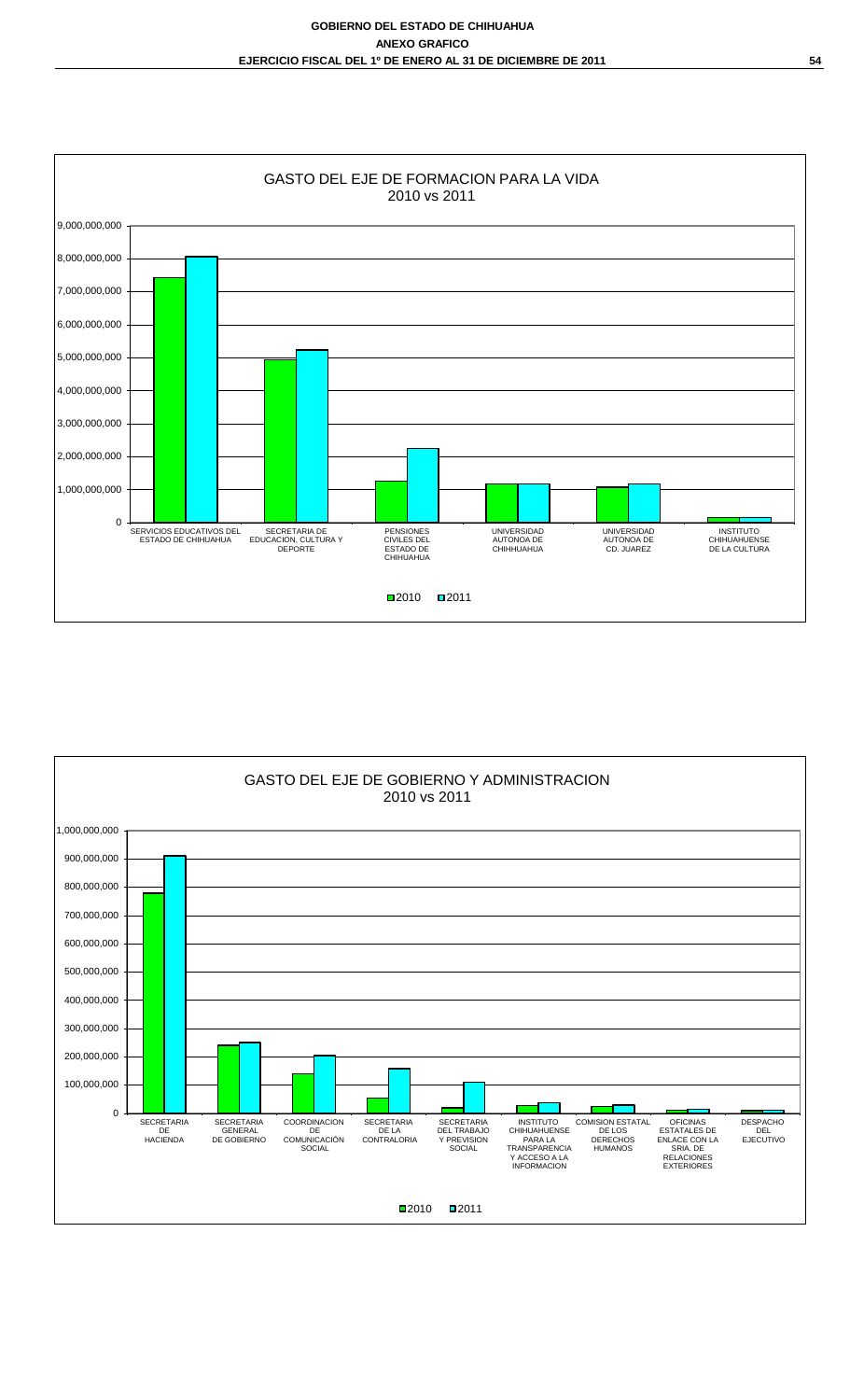SISTEMA DE CONTABILIDAD GUBERNAMENTAL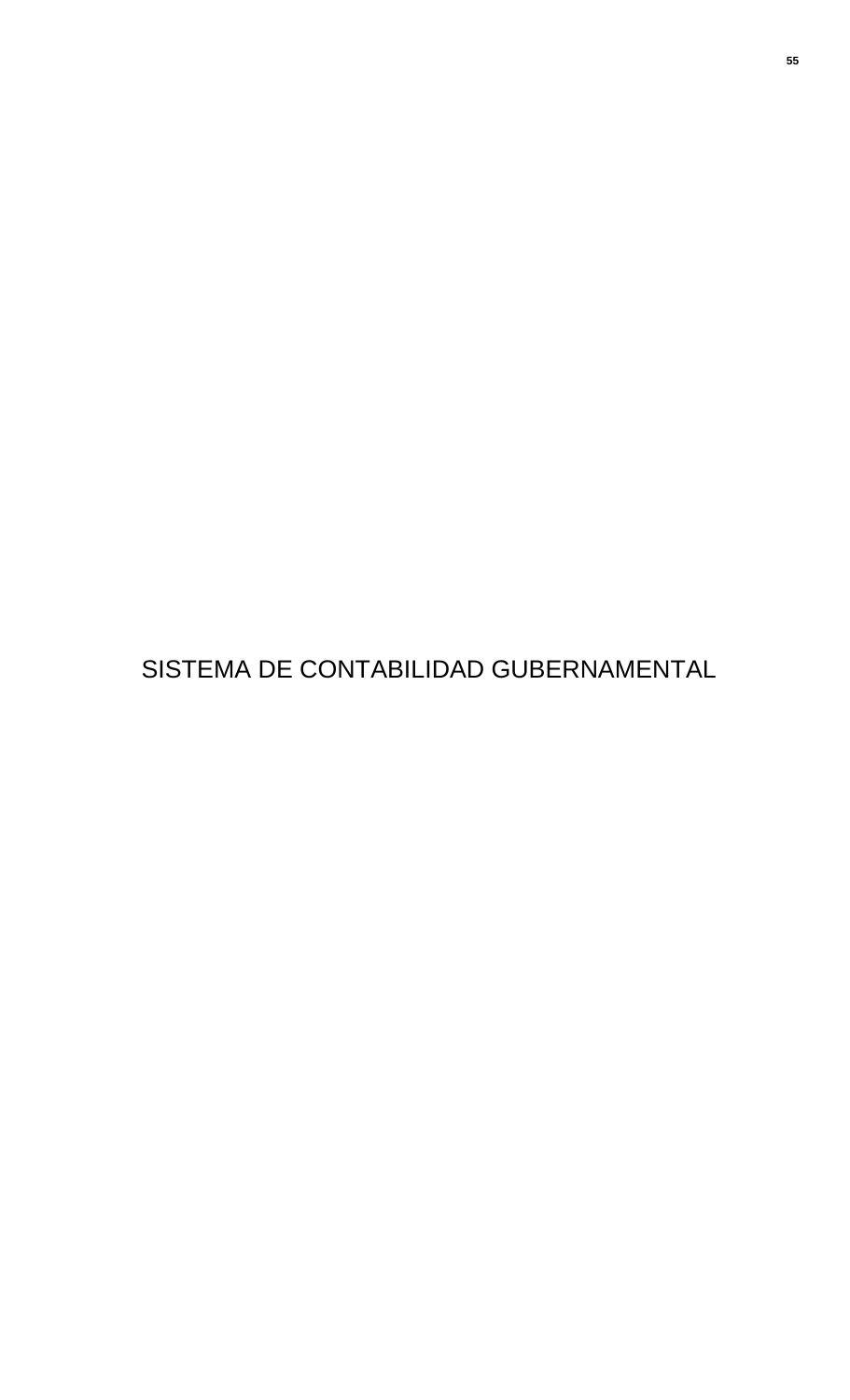### SISTEMA DE CONTABILIDAD GUBERNAMENTAL

A. TÍTULO SEXTO DE LA LEY DE PRESUPUESTO DE EGRESOS, CONTABILIDAD Y GASTO PÚBLICO.

La Secretaría de Finanzas tendrá a su cargo la contabilidad general del Gobierno del Estado, la cual será centralizada y comprenderá la captación y registro de las operaciones financieras y presupuestales de las Entidades y Dependencias.

Se anexarán a la Cuenta Pública Anual, los estados financieros de los Organismos Descentralizados.

El registro de las operaciones del Gobierno del Estado y la preparación de informes financieros, deberá llevarse a cabo de acuerdo con los principios de contabilidad gubernamental y con el método contable de base acumulativa modificada.

La contabilización de las operaciones financieras y presupuestales del Gobierno del Estado, deberá estar respaldada por los documentos comprobatorios y justificativos originales, o las copias respectivas cuando se trate de inversiones concertadas con la federación.

La Secretaría de Finanzas deberá efectuar el cierre de la contabilidad gubernamental por año calendario.

Es responsabilidad del Poder Ejecutivo, por conducto de la Secretaría de Finanzas y de la Secretaría de Administración, según corresponda a las atribuciones de cada una, en coordinación con los Poderes Legislativo y Judicial, establecer un sistema de control interno destinado a:

- I. Fijar los lineamientos de organización, así como los métodos y medidas de coordinación para proteger el patrimonio del Estado.
- II. Establecer el sistema de autorización y los procedimientos de registro adecuados para obtener el control de la contabilización de las partidas de activo, pasivo, patrimonio, ingresos, gasto y cuentas de orden.

DE LOS CATÁLOGOS DE CUENTAS Y CONTABILIZACION DE OPERACIONES

El catálogo de cuentas estará integrado por los siguientes grupos:

I. Activo; II. Pasivo; III. Patrimonio; IV. Ingresos; V. Gasto; VI. De orden

Será responsabilidad de la Secretaría de Finanzas el diseño y la estructura del catálogo de cuentas y su actualización, así como la desagregación en los siguientes segmentos que lo integran: Objeto del gasto; en cuentas, subcuentas y subsubcuentas; la estructura organizacional en las entidades, dependencias y unidades orgánicas que las integran; la estructura programática, en programa, subprograma y proyecto, que permitan el registro contable y presupuestal y proporcionen el suministro de información interna para la toma de decisiones administrativas y para el control en la ejecución de las acciones, de acuerdo con las necesidades específicas.

La Secretaría de Finanzas, en casos de pérdida o extravío debidamente justificados, podrá autorizar la reposición de los documentos justificativos o comprobatorios de egresos con cargo al Presupuesto, a efecto de que se contabilicen las operaciones que amparen.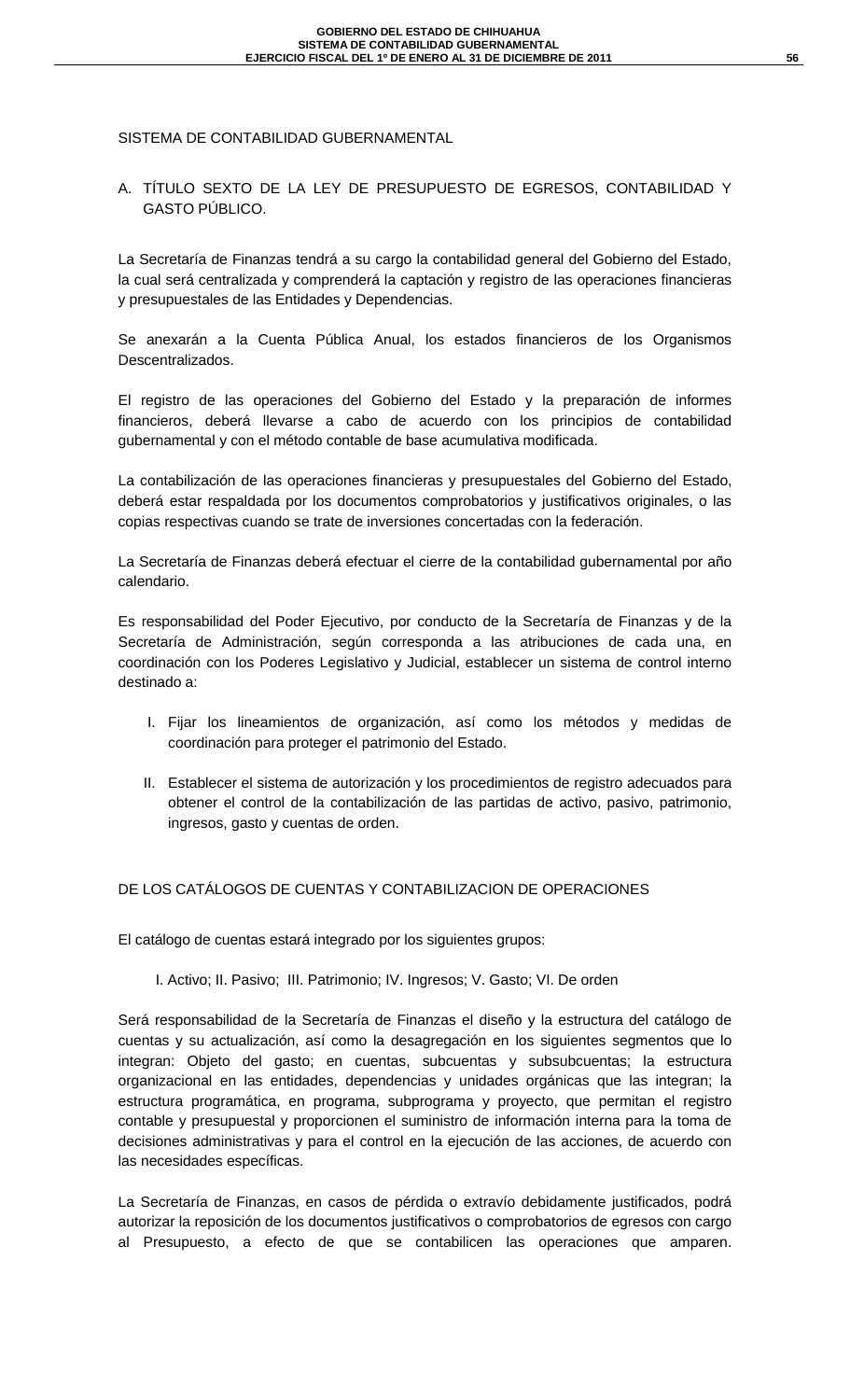### DE LOS ARCHIVOS CONTABLES

El conjunto de la documentación contable, consistente en registros contables y documentación comprobatoria o justificativa del ingreso y del gasto público de las entidades, constituyen el Archivo Contable Gubernamental.

El archivo contable gubernamental se forma de:

- I. Estados financieros y estados presupuestales, sus anexos y reportes
- II. Libros y registros; sumarizados y detallados a nivel transacción
- III. Documentación comprobatoria y justificativa, la cual se compone de:
	- a) Documentos contabilizadores y sus respectivos documentos comprobatorios y justificativos de, Ingresos, Egresos y Diario;
	- b) La documentación derivada de las licitaciones públicas de compras y de concursos de obra;
	- c) Los contratos de adquisición de bienes y servicios así como de obra pública;
	- d) Inversiones representativas en bienes muebles;
	- e) Los contratos, convenios y actos derivados de la Deuda Pública del Estado.

Los medios aceptados para conservar los archivos son:

- a) Los archivos de reportes en medios magnéticos manufacturados para grabar información por una sola vez;
- b) Archivos físicos de los documentos originales.

El archivo contable se conservará por tiempo indefinido y en medio magnético tratándose de:

- a) Los estados financieros y reportes;
- b) Los libros y registros sumarizados y detallados a nivel de transacción.

La documentación comprobatoria y justificativa se conservará en archivos físicos por seis años. El Congreso del Estado, a través de la Contaduría General, podrá autorizar la destrucción de la documentación del primer año de la administración cesante, al inicio de un nuevo período sexenal, siempre y cuando se haya emitido la aprobación de la última cuenta pública anual de la administración que concluye su ejercicio constitucional.

Al rendir la aprobación de la cuenta anual correspondiente al segundo ejercicio fiscal de la administración en funciones, podrá autorizar la destrucción de la documentación correspondiente al segundo año de la administración anterior, y así sucesivamente para las cuentas anuales subsiguientes.

Se exceptúa de lo dispuesto en este artículo la documentación relativa a los convenios, actos o contratos cuya vigencia y cumplimiento no hubieran concluido, se encuentran en litigio o exista disposición expresa del H. Congreso del Estado, en cuyos casos los plazos empezarán a correr a partir de la fecha de extinción o cumplimiento de las obligaciones establecidas en los documentos respectivos.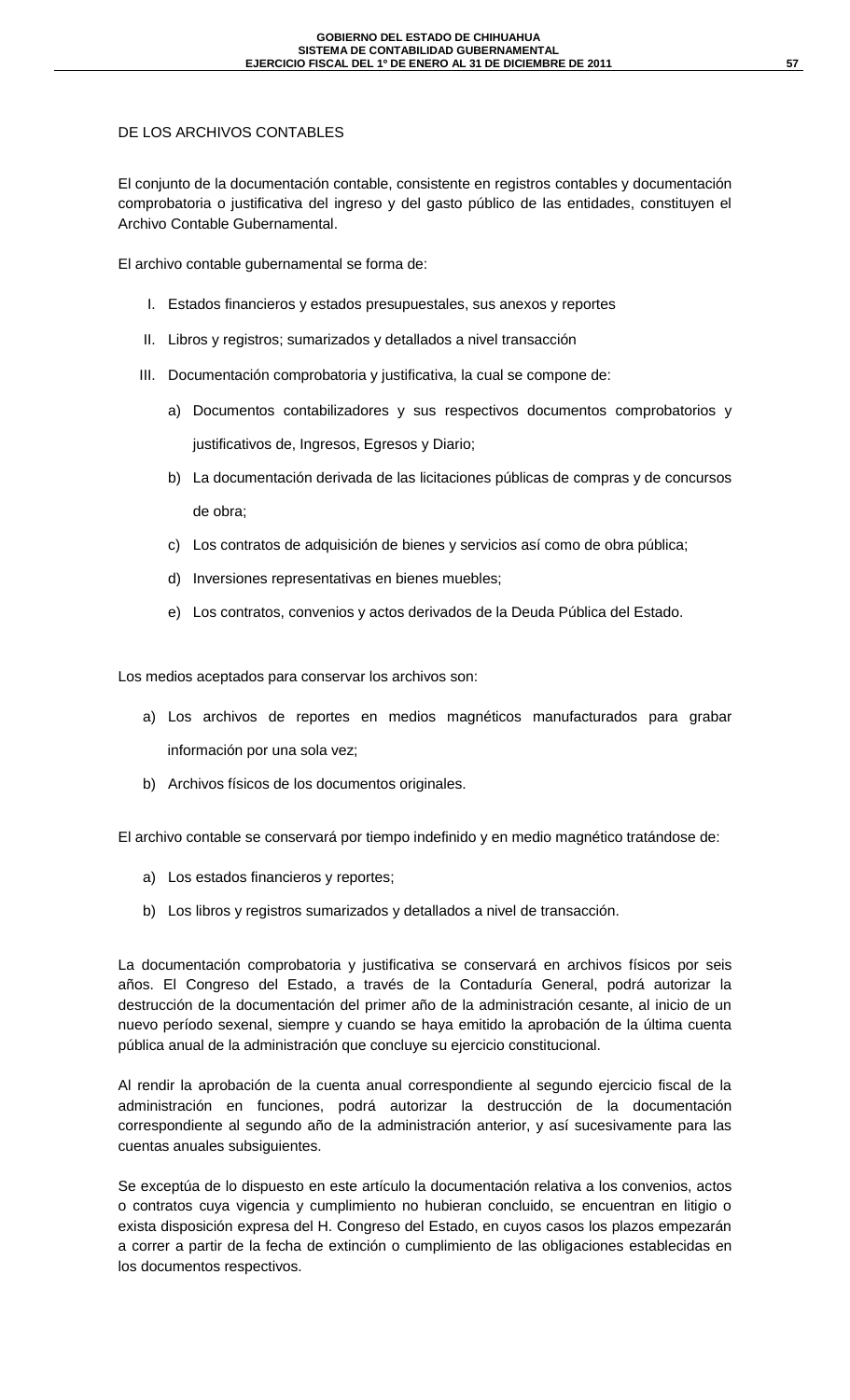### DE LA INFORMACIÓN Y FORMULACIÓN DE LA CUENTA PÚBLICA

Para la elaboración de la Cuenta Pública, el registro presupuestal de las operaciones deberá identificar:

- I. La Autorización presupuestal, que corresponda con el presupuesto de la entidad, autorizado por el H. Congreso del Estado;
- II. El Compromiso presupuestal, referido al hecho consistente en que un monto se destina a un fin determinado, a través de un documento formal que ampara la operación, y
- III. El Ejercicio presupuestal, determinado en el acto de efectuarse el pago*.*

La Secretaría de Finanzas elaborará la cuenta general de ingresos y egresos, trimestral y anualmente, en el primer caso, dentro del primer mes siguiente a la terminación del trimestre en cuestión, y en el segundo caso dentro de los dos meses posteriores a la terminación del ejercicio fiscal, las que someterá a la aprobación del Titular del Ejecutivo a fin de que se envíen oportunamente al H. Congreso del Estado.

Será responsabilidad de la Secretaría de Finanzas darle la debida publicidad al estado de movimientos de Ingresos y Egresos trimestral y anual, en el primer caso dentro de los siguientes veinte días del trimestre que corresponda y en el segundo caso dentro de los veinte días del segundo mes del ejercicio fiscal siguiente.

La Cuenta Pública tiene por objeto conocer los resultados de la gestión financiera, comprobar si se ha ajustado a los criterios señalados por el presupuesto y el cumplimiento de los objetivos señalados en los programas.

Anualmente el Ejecutivo presentará al H. Congreso del Estado la cuenta pública del ejercicio anterior, que comprenderá:

- I. Estado de movimientos de Ingresos y egresos.
- II. Estado comparativo de Ingresos y sus variaciones
- III. Estados presupuestales comparativos y sus variaciones.
- IV. Estado de Posición Financiera.
- V. Estado de Resultados o de Operación
- VI. Estado de variaciones al patrimonio.

### B. ADEUDOS DE EJERCICIOS FISCALES ANTERIORES

Una vez concluida la vigencia de un presupuesto de egresos del estado, el gasto corriente no pagado se aplicara con cargo a los recursos del nuevo presupuesto, el gasto de inversión pagado total o parcialmente y no comprobado se aplicara a la partida de adeudos de ejercicios fiscales anteriores, a la presentación de la documentación (Art. 67).

### C. PRINCIPALES POLÍTICAS CONTABLES

- Los importes de los estados financieros se registran y están presentados a su costo histórico y en pesos mexicanos.
- Los ingresos se reconocen al momento de su cobro y no cuando se tiene el derecho a los mismos.
- Los egresos se reconocen en el momento en que se pagan y no cuando se devengan.
- Los recursos recibidos para ejercer el presupuesto son depositados en cuentas de cheques y en inversiones de renta fija que generan rendimiento a favor del Gobierno del Estado.
- Las adquisiciones de activo fijo se registran a su costo de adquisición y no se aplican actualizaciones o depreciaciones.
- Las relaciones laborales están reguladas por el Código Administrativo del Estado y la Ley de Pensiones Civiles del Estado de Chihuahua.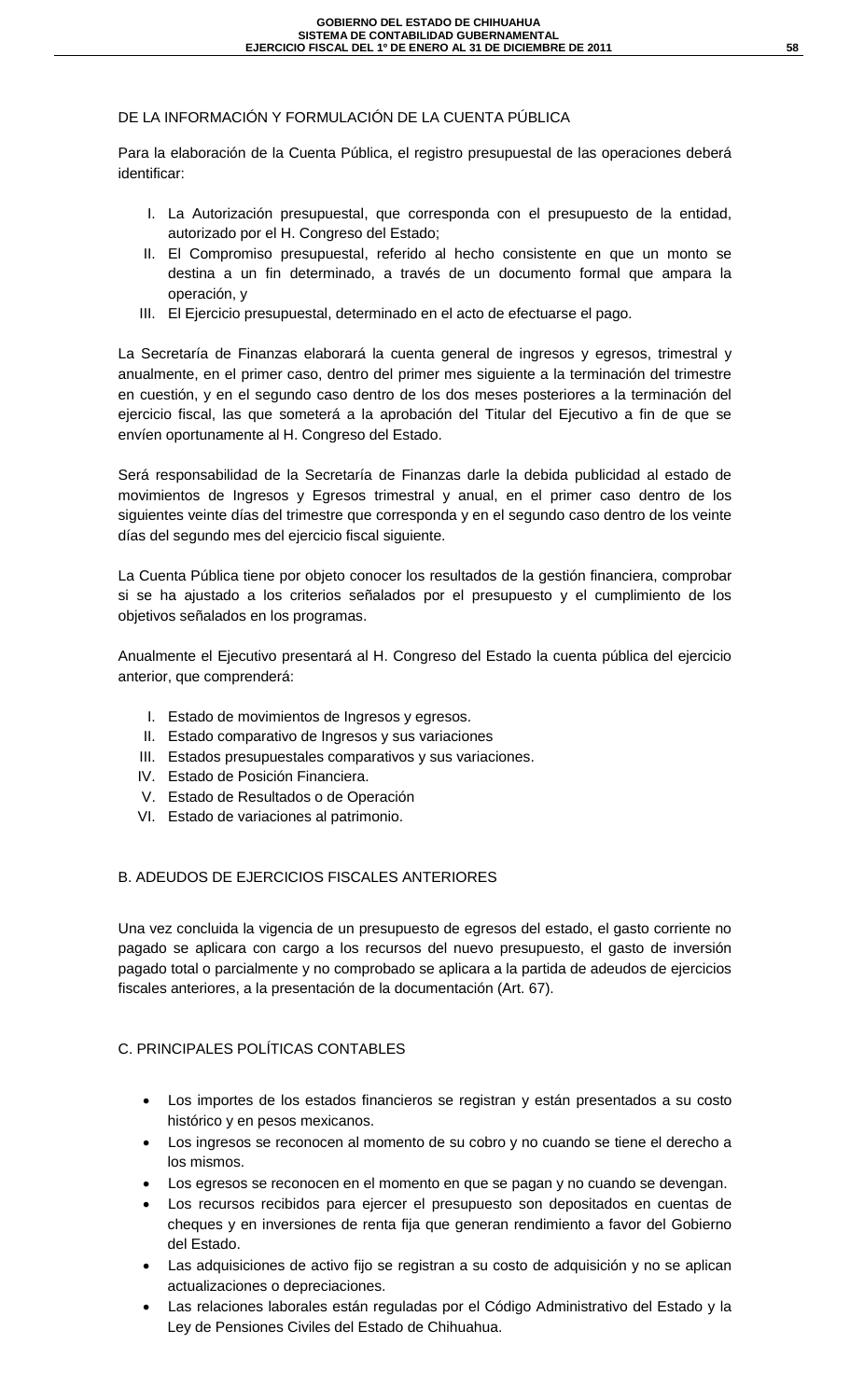PANORAMA ECONOMICO Y DE LAS FINANZAS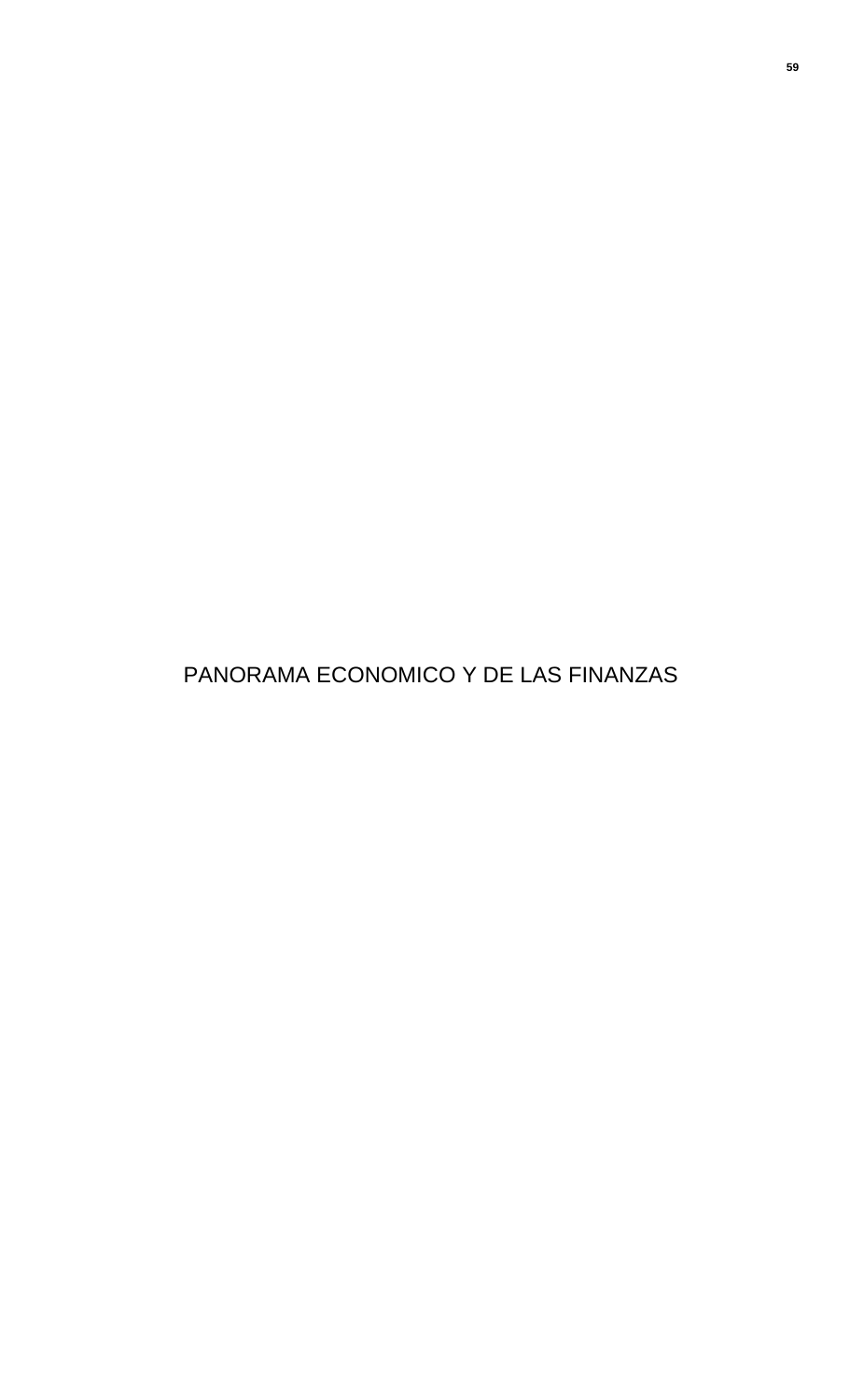### SITUACION DE LA ECONOMIA MUNDIAL

El dinamismo económico mostrado en el 2010 y durante el primer semestre de 2011, principalmente en las economías emergentes, en el segundo semestre entró en una fase complicada a nivel mundial, siendo ahora más débil y desigual, como resultado principalmente del retiro de estímulos fiscales presentado por las economías avanzadas, en donde la demanda privada no está cubriendo el hueco que representan dichos estímulos, especialmente en los Estados Unidos donde la tasa de desempleo continua elevada; por otra parte, se ha agudizado la incertidumbre fiscal y financiera, principalmente en la zona del Euro, debido a que los mercados dudan más de la capacidad de muchos países para estabilizar sus deudas.

Bajo este panorama, el Fondo Monetario Internacional estimó que el crecimiento global para 2011 presentaría un crecimiento de 4.0 por ciento.

Si bien esto representa una desaceleración frente al crecimiento de 5.1 por ciento presentado en 2010, está es el resultado del incremento en los precios de las materias primas, las interrupciones en cadenas productivas globales por los desastres en Japón y un proceso de ajuste de inventarios debido a que el consumo continúa creciendo por debajo de lo esperado.

### SITUACION DE LA ECONOMIA NACIONAL

En el primer trimestre de 2011 la economía mexicana registró una tasa de crecimiento anual en el PIB de 4.6 por ciento; en el segundo trimestre el PIB creció a una tasa anual de 3.3 por ciento y en el tercer trimestre la economía mexicana creció a una tasa anual de 4.5 por ciento.

En el primer semestre del 2011 la evolución tanto del sector industrial, como el de los servicios, sugiere que estos sectores continuaron mostrando una tendencia positiva, aunque de manera más moderada que la observada en 2010. Con relación a la demanda externa, no obstante la desaceleración de la economía estadounidense, la demanda por productos mexicanos siguió aumentando, reflejando una mayor competitividad del país.

La Encuesta Sobre las Expectativas en Economía del Sector Privado elaborada por el Banco de México (BANXICO) en octubre del presente año, señala que los analistas esperan que el PIB para 2011 en México crezca alrededor de 3.72 por ciento, en tanto que para 2012 se estima un crecimiento de 3.24 por ciento.

Respecto al mercado laboral, se prevé al final de 2011 un aumento anual de 583 mil empleos (asegurados IMSS) y para 2012 se estima que el empleo formal presente un incremento de 569 mil plazas laborales. De igual manera, la encuesta de BANXICO estima para el cierre de 2011 una inflación general de 3.30 por ciento, mientras que para 2012 se ubicaría en 3.63 por ciento.